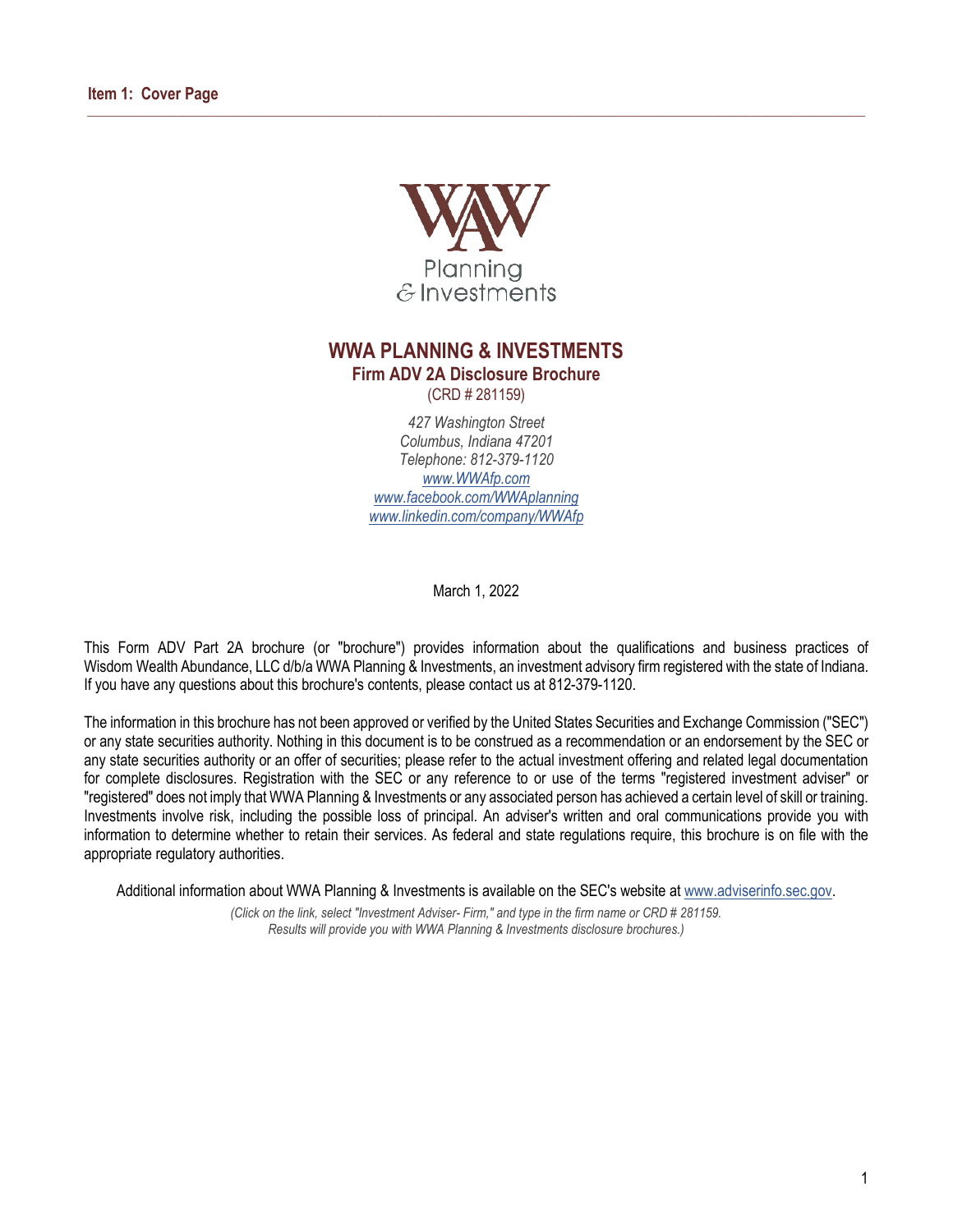# <span id="page-1-0"></span>**Item 2: Summary of Material Changes**

WWA Planning & Investments ("WWA") reviews its Form ADV Part 2A Brochure at least annually to confirm it remains current. In this item, we are required to summarize only those material changes made to our brochure since our last annual updating amendment. If you are receiving this document for the first time, this section may not be relevant to you.

 $\Box$  . The contribution of the contribution of the contribution of the contribution of the contribution of the contribution of the contribution of the contribution of the contribution of the contribution of the contributi

Since our last annual updating amendment of March 9, 2021, we have made the following material changes to our Form ADV:

### Item 4: Advisory Business

#### *Assets Under Management*

WWA offers its advisory services on a *discretionary*, *non-discretionary*, and *assets under advisement* basis. As of December 31, 2021, we provide continuous management services for \$62,479,995.00 in client assets on a discretionary basis, \$108,705.00 on a non-discretionary basis and \$8,243,574 on a non-continuous, "assets-under-advisement" basis.

#### *Disclosures Regarding ERISA & Qualified Accounts*

This section was updated to include disclosure information regarding WWA's fiduciary role when providing retirement investors and retirement accounts services. Specifically, guidance from the U.S. Department of Labor (DOL) under Title I of the Employee Retirement Income Security Act (ERISA) and/or the Internal Revenue Code (Code) requires WWA to inform you that when our financial professionals and we provide nondiscretionary investment advice (including recommendations of our advisory program(s)) to you regarding your ERISA retirement plan or participant account or individual retirement account (which are all referred to as "retirement accounts"), our financial professionals and we are fiduciaries within the meaning of Title I of the Employee Retirement Income Security Act and/or the Internal Revenue Code as applicable, which are laws governing retirement accounts. The way we make money creates some conflicts with your interests, so for retirement accounts, we operate under a special rule that requires us to act in your best interest and not put our interest ahead of yours. Regulations under ERISA and the Code define fiduciary investment advice as advice or recommendations, for a fee or other compensation, regarding investing in, purchasing or selling securities or other property to a plan, plan participant or IRA owner, is regularly provided, is provided according to a mutual agreement or understanding that the advice serves as a primary basis for investment decisions concerning the plan or IRA assets, and is individualized to the plan, participant or IRA owner.

Further detail was added to this section regarding Retirement Plan Rollovers and options regarding your existing retirement plan when leaving an employer, general disclosure regarding ERISA and qualified accounts and conflicts of interest.

#### Item: 10: Other Financial Industry Activities & Affiliations

In this section, WWA added The National Association of Personal Financial Advisors [\("NAPFA"\)](https://www.napfa.org/about-us) as one of its financial industry affiliations. As indicated on its website, NAPFA is a professional association for fee-only financial advisors. Neither Members nor Affiliates may receive commissions, rebates, awards, finder's fees, bonuses or other forms of compensation from others due to a client's implementation of the individual's planning recommendations. Fee offset arrangements, 12b-1 fees, insurance rebates or renewals and wrap fee arrangements are transaction-based examples of compensation arrangements that do not meet the NAPFA definition of "fee-only" practice. NAPFA has developed high standards in the field, and compliance with NAPFA standards and industry regulations include a provision that members:

- must abide by the NAPFA Code of Ethics, Standards of Membership and Affiliation, Bylaws, resolutions adopted by the Board and all rules set forth in the NAPFA Policies and Procedures Manual.
- agree to comply with all federal and state statutes, rules, regulations, administrative and judicial rulings, and other authorities applicable to the provision of financial planning or advisory related services.
- agree that they will make all appropriate filings, amendments and renewals as appropriate to required filings with regulatory authorities. This shall include but is not limited to Form ADV. As a condition of NAPFA membership, any and all Form ADV filings may be reviewed by the Membership Task Force.

Each advisor member must also agree to sign and renew a yearly [Fiduciary Oath](https://www.napfa.org/mission-and-fiduciary-oath) and subscribe to NAPFA's [Code of Ethics.](https://www.napfa.org/mission-and-fiduciary-oath)

#### Item 20: Additional Information

This section was revised to include a Business Continuity Plan summary, Information Security Program details, and privacy practices.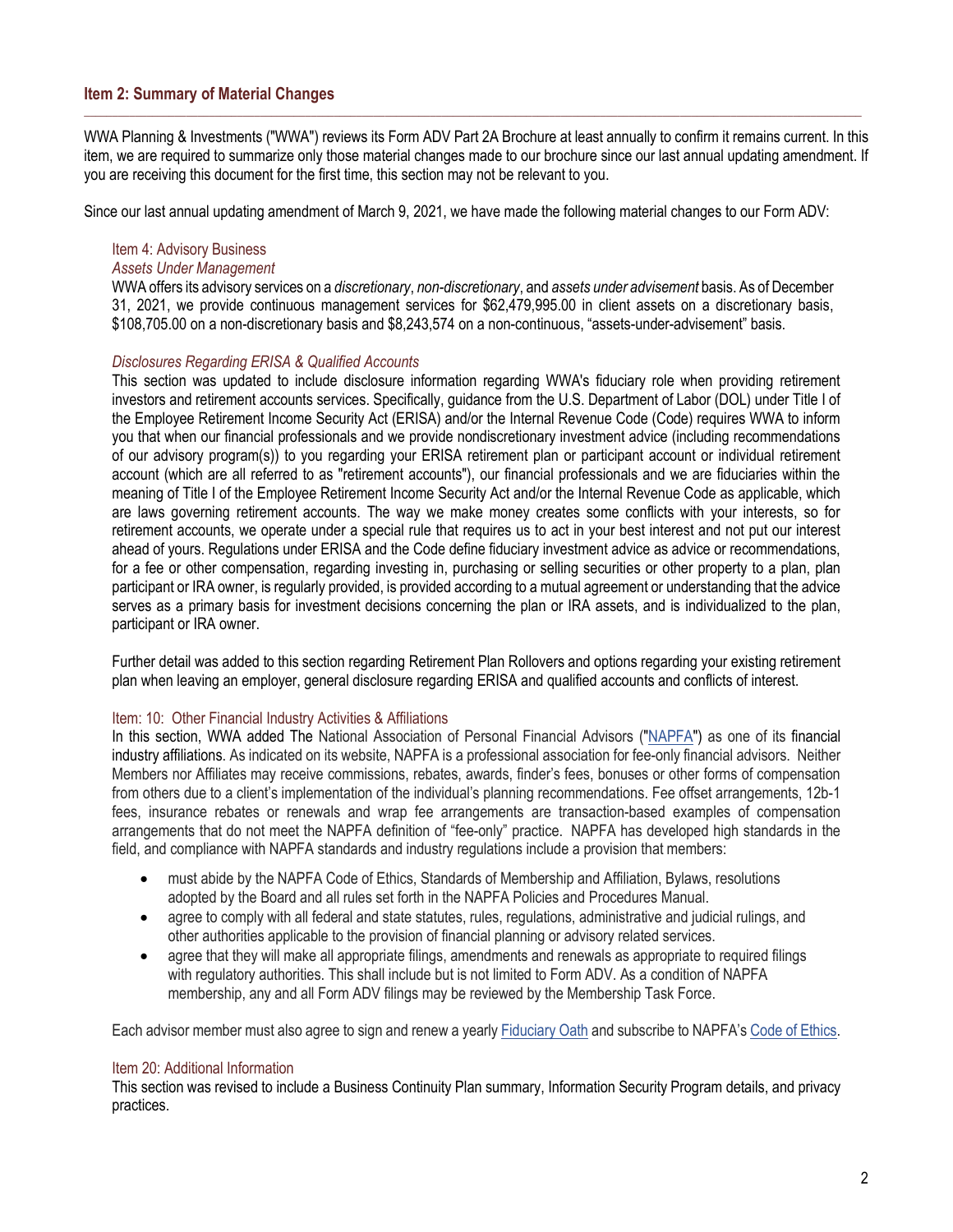# Enhancement to ADV Disclosures

In addition, this brochure was amended to include increased disclosures and information on WWA's advisory practices and aesthetic and formatting changes. While the changes may not necessarily be material in nature, the enhancements are intended to clarify and better aid clients in understanding the firm's business model, procedures, and services.

### Full Brochure Availability

We may, at any time, amend this document to reflect changes in WWA's business practices, policies, procedures, or updates as mandated by securities regulators. Annually and as necessary, due to material changes, we will provide clients (either by electronic means or hard copy) with a new brochure or a summary of material changes from the document previously supplied, with an offer to deliver a full brochure upon request. Please retain this for future reference as it contains essential information concerning our advisory services and business.

You can view our current disclosure documents at the SEC's Investment Adviser Public Disclosure ("IAPD") website at [http://www.adviserinfo.sec.gov](http://www.adviserinfo.sec.gov/) by searching either by our firm name or CRD # 281159. The SEC's website also provides information about any WWA affiliated person registered or required to be registered as an Investment Adviser Representative of the firm. You may also request a copy free of charge at any time at 812-379-1120 or by e-mail at [jalene@WWAfp.com.](mailto:jalene@wwafp.com)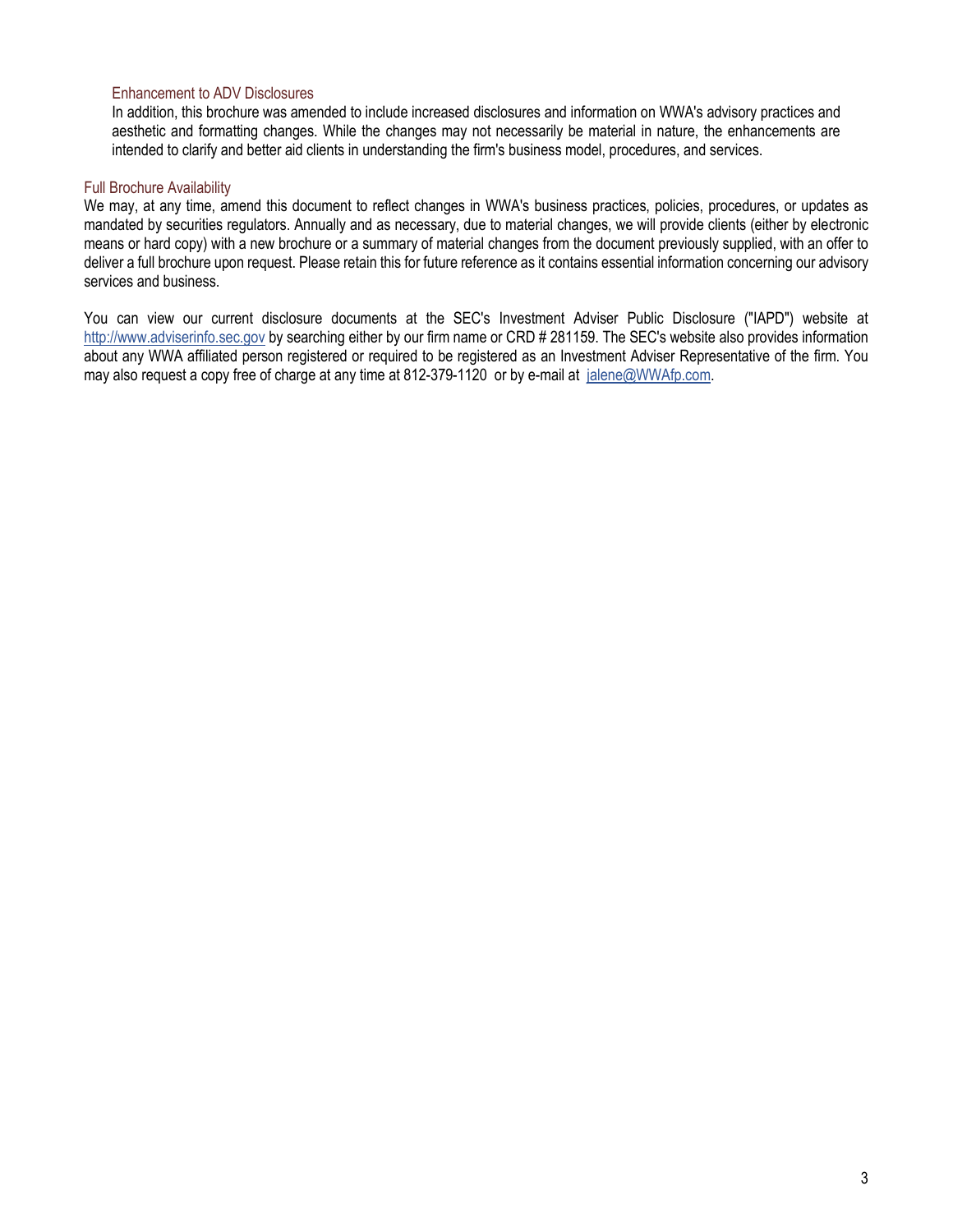# <span id="page-3-0"></span>Item 3: Table of Contents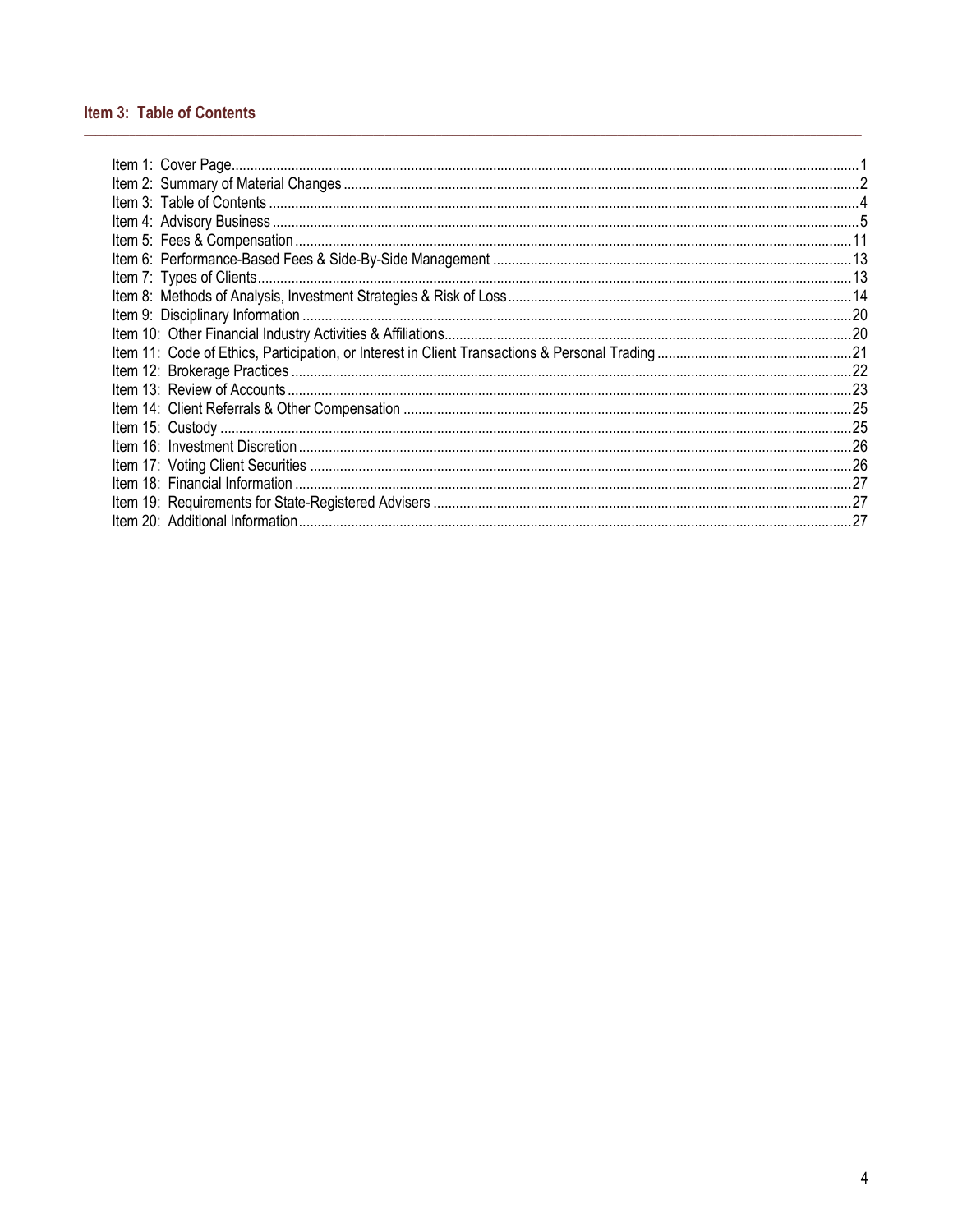# <span id="page-4-0"></span>**Item 4: Advisory Business**

#### Description of Firm

WWA Planning & Investments ("WWA" or "the Adviser") is a registered investment adviser based in Columbus, IN. Organized as a limited liability company ("LLC") under the laws of the state of Indiana, the firm, located at 427 Washington Street, Columbus, Indiana 47201, has been in business since October 7, 2015. WWA is wholly owned by its Principal and President, Jalene Kaye Thompson Hahn, who undertakes all the firm's significant strategic and administrative decisions. *(Please refer to Ms. Hahn's Form ADV Part 2B Brochure Supplement for additional details on formal education and business background.)*

 $\Box$  . The contribution of the contribution of the contribution of the contribution of the contribution of the contribution of the contribution of the contribution of the contribution of the contribution of the contributi

As used in this brochure, the words "we," "our," and "us" refer to WWA Planning & Investments and the words "you," "your," and "client" refer to you as either a client or prospective client of our firm. The following paragraphs describe our services and fees. Please refer to the description of each investment advisory service listed below for information on how we tailor our advisory services to your individual needs.

#### Types of Advisory Services

WWA is a fee-only investment management and financial planning firm; it does not sell securities on a commission basis. WWA's investment professionals emphasize continuous personal client contact and interaction in providing the following types of investment advice and advisory services:

- 1. Financial Planning Services
- 2. On-Going Financial Planning & Investment Management Services
- 3. Hourly & Fixed-Fee Consulting Services
- 4. Educational Seminars & Workshops Services

WWA's advisory services are designed and aimed to complement each client's specific needs, as described within its written services contracts (the "Advisory Agreement," "Agreement," or "contract") that disclose, in substance, the scope of service, contract term, advisory fee - or formula for computing the fee, amount or manner of calculation of any pre-paid fee to be returned to the client in the event of non-performance or contract termination, and type of discretionary power granted to WWA. Final advisory fee structures are documented within the written Agreement. Use of our ongoing financial planning and investment management services is not required of those who wish to use personal financial planning services. However, we believe clients who use both are best served.

Advisor Representatives are restricted to providing the services and fees specified within each contract, subject to the client's listed objectives, limitations, and restrictions. Contracts must be completed and executed to engage in WWA's advisory services. Clients may engage WWA for additional services at any time. (*Please refer to Item 5: Fees & Compensation and Item 16: Investment Discretion for further details on advisory services fees and account management styles.)*

WWA's advisory services are made available to clients primarily through individuals associated with the firm as Advisor Representatives. For more information about the investment professional providing advisory services, clients should refer to their Investment Adviser's Form ADV 2B Brochure Supplement, a separate disclosure document that their WWA Associate offers, along with this brochure before or at the time of relationship inception. If the client did not receive an ADV 2B Brochure Supplement, they should contact their Advisor Representative or WWA directly. *(Note: Advisor Representatives are required by applicable rules and policies to obtain licenses and complete training to recommend specific investment products and services. Clients should be aware that their Advisor Representative may or may not recommend certain services, investments, or models depending on the licenses or training obtained; they may transact business or respond to inquiries only in the state(s) in which they are appropriately qualified.)*

#### Client Responsibilities

WWA's advisory services depend and rely upon the information received from clients. The Adviser cannot adequately perform its obligations and fiduciary duties to the client unless the client discloses an accurate and complete representation of their financial position and investment needs, timely remits requested data or paperwork, provides updates promptly upon changes, and otherwise fulfills their responsibilities under their Agreement. Advisor Representatives will rely upon the accuracy of information furnished by the client or on their behalf without further investigation. WWA will not be required to verify the information obtained from clients or other professional advisors, such as accountants or attorneys. Clients will acknowledge and agree to their obligation to promptly notify WWA in writing if any information material to the advisory services to be provided changes, information previously provided that might affect how their account should be managed occurs, or if earlier disclosed data becomes inaccurate. *(Please refer to "Conflicts of Interest" at the end of this section for other important disclosures, Items 5: Fees & Compensation, and 10: Other Financial Industry Activities & Affiliations for additional important information.)*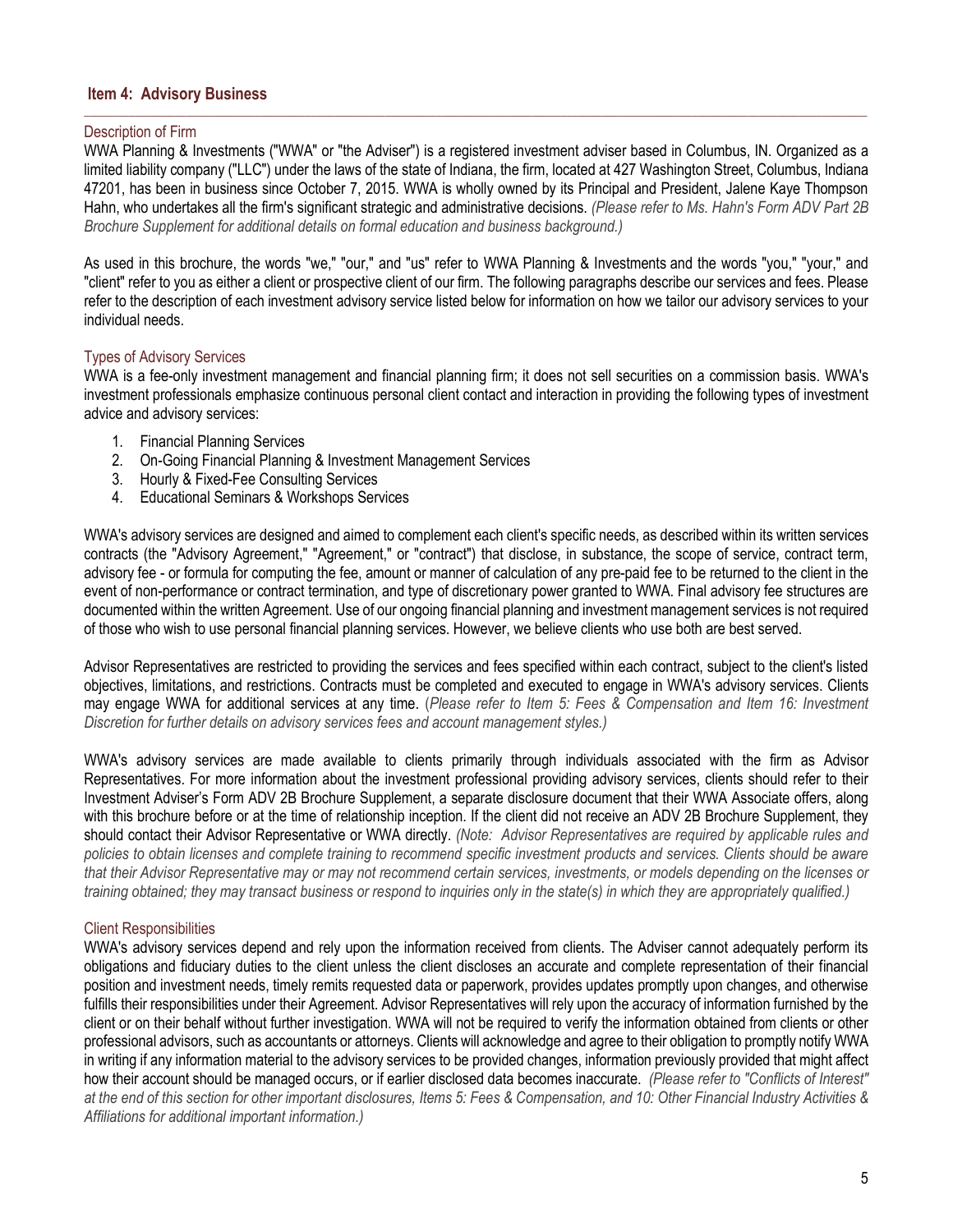Following is a summary description of advisory services covered by this brochure. Clients should consult with their Advisor Representative and the applicable client Agreement and fee schedules for additional information regarding each service.

### Financial Planning Services

WWA offers comprehensive personal **financial planning services** and limited engagement projects for a fee. Services can range from broad-based financial planning to consultative or single-subject planning.

The financial planning process begins with a series of discussions that helps us identify and clarify your financial resources and, most important, how you make decisions. The planning process blends your goals, values, and dreams with fact-based analysis of cash flow and taxes, assets and liabilities, risk management, estate and retirement planning, and investments. Plan development takes an evidence-based approach. The key elements of the tailored, comprehensive financial plan include risk management (insurance), budgeting, debt management, saving, retirement planning, tax strategies, estate planning and investments. Other services focus on guiding clients through life transitions of widowhood, divorce, getting started and planning for college. Additionally, we provide hourly financial planning services.

If you retain our firm for financial planning services, we will meet with you to gather information about your financial circumstances and objectives. We may also use financial planning software to determine your current financial position and define and quantify your long-term goals and objectives. Once we specify those long-term objectives (both financial and non-financial), we will develop shorterterm, targeted objectives. Clients will execute a Financial Planning Agreement setting forth the terms and conditions of the engagement - including termination, describing the scope of the services to be provided and the fixed or hourly fees due before services commence. The final fee structure will be documented within the executed Agreement.

Clients are provided access to an online secure personal financial dashboard that provides the opportunity to tell us more about their situation and aid in the uploading of helpful documents to a secure, online storage vault. Once we review and analyze the information you provide to our firm and the data presented, we will deliver a written plan to help you strive to achieve your stated financial goals and objectives. Financial plans are based on your financial situation when we present the plan to you and on the financial information you provide to us. Clients are under no obligation to act on our financial planning recommendations. Should they choose to act on our advice, they are not obligated to implement the financial plan through our other investment advisory services. Moreover, they may act on our recommendations by placing securities transactions with any brokerage firm.

Depending on the scope of the assignment and the complexity of the planning to be performed or advice to be given, financial planning services can take from approximately 6 – 8 weeks to six months. Engagements follow the same process but are differentiated by the scope and depth of the areas addressed, analysis complexity, recommendations developed, deliverables created, and presentation. Clients will continue to have access to their online dashboard for six months following the conclusion of the engagement.

# *Retirement Readiness Appraisal*

Our Retirement Readiness Appraisal is part of our financial planning services. The appraisal is a one-time, two-hour consultation designed for anyone close to retirement who thinks they are ready to retire but wants to make sure. The one-time consultation assists those that do not want the conflicts in commission-based planning and/or the expense of a complete financial plan. Clients receive two hours of intensive work with a Certified Financial Planner® professional focused on their unique situation. Areas of review may include but are not limited to retirement expectations and concerns, goal development and review for topics such as retirement age and income needs, healthcare cost estimates, travel, major purchases, retirement income sources - including a discussion of social security, current investment asset review and development of target allocation and identification of strategies to aid in achieving success.

# *In-Depth Financial Planning*

In-depth financial planning is offered in complex situations requiring strategic analysis in several areas.

Regardless of the type of service chosen, WWA will not have investment authority when offering financial planning consulting services. The services do not include implementing or monitoring any recommendations provided to the client. Stand-alone engagements do not contain advice on specific individual investments, income tax preparation, gift or estate tax returns, or legal documents, including wills or trusts. Specific investment recommendations are considered part of the implementation phase of the relationship and are only available through an ongoing relationship. If the client receives a written financial plan, the plan will not include information or analysis on liability risks, tax planning, or tax preparation services. If such services are necessary, it shall be the client's responsibility to obtain them from one or more third parties; WWA does not provide legal or tax advice.

Financial planning engagements terminate upon delivery of the written plan.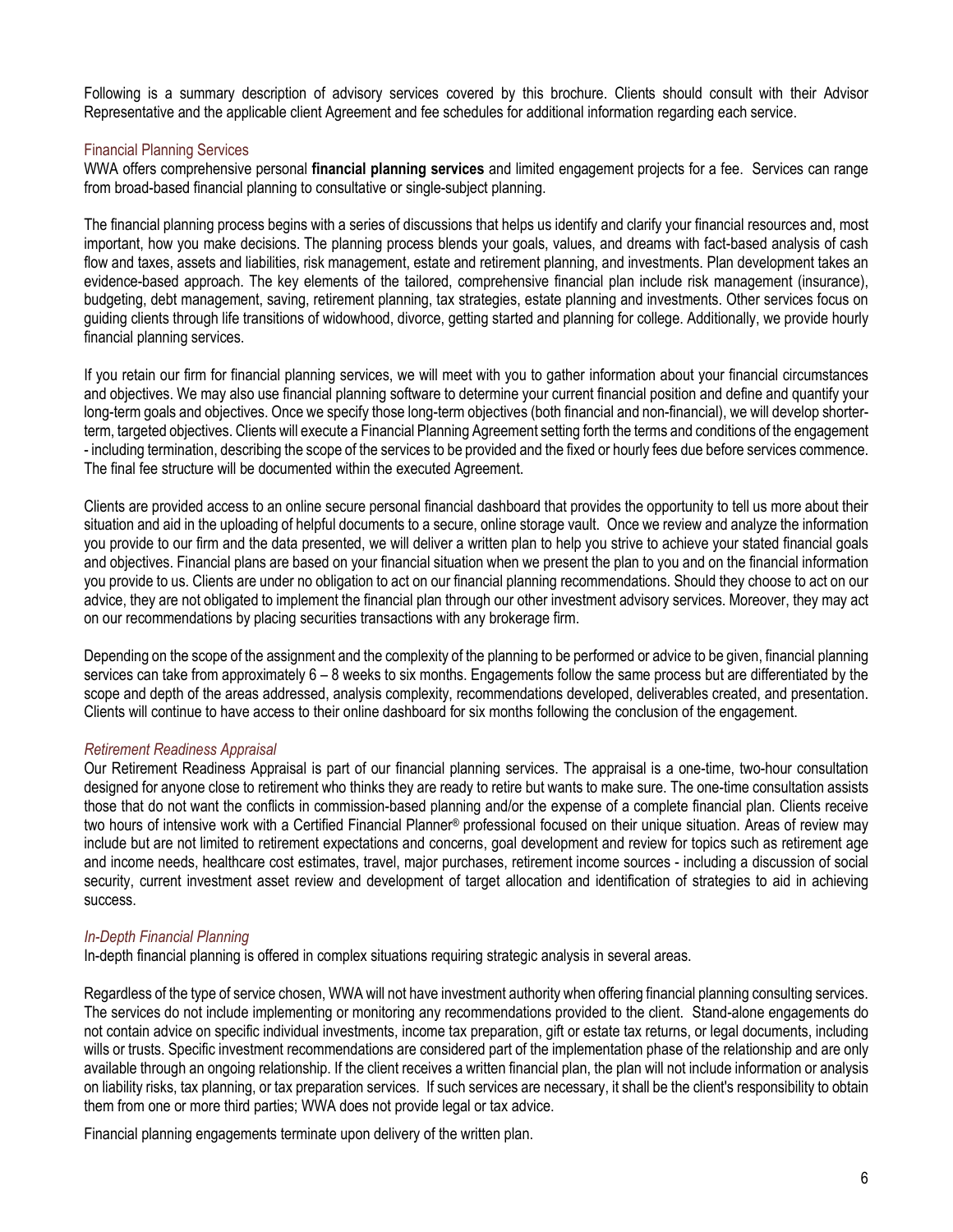Upon your request, additional reviews may be conducted, and written updates to the financial plan may be provided in conjunction with the review. Updates to financial plans may be subject to WWA's then-current hourly rate, which the client must approve in writing and in advance of the update.

Financial planning services may be the only service provided to the client. Executing an Agreement neither constitutes an agreement for nor requires that the client use or purchase investment advisory or other services offered by WWA or any other products or services provided by any advisory Associate due to any business activities in which they may participate outside their advisory activities with the Adviser. As with all WWA advisory services, the expectation is that the client will promptly notify the Adviser in writing of any material changes in assets, net worth, indebtedness, or planning objectives that the Adviser would not otherwise know. The client or their successor shall also promptly notify us in writing of (a) the dissolution, termination, merger, or bankruptcy of the client if the client is other than a natural person and (b) the occurrence of any other event which might affect the validity of their Financial Planning Agreement or WWA's authority thereunder.

WWA reserves the right to terminate any financial planning engagement where a client has willfully concealed or has refused to provide pertinent information about financial situations when necessary and appropriate, in its judgment, to provide proper financial advice. Clients should consult their Agreement for complete details.

#### Ongoing Financial Planning & Portfolio Management Services

Clients may prefer an ongoing relationship for assistance in financial planning and implementation. In addition to ongoing investment management, WWA's **ongoing financial planning and portfolio management services** offer regular plan updates and check-ins and include a proactive aging component.

Ongoing financial planning and portfolio management services clients will undergo an initial interview and discussion to outline their current financial situation, establish risk tolerance, and determine their investment objectives to create a customized investment plan for portfolio management. Multiple aspects of the client's financial affairs are reviewed, with realistic and measurable goals set based on the disclosed information and objectives to define those goals. The details of the advisory relationship and final advisory fee structure are documented within the client's written Agreement.

Clients participating in this service will grant WWA discretionary authority to manage their accounts. The discretionary authorization allows your Advisor Representative to determine the specific securities and the amount of securities purchased or sold for your account without your approval before each transaction. Discretionary authority is typically granted by the investment advisory agreement you sign with our firm and the appropriate trading authorization forms. Clients may limit our discretionary authority by providing WWA with their restrictions and guidelines in writing.

As part of our portfolio management services and other types of investments, we may invest your assets according to one or more model portfolios developed by our firm. These models are designed for investors with varying degrees of risk tolerance ranging from a more aggressive investment strategy to a more conservative investment approach. Clients whose assets are invested in model portfolios may not set restrictions on the specific holdings or allocations within the model, nor the types of securities purchased. Nonetheless, clients may impose restrictions on investing in particular securities or types of securities in their accounts. In such cases, this may prevent a client from investing in certain models that our firm manages. *(See additional details on client-imposed restrictions that follow.)*

Upon receiving a client's written restrictions, WWA will discuss the restriction request's feasibility to ensure expectations are met and confirm client acknowledgment and understanding of imposed restriction's possible outcomes. If client-imposed restrictions prevent a client's account's proper servicing or if their conditions require substantial deviations from recommendations, WWA reserves the right to end the client relationship.

As account goals and objectives will often change over time, suggestions are made and implemented ongoing as the client and Advisor Representative review their financial situation and portfolio through regular contact and annual meetings to determine fluctuations in their financial situation or investment objectives, confirm realistic restrictions on account management, and verify if the client wishes to modify any existing restrictions reasonably. Clients should consult their Advisory Agreement for complete details.

#### *ERISA, Retirement & Other Qualified Accounts*

As part of its ongoing financial planning and portfolio management services, WWA can advise on ERISA, retirement and other qualified accounts. Effective December 20, 2021 (or such later date as the U.S. Department of Labor ("DOL") Field Assistance Bulletin 2018- 02 ceases to be in effect), for purposes of complying with the DOL's Prohibited Transaction Exemption 2020-02 ("PTE 2020-02") where applicable, we are providing the following acknowledgment to you. When we provide investment advice to you regarding your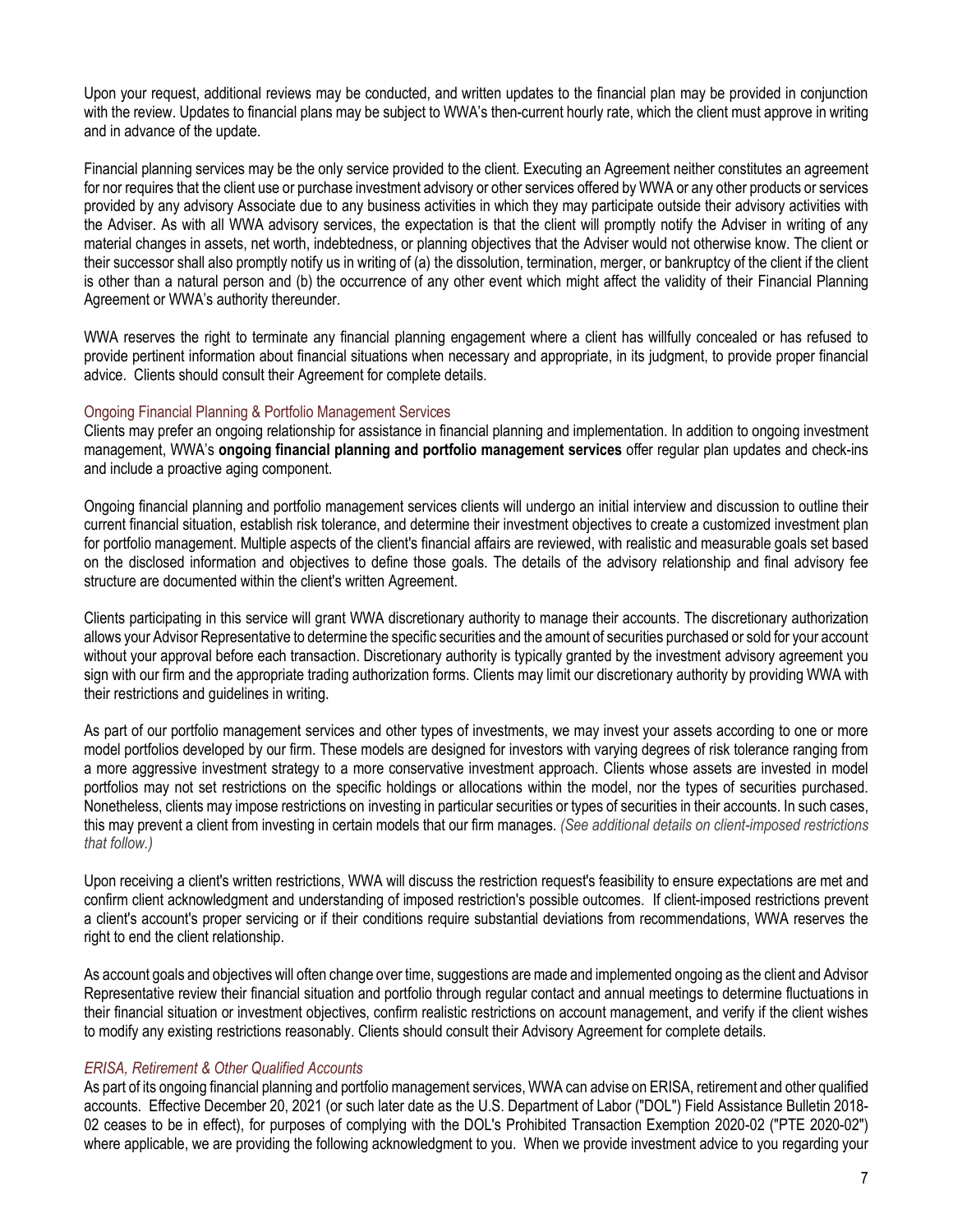retirement plan account or individual retirement account, we are fiduciaries within the meaning of Title I of the Employee Retirement Income Security Act and/or the Internal Revenue Code, as applicable, which are laws governing retirement accounts. The way we make money creates some conflicts with your interests, so we operate under a special rule that requires us to act in your best interest and not put our interests ahead of yours. Under this special rule's provisions, we must:

- → meet a professional standard of care when making investment recommendations *(give prudent advice)*,
- → never put our financial interests ahead of yours when making recommendations *(give loyal advice)*,
- $\rightarrow$  avoid misleading statements about conflicts of interest, fees, and investments,
- $\rightarrow$  follow policies and procedures designed to ensure that we provide advice that is in your best interest,
- $\rightarrow$  charge no more than is reasonable for our services, and
- $\rightarrow$  give you basic information about conflicts of interest.

We benefit financially from the rollover of your assets from a retirement account to an account that we manage or provide investment advice because the assets increase our assets under management and, in turn, our advisory fees. We will only recommend a rollover when we believe it is in your best interest as a fiduciary. It is essential that you understand the differences between these accounts and decide whether a rollover is best for you. Before proceeding, if you have questions, contact your Adviser Representative, or contact us at 812-379-1120.

## *IRA Account Rollover Considerations*

As part of our investment advisory services to you, we may recommend that you withdraw the assets from your employer's retirement plan and roll the assets over to an individual retirement account ("IRA") that we will manage on your behalf. If you elect to roll the assets to an IRA subject to our management, we will charge you an asset-based fee outlined in the Agreement you executed with our firm. This practice presents a conflict of interest because persons providing investment advice on our behalf have an incentive to recommend a rollover to generate fee-based compensation rather than solely based on your needs. You are contractually or otherwise under no obligation to complete the rollover. Moreover, if you complete the rollover, you are under no obligation to have the assets in an IRA managed by WWA.

Many employers permit former employees to keep their retirement assets in their company plan. Further, current employees can sometimes move assets out of their company plan before retiring or changing jobs. In determining whether to complete the rollover to an IRA, and to the extent the following options are available, you should carefully consider the costs and benefits of:

- 1. leaving the funds in your employer's/former employer's plan,
- 2. moving the funds to a new employer's retirement plan,
- 3. cashing out and taking a taxable distribution from the plan, and
- 4. rolling the funds into an IRA rollover account.

Each of these options has advantages and disadvantages. Before making a change, we encourage you to speak with your CPA or tax attorney.

If you are considering rolling over your retirement funds to an IRA for us to manage, the following are additional points for consideration before you do so:

- 1. Determine whether the investment options in your employer's retirement plan address your needs or whether you might wish to consider other investment types.
	- Employer retirement plans generally have a more limited investment menu than IRAs.
	- Employer retirement plans may have unique investment options not available to the public, such as employer securities or previously closed funds.
- 2. Your current plan may have lower fees than our fees.
	- If you are interested in investing only in mutual funds, you should understand the cost structure of the share classes available in your employer's retirement plan and how the costs of those share classes compare with those available in an IRA.
	- You should understand the various products and services you might take advantage of at an IRA provider and the potential costs.
- 3. Our strategy may have a higher risk than your plan's option(s).
- 4. Your current plan may also offer financial advice.
- 5. If you keep your assets titled in a 401k or retirement account, you could potentially delay your required minimum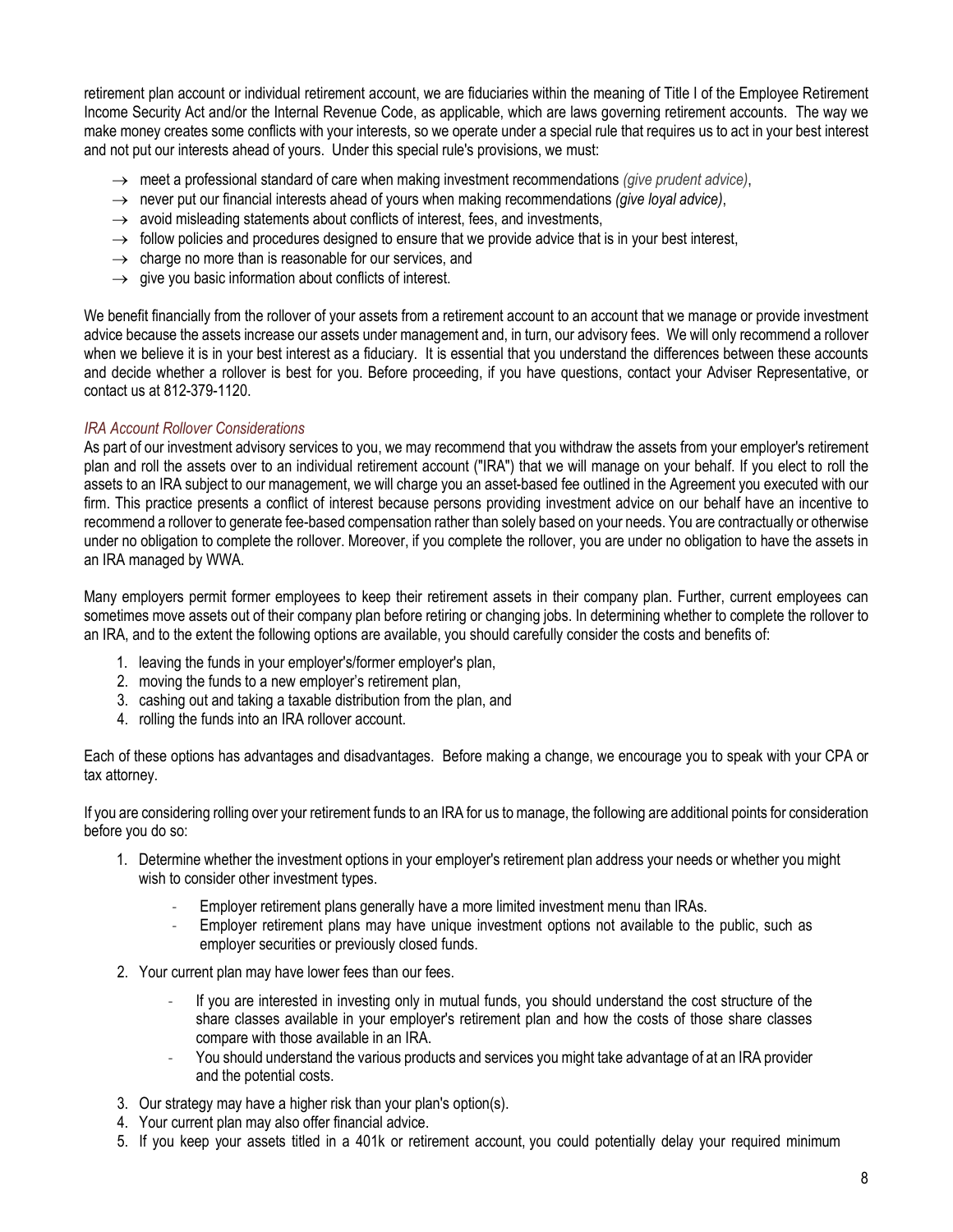distribution beyond age 72.

- 6. Your 401k may offer more liability protection than a rollover IRA; each state may vary.
	- Generally, federal law protects assets in qualified plans from creditors. Since 2005, IRA assets have been largely protected from creditors in bankruptcies. However, there can be some exceptions to the usual rules, so you should consult with an attorney if you are concerned about protecting your retirement plan assets from creditors.
- 7. You may be able to take out a loan on your 401k, but not from an IRA.
- 8. IRA assets can be accessed at any time; however, distributions are subject to ordinary income tax and may be subject to a 10% early distribution penalty unless they qualify for an exception such as disability, higher education expenses, or a home purchase.
- 9. If you own company stock in your plan, you may be able to liquidate those shares at a lower capital gains tax rate.
- 10. Your plan may allow you to hire us as the manager and keep the assets titled in the plan name.

## *General Disclosure Regarding ERISA, Retirement & Other Qualified Accounts*

If an advisory account is subject to the provisions of ERISA or certain tax-deferred treatment under the Internal Revenue Code (collectively, "Qualified Accounts"), WWA and its Advisor Representatives, who act as a fiduciary by providing investment advice for such Qualified Accounts, are generally prohibited from receiving both an advisory fee and any transaction-based compensation unless in compliance with applicable prohibited transaction exemptions under ERISA or the IRC or authorized by the U.S. Department of Labor.

Clients will represent that the Qualified Account and any instructions given by them regarding the Qualified Account are consistent with applicable plan documents, including any investment policies, guidelines, or restrictions. They will provide us with a copy of all relevant documents and agree that their selected advisory program is consistent with those documents. And will notify us, promptly in writing, of any changes to any of the plan's investment policies, guidelines, restrictions, or other plan documents about investments by the plan. If the assets in the Qualified Account constitute only a part of their plan assets, they will provide us with documentation of any of the plan's investment guidelines or policies that affect the Qualified Account. The compliance of any recommendation or investment WWA's Advisor Representatives make for the Qualified Account with any such investment guidelines, policies, or restrictions shall only be determined on the date of the recommendation or purchase. The client is responsible for providing us prompt written notice if any investments made for the Qualified Account are inconsistent with such guidelines, policies, restrictions, or instructions.

Clients understand that the services we perform shall not affect plan assets that are not held in the Qualified Account and that WWA shall have no responsibility for such other assets. WWA is not responsible for plan administration or performing other duties not expressly outlined in the Advisory Agreement. Further, it is the client's responsibility to obtain and maintain (at their own expense) any insurance or bonds they deem necessary to cover themselves and any of their affiliates, officers, directors, employees, and agents in connection with WWA's Advisory Agreement.

# Hourly & Fixed Fee Consulting Services

WWA provides consulting **hourly and fixed fee consulting services**, on investment and non-investment-related matters, on a standalone separate fee basis, available for clients who need advice on a limited scope of work. Hourly planning consultations are generally reserved for former planning and investment clients whose circumstances have changed and are looking for the impact or clarification of those circumstances on prior advice.

Fixed fee consulting services generally include presentations sponsored by an employer for employees regarding financial benefits or explaining investment alternatives in an employer-sponsored plan. Consulting services are available for companies looking to review or establish ERISA plans and options.

If requested by the client, WWA may recommend the services of other professionals for implementation purposes. The client is under no obligation to engage the services of any such recommended professional. The client retains absolute discretion over all such implementation decisions and is free to accept or reject WWA's s recommendation regarding this or any other WWA advisory services in which they engage. This type of service also does not constitute an agreement for client management or advisory services. The client retains the sole responsibility for determining whether to implement any recommendations made by the Advisor Representative and placing any resulting transactions. After engagement completion, ongoing consulting or management services are not provided. Clients should consult their Agreement for complete details.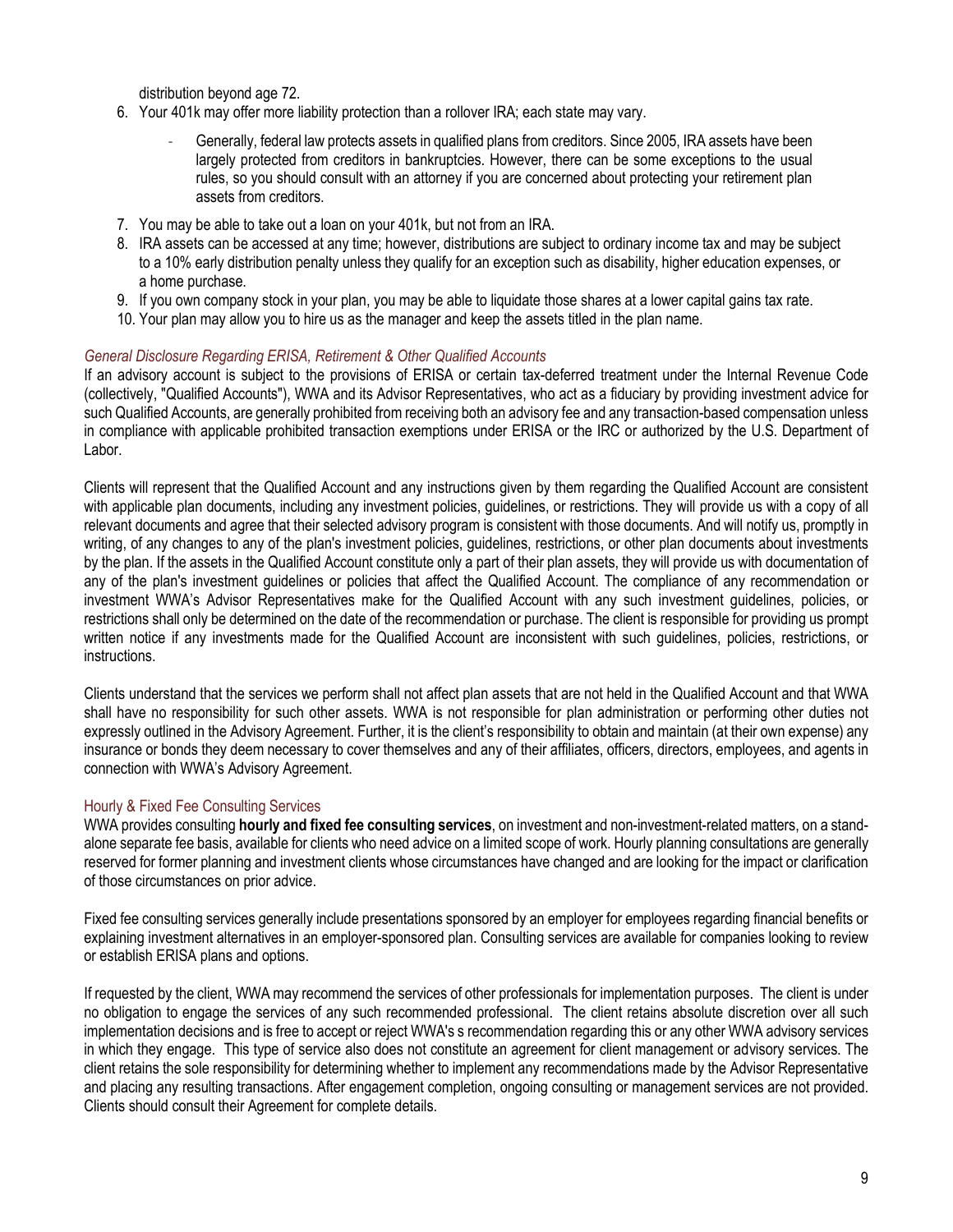### Educational Seminars & Workshops Services

WWA provides complimentary investment **educational seminars and workshops** and is a frequent speaker at various community events and conferences on a variety of investment topics on an "as-announced" basis for groups seeking general instruction on investments and other personal finance areas. Seminar and workshop content will vary depending upon the attendees' needs and are purely educational – they do not involve selling any investment products. The information presented will not be based on any particular individual's needs. WWA does not provide personalized investment advice to attendees during such events. WWA will only provide investment advice if engaged independently and only where the attendee's individualized financial information, investment goals, and objectives are known. Any materials provided are for general educational purposes and do not deliver specific accounting, investment, legal, tax, or professional advice. Attendees have no obligation to schedule a consultation, purchase services from WWA, or become clients.

## Client Tailored Services

WWA offers the same suite of services to all its clients. However, some clients will require only limited services due to the nature of their investments. Limited services are offered at a discounted rate at WWA's discretion, as detailed herein and defined in each client's written Agreement.

## Types of Investments

The types of investments on which WWA provides advice includes, but is not limited to, stocks, bonds, mutual funds, exchange-traded funds, hedge funds, venture capital opportunities, derivative debt and equity securities, private and public REITs, and other partnership interests such as those investing in mortgages. We may also offer advice on different investments such as business opportunities. As a general rule, WWA does not recommend clients invest in initial public offerings (IPOs), leveraged ETFs, oil & gas limited partnerships, purchase securities using margin accounts or participate in short sales or options. But occasionally, these may be appropriate.

The vast majority of investments recommended by WWA are no-load mutual funds, exchange-traded funds, individual stocks and bonds or equivalent investment products. The investment selection offered to clients may be limited by the knowledge and experience of the personnel of WWA and/or the resources available to it due to its custodial and other industry provider relationships in the broader financial industry. Further, due to these resources, certain investments may be available to clients of WWA that might not be available to members of the public at large. WWA believes that the choices available under these restrictions are sufficiently wide to effectively make available the full range of investment options that might conceivably be important for all but the rarest client. Suitable investment categories are selected according to the clients' attitudes about risk and their need for capital appreciation or income production, with tax considerations of all transactions weighted heavily. Within each category, individual securities are selected whose characteristics are most consistent with the particular objectives for which the category was chosen. Risk factors of the different investments are considered, particularly in light of the clients' willingness to assume risk and the client's ability to withstand investment losses. We also work with individuals regarding preferences for socially responsible investing when requested.

Although we predominantly provide advice on the products listed above, WWA reserves the right to advise on any investment product deemed suitable for a client's specific circumstances, needs, and individual goals and objectives and will use other securities as necessary to help diversify a portfolio when applicable and appropriate. Additionally, we may advise on other investments held in the portfolio at the inception of the advisory relationship. Since investment strategies and advice are based on each client's specific financial situation, the advice we provide to one client may differ or conflict with that provided for the same security or investment for another. *(See Item 8 - Methods of Analysis, Investment Strategies & Risk of Loss.)*

#### Client Imposed Restrictions

Clients may impose restrictions on investing in particular securities or security types according to their preferences, values, or beliefs. Such restrictions must be submitted to WWA in writing. Reasonable efforts are used to comply with client investment guidelines, including any client's reasonable limits by standard industry practices. In imposing restrictions, it is essential to note that such conditions can affect a client's account performance and result in variations from a similarly managed account without restrictions. Client imposed restrictions within their account, and variations could result in positive or negative performance differences for the account compared to the investment program's performance composite. Investment structures recommended can also prevent controlling a client's specific outcome.

In no event and regardless of the advisory service provided is the Adviser obligated to make any investment or enter any transaction it believes in good faith would violate any federal or state law or regulation.

#### Wrap Fee Programs

WWA neither offers portfolio management services as part of a wrap fee bundled account program nor receives any portion of wrap fees for its services.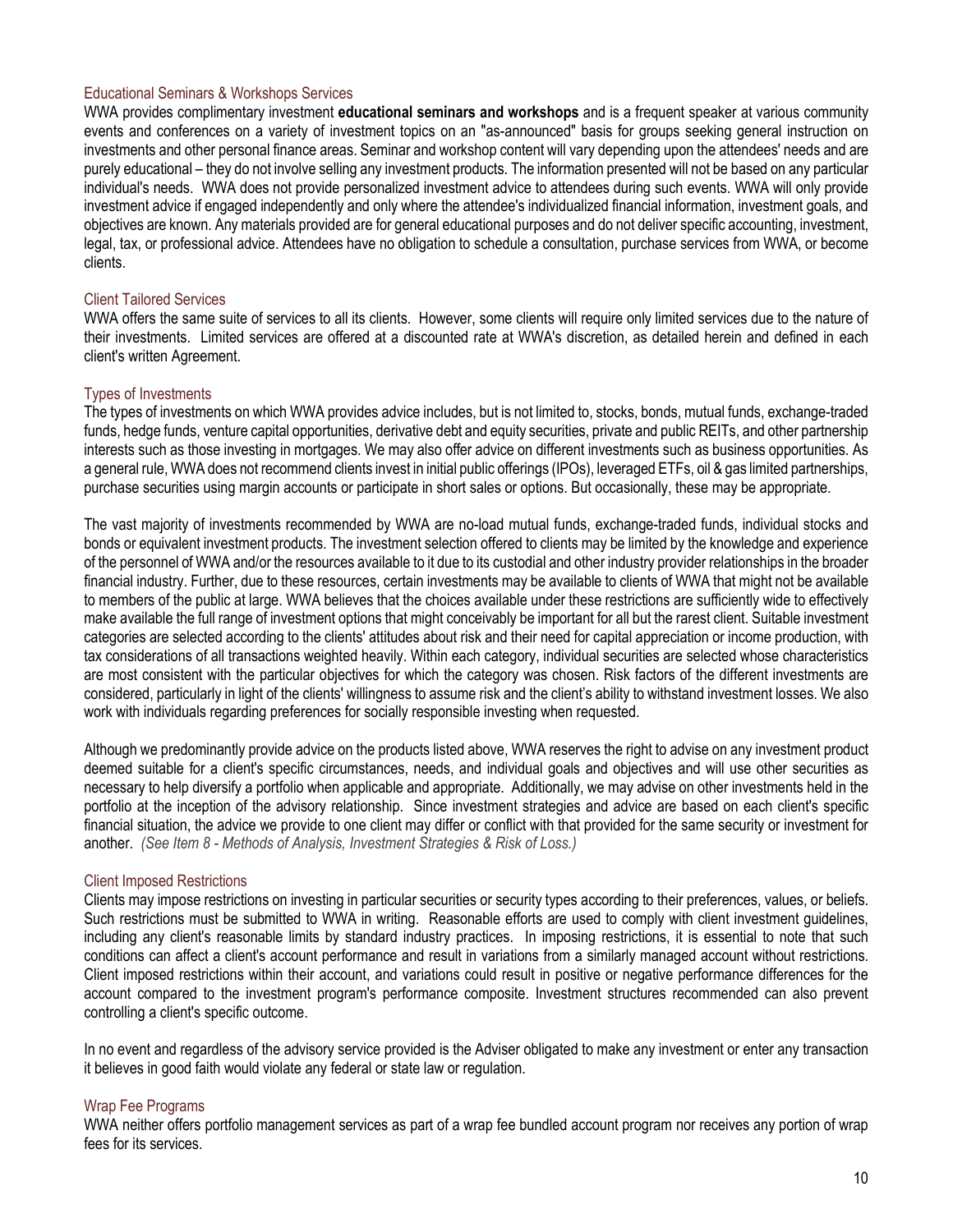#### Conflicts of Interest

Clients are under no obligation to act upon any recommendations or purchase any additional products or services offered. If they elect to act on any recommendation received, they are under no obligation to place the transaction through WWA or any third party recommended. The client may act on recommendations received by placing their business and securities transactions with any brokerage of their choice. WWA does not represent that the products or services offered are at the lowest available cost - clients may be able to obtain the same or similar products or services at a lower price from other providers. Additional details of how WWA mitigates conflicts of interest can be found in the Adviser's comprehensive written compliance supervisory policies and procedures and Code of Ethics ("Code"). WWA's Code is available for review free of charge to any client or prospective client upon request.

#### Assets Under Management

WWA offers its advisory services on a *discretionary*, *non-discretionary*, and *assets under advisement* basis.

As of December 31, 2021, we provide continuous management services for \$62,479,995.00 in client assets on a discretionary basis and \$108,705.00 in client assets on a non-discretionary basis. We also have \$8,243,574 in client assets on a non-continuous, "assetsunder-advisement" basis.

\_\_\_\_\_\_\_\_\_\_\_\_\_\_\_\_\_\_\_\_\_\_\_\_\_\_\_\_\_\_\_\_\_\_\_\_\_\_\_\_\_\_\_\_\_\_\_\_\_\_\_\_\_\_\_\_\_\_\_\_\_\_\_\_\_\_\_\_\_\_\_\_\_\_\_\_\_\_\_\_\_\_\_\_\_\_\_\_\_\_\_\_\_\_\_\_\_\_\_\_\_\_\_\_\_\_\_\_\_\_\_\_\_\_\_\_\_\_\_\_\_\_\_\_\_\_\_\_\_\_\_\_\_\_\_\_\_

## <span id="page-10-0"></span>**Item 5: Fees & Compensation**

#### Description of Advisory Fees

WWA strives to provide the most cost-effective investment strategy for our investment management clients. WWA advisory clients agree to pay an asset-based advisory fee calculated according to the fee schedules indicated herein. *(Please note that under the Investment Advisers Act of 1940's "Brochure Rule," investment advisors must provide a written disclosure statement to their clients. A copy of WWA's Form ADV Part 2A Brochure and the applicable Advisor Representative's Part 2B Brochure Supplement(s) will be provided to clients before or upon execution of an Advisory Agreement. Unless a client has received these important disclosure documents at least 48 hours before signing their Advisory Agreement, they may terminate their Agreement with WWA within five (5) business days of Agreement execution, without incurring any advisory fees. Advisers offering impersonal investment advice paid less than \$500 per year do not have to adhere to the Brochure Rule with a client.)*

The following describes how WWA is compensated for each of its advisory services:

#### Financial Planning Services Fees

WWA fees for comprehensive and limited-engagement personal **financial planning services** range between \$800 to \$5,600. Our Retirement Readiness Appraisal is \$800. Our In-Depth Financial Planning service ranges between \$800 and \$5,600. Hourly financial planning services are provided at a rate of \$280. All fees are negotiable depending on the plan's scope and complexity and the client's situation and financial objectives.

Clients will pay 50% of the estimated fee in advance and the remaining portion upon completing services rendered. WWA does not require the payment of fees six or more months in advance. Further, should an engagement last longer than six months between financial planning agreement acceptance and delivery, WWA will promptly return any pre-paid unearned fees less a pro-rata charge for bona fide financial planning services rendered to date.

A total time/cost estimate will be determined at the relationship's inception. Since financial planning is a discovery process, situations occur wherein the client is unaware of certain financial exposures or predicaments. If the client's situation differs substantially from the initial meeting, a revised fee will be provided for agreement. When a fee increase is necessary, the client must approve and agree to the scope change before any additional work is performed. In such cases, we will notify you to obtain this approval. Clients will choose how they wish to be billed. WWA does not deduct financial planning services fees directly from the client's assets; clients have invoiced fees for these services as they are incurred, as defined in each client's Agreement. Upon receipt of WWA's invoice, payments are due and may be remitted by check, credit, or debit card.

Clients may terminate their financial planning agreement upon written notice to our firm. If pre-paid financial planning fees are not yet earned, WWA will promptly refund the client their prorated fees. If financial planning fees are payable in arrears, they will be responsible for a prorated fee based on services performed before the termination of the financial planning agreement. At our discretion, we may offset our financial planning fees to the extent clients implement the financial plan through our Portfolio Management Service.

#### Ongoing Financial Planning & Portfolio Management Services

Fees for **ongoing financial planning and portfolio management services** for clients with investable assets of over \$600,000 are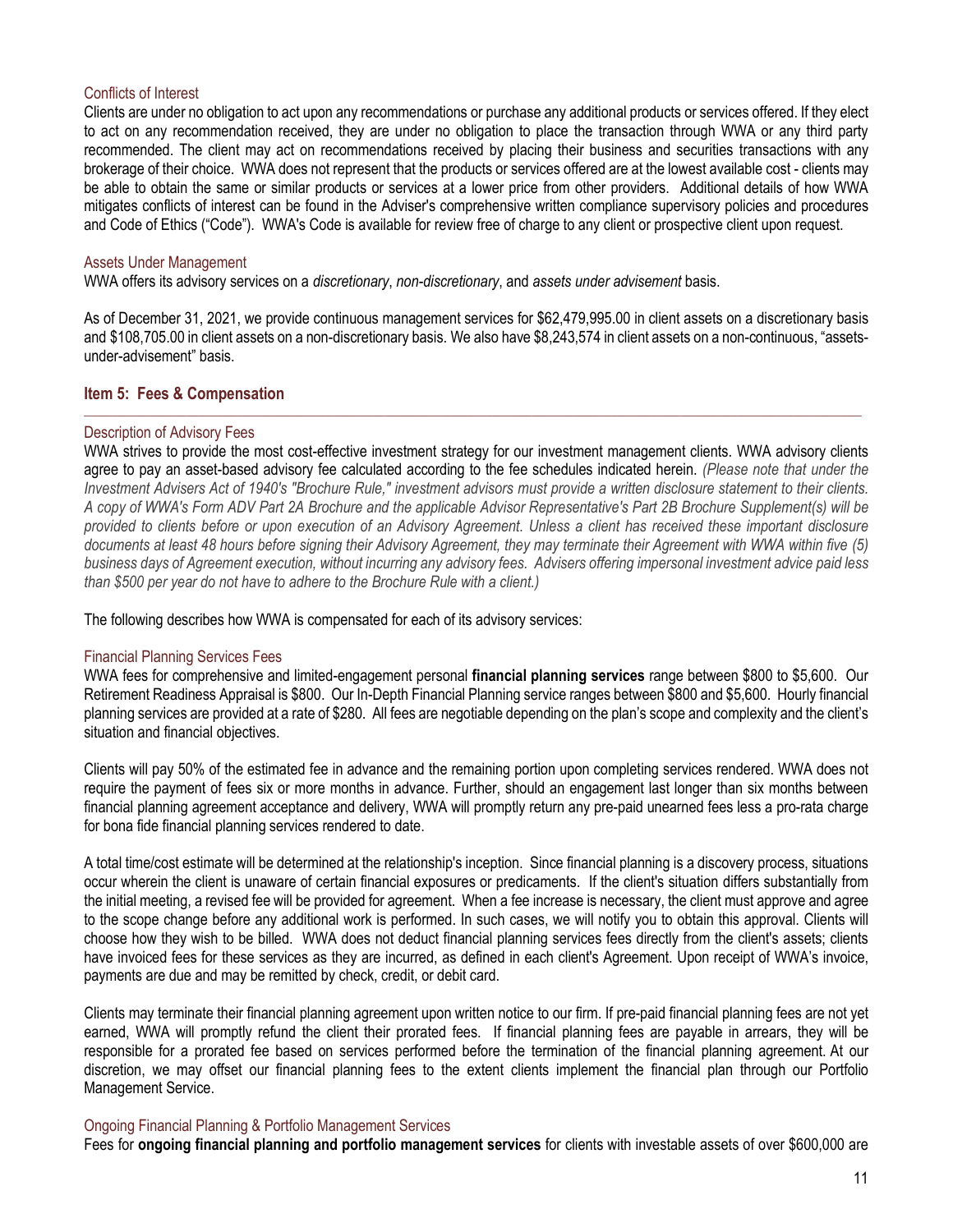determined by a percentage of assets under management, the number of client accounts, complexity of their financial situation, and planning needs. WWA will not require prepayment of a fee more than six months in advance and in excess of \$500.

# *Client Account Assets of \$600,000+*

The annual ongoing financial planning and portfolio management services fee is billed quarterly and payable in advance. The flat annual fee, effective April 1<sup>st</sup>, is reset each year and is roughly based on the Annual Fee Schedule table below using year-end market values, the number of client accounts, planning complexity and the need for specialized services, for example, business consulting or Global Financial Planning implications. Fees are reviewed with clients annually in the first quarter, and the new fee is effective with the 2<sup>nd</sup> quarter's billing. Annual fees are payable in quarterly installments based on the billing cycle month of account inception. (For *example, if an Agreement is signed in March, the assets may not be transferred to the new account until the middle of April. Therefore, billing would start in May. Billing will begin on an agreed-upon month and allow assets to be deposited or transferred. Fees are not adjusted in the middle of the year if the client transfers out or adds assets; additions and withdrawals are included in the year-end calculation.)*

| Annual Fee Schedule |  |  |
|---------------------|--|--|
|---------------------|--|--|

| <b>Assets Under Management</b>           | Annual Fee* |
|------------------------------------------|-------------|
| $$0 - $1,000,000$<br>First               | 1.00%       |
| Assets between \$1,000,001 - \$2,000,000 | 0.85%       |
| Assets between \$2,000,001 - \$3,000,000 | 0.75%       |
| Assets between \$3,000,001 - \$4,000,000 | 0.65%       |
| Assets between \$4,000,001 - \$5,000,000 | 0.55%       |
| Assets \$5,000,001 and above             | 0.50%       |
|                                          |             |

*\*Lower fees for comparable services can, at times, be available from other sources.*

#### *Client Account Assets of \$600,000 or Less*

Although WWA does not require a minimum asset level as a prerequisite for client relationships, we ask clients with an asset base of less than \$600,000 to pay an age-based minimum as follows:

| <b>Client Age</b>   | Minimum Annual Fee* |
|---------------------|---------------------|
| $20 - 30$ years     | \$2,400             |
| $30 - 40$ years     | \$3,600             |
| $40 - 50$ years     | \$5,400             |
| $50 + \text{years}$ | \$6,000             |

#### Annual "Age-Based" Fee Schedule

*\*Lower fees for comparable services can, at times, be available from other sources.*

The above advisory fees are negotiable and may be higher or lower depending on individual clients' unusual circumstances. We may combine the account values of family members living in the same household to determine the applicable advisory fee at our discretion. *(For example, we may combine account values for the client, their minor children, joint accounts with a spouse, and other related accounts. Combining account values may increase the asset total, resulting in the client paying a reduced advisory fee based on the available breakpoints in our fee schedules stated above.)*

WWA will deduct ongoing financial planning and portfolio management services client advisory fees directly from their account at the qualified custodian holding their funds and securities where possible. Fees will be deducted only when the following requirements are met:

- 1. the client provides us with written authorization permitting the fees to be paid directly from your account held by the qualified custodian,
- 2. we send an invoice showing the amount of the fee, the value of the assets on which the fee is based, the period covered by the fee, the specific manner in which the fee was calculated, and
- 3. the qualified custodian agrees to send the client a statement, at least quarterly, indicating all amounts disbursed from the account, including the amount of the advisory fee paid directly to our firm.

Fees are no more than 3% of combined assets held with our preferred custodian. The client will be invoiced if we cannot deduct the fees directly from our custodian.

The client may terminate the ongoing financial planning and portfolio management services agreement upon ten business days prior notice. Notice of termination must be given in writing and delivered to the appropriate party's last known address. Refunds will be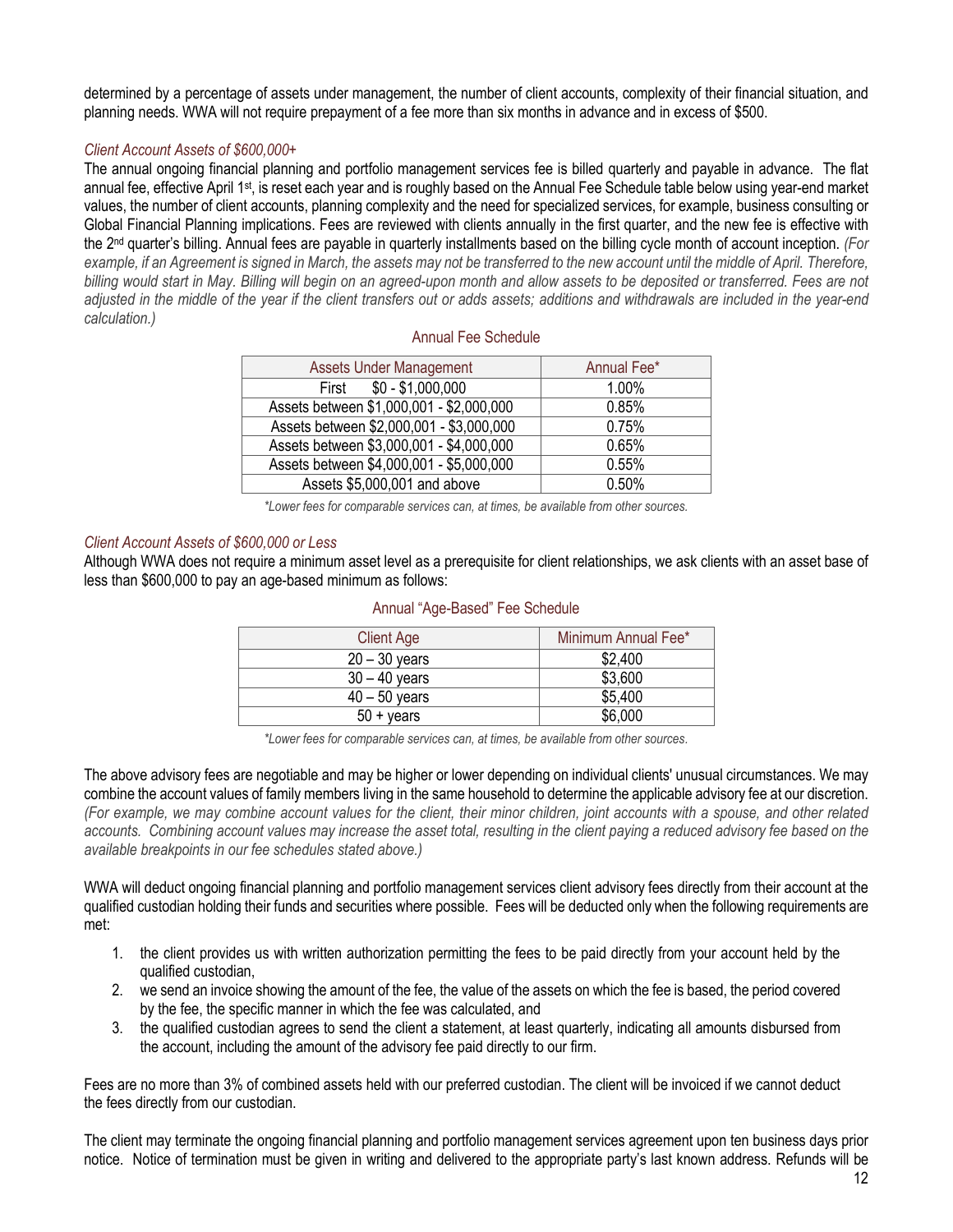made within 15 days of account transfer or closure and pro-rated monthly for accounts transferred or closed with appropriate notice. Clients will only pay advisory fees in proportion to the number of days in the quarter for which they were a client. This means if the client has pre-paid advisory fees not yet earned, they will receive a prorated refund of those fees. In some instances, clients may terminate their Agreement without prior notification. WWA acknowledges the client's right to initiate an ACAT transfer and account closure without prior notice. In such cases, the client agrees to forfeit any pre-paid fees made to the Adviser.

#### Hourly & Fixed Fee Consulting Services Fees

**Hourly and fixed fee consulting services** are provided for either a flat, fixed fee computed on a project basis or a negotiable hourly fee, as defined in each client's written Agreement. WWA offers advice on single-subject financial planning and general consulting services for an hourly fee of \$280, which is negotiable depending on the scope and complexity of the plan, the client's situation, and financial objectives. At the start of the advisory relationship, an estimate of the total time/cost will be determined and indicated in the client's Agreement. Should the cost/time exceed the initial assessment, WWA will notify the client, request, and obtain approval for the additional fee before continuing services.

Client fees are billed and payable within ten (10) days of invoice presentation upon completing any hourly and fixed fee consulting services. Clients can choose how they wish to be billed. They may authorize their custodian to directly deduct advisory fees from their custodial account or pay the fees via check. If a fixed-fee project terminates before project completion, WWA will determine the project's percentage based on the hourly rate and the number of hours already expended. If less than one-half of the project is finished, a refund will be made for any unearned fees. If more than one-half of the project is complete, the client will be invoiced for the additional time expended over fees already paid. WWA will invoice the client for any work finalized through the termination date if an hourly agreement is terminated before completing agreed-upon services. Clients should refer to their Agreement for more detail.

## Educational Seminars & Workshop Fees

**Educational seminars and workshops** are complimentary and provided free of charge.

#### Additional Fees & Expenses

As part of our investment advisory services to you, we may invest in mutual funds and exchange-traded funds or recommend that you invest. The fees you pay to our firm for investment advisory services are separate and distinct from the fees and expenses charged by mutual funds or exchange-traded funds (as described in each fund's prospectus) to their shareholders. These fees will generally include a management fee and other fund expenses. You will also incur transaction charges and/or brokerage fees when purchasing or selling securities. The broker-dealer or custodian typically imposes these charges and fees through whom your account transactions are executed. We do not share any portion of the brokerage fees/transaction charges imposed by the broker-dealer or custodian. To fully understand the total cost, you should review all the fees charged by mutual funds, exchange-traded funds, our firm, and others. *(For information on our brokerage practices, refer to the* Brokerage Practices *section of this brochure.)*

#### <span id="page-12-0"></span>**Item 6: Performance-Based Fees & Side-By-Side Management**

Performance-based fees are fees based on a share of capital gains or capital appreciation of a client's account. Side-by-side management refers to managing accounts that are charged performance-based fees while at the same time managing accounts that are not charged performance-based fees. WWA does not accept performance-based fees or participate in side-by-side management; we consider avoiding such conflict a paramount policy in maintaining our fiduciary duty to our clients. *(See Item 5:* Fees & Compensation *above for exact fee details.)*

\_\_\_\_\_\_\_\_\_\_\_\_\_\_\_\_\_\_\_\_\_\_\_\_\_\_\_\_\_\_\_\_\_\_\_\_\_\_\_\_\_\_\_\_\_\_\_\_\_\_\_\_\_\_\_\_\_\_\_\_\_\_\_\_\_\_\_\_\_\_\_\_\_\_\_\_\_\_\_\_\_\_\_\_\_\_\_\_\_\_\_\_\_\_\_\_\_\_\_\_\_\_\_\_\_\_\_\_\_\_\_\_\_\_\_\_\_\_\_\_\_\_\_\_\_\_\_\_\_\_\_\_\_\_\_\_\_

 $\Box$  . The contribution of the contribution of the contribution of the contribution of the contribution of the contribution of the contribution of the contribution of the contribution of the contribution of the contributi

# <span id="page-12-1"></span>**Item 7: Types of Clients**

#### Client Base

WWA offers investment advisory services to:

- individuals *(other than high net worth individuals)*,
- high net worth individuals,
- pension and profit-sharing plans *(but not the plan participants)*, and
- charitable organizations.

#### Requirements for Opening or Maintaining an Account

In general, WWA does not require a minimum dollar amount to open and maintain an advisory account. However, we will charge a minimum annual fee of \$6,000 to open and maintain an advisory account for clients with assets under management of \$600,000+. And tiered age-based annual fees for clients with assets under management < \$600,000. *(Please refer to the Annual "Age-Based" Fee Schedule" above for exact fee amounts.)*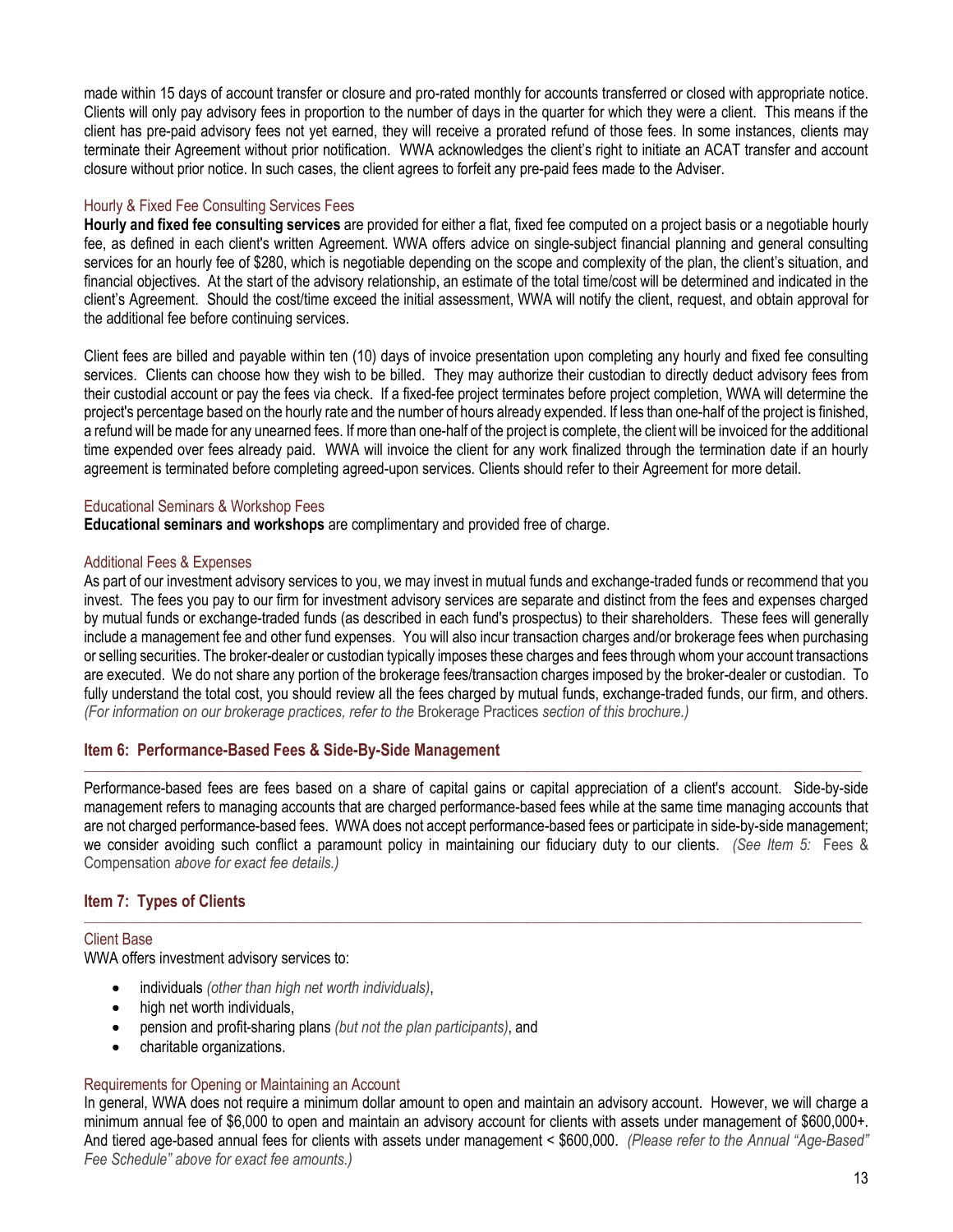WW*A* retains the right to terminate an account if it falls below a minimum size which, in our sole opinion, is too small to manage effectively. At our discretion, we may waive the minimum fee. We may also combine account values for you and your minor children, joint accounts with your spouse, and other types of related accounts to meet the stated minimum.

\_\_\_\_\_\_\_\_\_\_\_\_\_\_\_\_\_\_\_\_\_\_\_\_\_\_\_\_\_\_\_\_\_\_\_\_\_\_\_\_\_\_\_\_\_\_\_\_\_\_\_\_\_\_\_\_\_\_\_\_\_\_\_\_\_\_\_\_\_\_\_\_\_\_\_\_\_\_\_\_\_\_\_\_\_\_\_\_\_\_\_\_\_\_\_\_\_\_\_\_\_\_\_\_\_

### <span id="page-13-0"></span>**Item 8: Methods of Analysis, Investment Strategies & Risk of Loss**

#### Types of Investments

The types of investments on which WWA provides advice includes, but is not limited to, stocks, bonds, mutual funds, exchange-traded funds, hedge funds, venture capital opportunities, derivative debt and equity securities, leveraged ETFs, private and public REITs, and other partnership interests such as those investing in mortgages. We may also offer advice on different investments such as business opportunities. As a general rule, WWA does not recommend clients invest in initial public offerings (IPOs), oil & gas limited partnerships, purchase securities using margin accounts or participate in short sales or options. But occasionally, we may as these may be appropriate for the client's portfolio.

The vast majority of investments recommended by WWA are no-load mutual funds, exchange-traded funds, individual stocks and bonds or equivalent investment products. The investment selection offered to clients may be limited by the knowledge and experience of the personnel of WWA and/or the resources available to it due to its custodial and other industry provider relationships in the broader financial industry. Further, due to these resources, certain investments may be available to clients of WWA that might not be available to members of the public at large. WWA believes that the choices available under these restrictions are sufficiently wide to effectively make available the full range of investment options that might conceivably be important for all but the rarest client. Suitable investment categories are selected according to the clients' attitudes about risk and their need for capital appreciation or income production, with tax considerations of all transactions weighted heavily. Within each category, individual securities are selected whose characteristics are most consistent with the particular objectives for which the category was chosen. Risk factors of the different investments are considered, particularly in light of the clients' willingness to assume risk and the client's ability to withstand investment losses. We also work with individuals regarding preferences for socially responsible investing when requested.

Although we predominantly provide advice on the products listed above, WWA reserves the right to advise on any investment product deemed suitable for a client's specific circumstances, needs, and individual goals and objectives and will use other securities as necessary to help diversify a portfolio when applicable and appropriate. Additionally, we may advise on other investments held in the portfolio at the inception of the advisory relationship. Since investment strategies and advice are based on each client's specific financial situation, the advice we provide to one client may differ or conflict with that provided for the same security or investment for another. *(See Item 8 - Methods of Analysis, Investment Strategies & Risk of Loss.)*

#### Client Imposed Restrictions

Clients may impose restrictions on investing in particular securities or security types according to their preferences, values, or beliefs. Such restrictions must be submitted to WWA in writing. Reasonable efforts are used to comply with client investment guidelines, including any client's reasonable limits by standard industry practices. In imposing restrictions, it is essential to note that such conditions can affect a client's account performance and result in variations from a similarly managed account without restrictions. Client imposed restrictions within their account, and variations could result in positive or negative performance differences for the account compared to the investment program's performance composite. Investment structures recommended can also prevent controlling a client's specific outcome.

In no event and regardless of the advisory service provided is the Adviser obligated to make any investment or enter any transaction it believes in good faith would violate any federal or state law or regulation.

#### Tax Considerations

Our strategies and investments may have unique and significant tax implications. However, unless expressly agreed otherwise in writing, tax efficiency will not be our primary consideration in managing your assets. Regardless of account size or other factors, we strongly recommend that clients consult with a tax professional regarding investing their assets.

Custodians and broker-dealers must report the cost basis of equities acquired in client accounts. Your custodian will default to the First-In-First-Out ("FIFO") accounting method for calculating your investments' cost basis. Clients are responsible for contacting their tax advisor to determine if this accounting method is the right choice. If your tax advisor believes another accounting method is more advantageous, provide written notice to our firm immediately, and we will alert the account custodian of your individually selected accounting method. Please note that all decisions regarding cost basis accounting are required before trade settlement, as the cost basis method cannot be changed after settlement.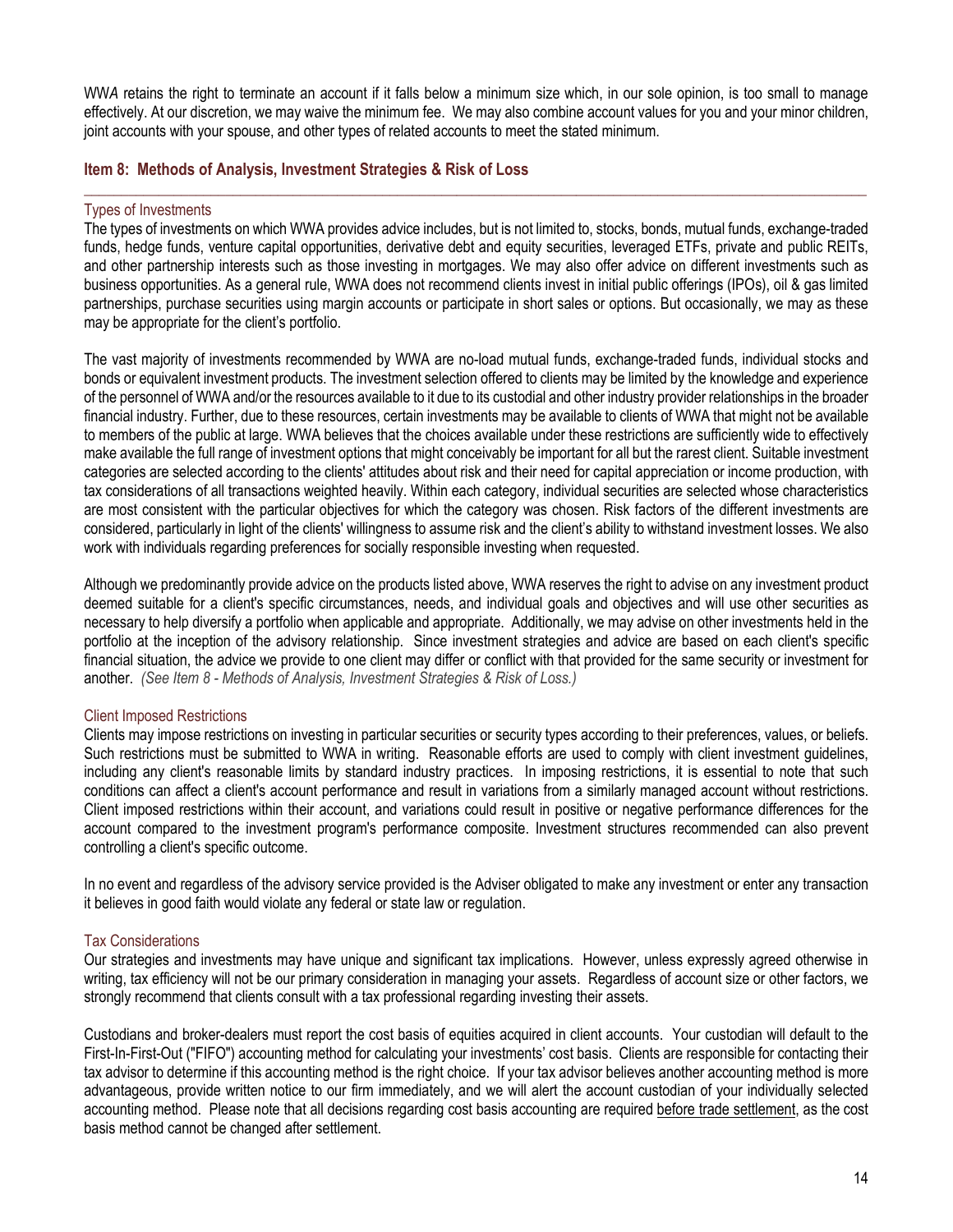# Risks of Loss & Other Types of Risk

Clients should keep in mind that investing in securities involves a risk of loss that they should be prepared to bear, and past performance is not an indication of future results. Over time, assets will fluctuate and be worth more or less than the initial invested amount. Depending on the investment type, differing risk levels will exist. WWA cannot offer any guarantees or promises that a client's financial goals and objectives will be met. When evaluating risk, financial loss may be viewed differently by each client and may depend on many distinct risks, each of which may affect the probability and magnitude of potential losses.

The following risks, which are not all-inclusive, are provided for careful consideration by a prospective client before retaining our services. *(Note: Items are presented alphabetically for ease of reading, not in order of importance.)*:

- 1. *Adviser's Investment Activities -* the Adviser's investment activities involve a significant degree of risk. The performance of any investment is subject to numerous factors that are neither within the control of nor predictable by WWA. As further detailed within this section, decisions made for client accounts are subject to various market, currency, competitive, economic, political, technological, business risks, and a wide range of other conditions - including pandemics or acts of terrorism or war, which may affect investments in general or specific industries or companies. The securities markets may be volatile, and market conditions may move unpredictably or behave outside the range of expectations, adversely affecting a client's ability to realize profits or resulting in material loss. Client and WWA investment decisions will not always be profitable.
- 2. *Bank Obligations* **-** including bonds and certificates of deposit may be vulnerable to setbacks or panics in the banking industry. Banks and other financial institutions are affected by interest rates and may be adversely affected by downturns in the US and foreign economies or banking regulations changes.
- 3. *Bonds - c*orporate debt securities (or "bonds") are typically safer investments than equity securities, but their risk can also vary widely based on the financial health of the issuer; the risk that the issuer might default; when the bond is set to mature; and, whether or not the bond can be "called" before maturity. When a bond is called, it may not be possible to replace it with a bond of equal character paying the same rate of return.
- 4. *Bond Funds* have higher risks than money market funds, primarily because they typically pursue strategies to produce higher yields. Unlike money market funds, the SEC's rules do not restrict bond funds to high-quality or short-term investments. Because there are many different bonds, these funds can vary dramatically in their risks and rewards. Some of the risks associated with bond funds include credit risk, interest rate risk, and prepayment risk.
- 5. *Business Risk* is the risks associated with a specific industry or a particular company.
- 6. *Competition Risk*  the securities industry and advisers' varied strategies and techniques are incredibly competitive. Advisory firms, including many larger securities and investment banking firms, may have more significant financial resources and research staff than this firm.
- 7. *Conflicts of Interest*  in administering client portfolios and financial reporting, advisers face inherent interest conflicts. They mitigate these conflicts through comprehensive written supervisory compliance policies and procedures and COE, which provides that the client's interest is always held above that of the firm and its Associates.
- 8. *Corporate Bond Risk* corporate bonds are debt securities to borrow money. Issuers pay investors periodic interest and repay the amount borrowed periodically during the life of the security and/or at maturity. Alternatively, investors can purchase other debt securities, such as zero-coupon bonds, which do not pay current interest but are priced at a discount from their face values, and their values accrete over time to face value at maturity. The market prices of debt securities fluctuate depending on such factors as interest rates, credit quality, and maturity. In general, market prices of debt securities decline when interest rates rise and increase when interest rates fall. The longer the time to a bond's maturity, the higher its interest rate risk.
- 9. *Credit Risk - c*redit risk typically applies to debt investments such as corporate, municipal, and sovereign fixed income or bonds. A bond issuing entity can experience a credit event that could impair or erase the value of an issuer's securities held by a client.
- 10. *Currency/Exchange Risk*  overseas investments are subject to fluctuations in the dollar's value against the investment's originating country's currency.
- 11. *Diversification Risk*  a portfolio may not be widely diversified among sectors, industries, geographic areas, or security types or may not necessarily be diversified among many issuers. These portfolios might be subject to more rapid change in value than would be the case if the investment vehicles were required to maintain a broad diversification among companies or industry groups.
- 12. *Equity Investment Risk -* generally refers to buying shares of stocks by an individual or firm in return for receiving a future payment of dividends and capital gains if the stock's value increases. An inherent risk is involved when purchasing a stock that may decrease value; the investment may incur a loss.
- 13. *Financial Risk -* is the possibility that shareholders will lose money when they invest in a company with debt if its cash flow proves inadequate to meet its financial obligations. When a company uses debt financing, its creditors will be repaid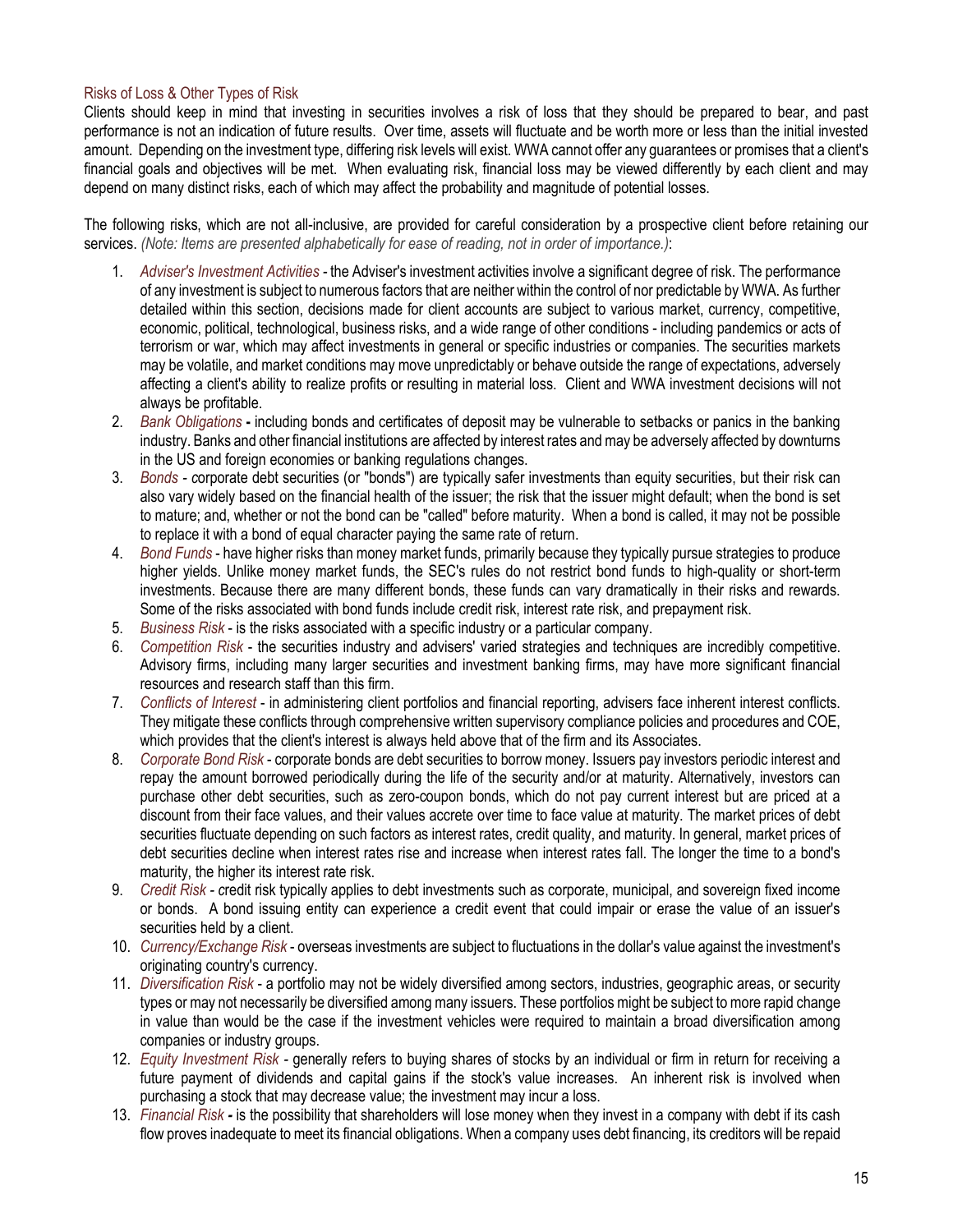before its shareholders should the company become insolvent. Financial risk also refers to the possibility of a corporation or government defaulting on its bonds, which would cause those bondholders to lose money.

- 14. *Fixed Income Call Option Risk* including agency, corporate and municipal bonds and all mortgage-backed securities, contain a provision that allows the issuer to "call" all or part of the issue before the bond's maturity date. The issuer usually retains this right to refinance the bond in the future if market interest rates decline below the coupon rate. There are disadvantages to the call provision: the cash flow pattern of a callable bond is not known with certainty because the issuer will call the bonds when interest rates have dropped, there is exposure to reinvestment rate risk - investors will have to reinvest the proceeds received when the bond is called at lower interest rates, and the capital appreciation potential of a bond will be reduced because the price of a callable bond may not rise much above the price at which the issuer may call the bond.
- 15. *Foreign/Non-U.S. Investments* From time to time, advisers may invest and trade a portion of client portfolios in non-U.S. securities and other assets (through ADRs and otherwise), which will give rise to risks relating to political, social, and economic developments abroad, as well as risks resulting from the differences between the regulations to which US and foreign issuers and markets are subject. Such risks may include political or social instability, the seizure by foreign governments of company assets, acts of war or terrorism, withholding taxes on dividends and interest, high or confiscatory tax levels, limitations on the use or transfer of portfolio assets, enforcing legal rights in some foreign countries is difficult, costly, and slow, and there are sometimes unique problems enforcing claims against foreign governments, and foreign securities and other assets often trade in currencies other than the US dollar. Advisers may directly hold foreign currencies and purchase and sell foreign currencies through forward exchange contracts. Changes in currency exchange rates will affect an investment's net asset value, the value of dividends and interest earned, and gains and losses realized on the sale of investments. An increase in the strength of the US dollar relative to these other currencies may cause the value of an investment to decline. Some foreign currencies are particularly volatile. Foreign governments may intervene in the currency markets, causing a decline in the value or liquidity of an investor's foreign currency holdings. If an investor enters forward foreign currency exchange contracts for hedging purposes, it may lose the benefits of advantageous changes in exchange rates. On the other hand, if an investor enters forward contracts to increase return, it may sustain losses. Non-U.S. securities, commodities, and other markets may be less liquid, more volatile, and less closely supervised by the government than in the United States. Foreign countries often lack uniform accounting, auditing, and financial reporting standards, and there may be less public information about issuers' operations in such markets.
- 16. *Hedging Transaction Risk* investments in financial instruments such as forward contracts, options, commodities and interest rate swaps, caps and floors, other derivatives, and other investment techniques are commonly utilized by investment funds to hedge against fluctuations in the relative values of their portfolio positions because of changes in currency exchange rates, interest rates, and the equity markets or sectors thereof. Any hedging against a decline in portfolio positions' value does not eliminate fluctuations in portfolio positions' values or prevent losses if such positions decline but establishes other positions designed to gain from those same developments, thus moderating the portfolio positions' decline value. Such hedging transactions also limit the opportunity for gain if the portfolio positions' value increases.
- 17. *Horizon & Longevity Risk -* The risk that your investment horizon is shortened because of an unforeseen event, for example, the loss of your job. This may force you to sell investments that you were expecting to hold for the long term. You may lose money if you must sell when the markets are down. Longevity Risk is the risk of outliving your savings. This risk is particularly relevant for retired people or those nearing retirement.
- 18. *Inflation & Interest Rate Risk - S*ecurity prices and portfolio returns will likely vary in response to inflation and interest rates changes. Inflation causes the value of future dollars to be worth less and may reduce the purchasing power of a client's future interest payments and principal. Inflation also generally leads to higher interest rates which may cause the value of many types of fixed-income investments to decline.
- 19. *Lack of Registration Risk*  Funds, private placements, or LP interests have neither been registered under the Securities Act, securities, or "blue sky" laws of any state and, therefore, are subject to transfer restrictions and legislative changes or court rulings may impact the value of investments or the securities' claim on the issuer's assets and finances.
- 20. *Leverage Risk* leverage requires the pledging of assets as collateral, and margin calls or changes in margin requirements could result in the need to pledge additional collateral or liquidate account holdings, requiring the account to close positions at substantial losses that would not otherwise be realized. There can be an increase in the risk of loss and volatility for accounts that use leverage by engaging in short sales, entering swaps and other derivatives contracts, or different leveraging strategies.
- 21. *Liquidity Risk -* The risk of being unable to sell your investment at a fair price at a given time due to high volatility or lack of active liquid markets. You may receive a lower price, or it may not be possible to sell the investment.
- 22. *Long-Term Trading Risk -* long-term trading is designed to capture return and risk market rates. Due to its nature, the long-term investment strategy can expose clients to various types of risks that typically surface at multiple intervals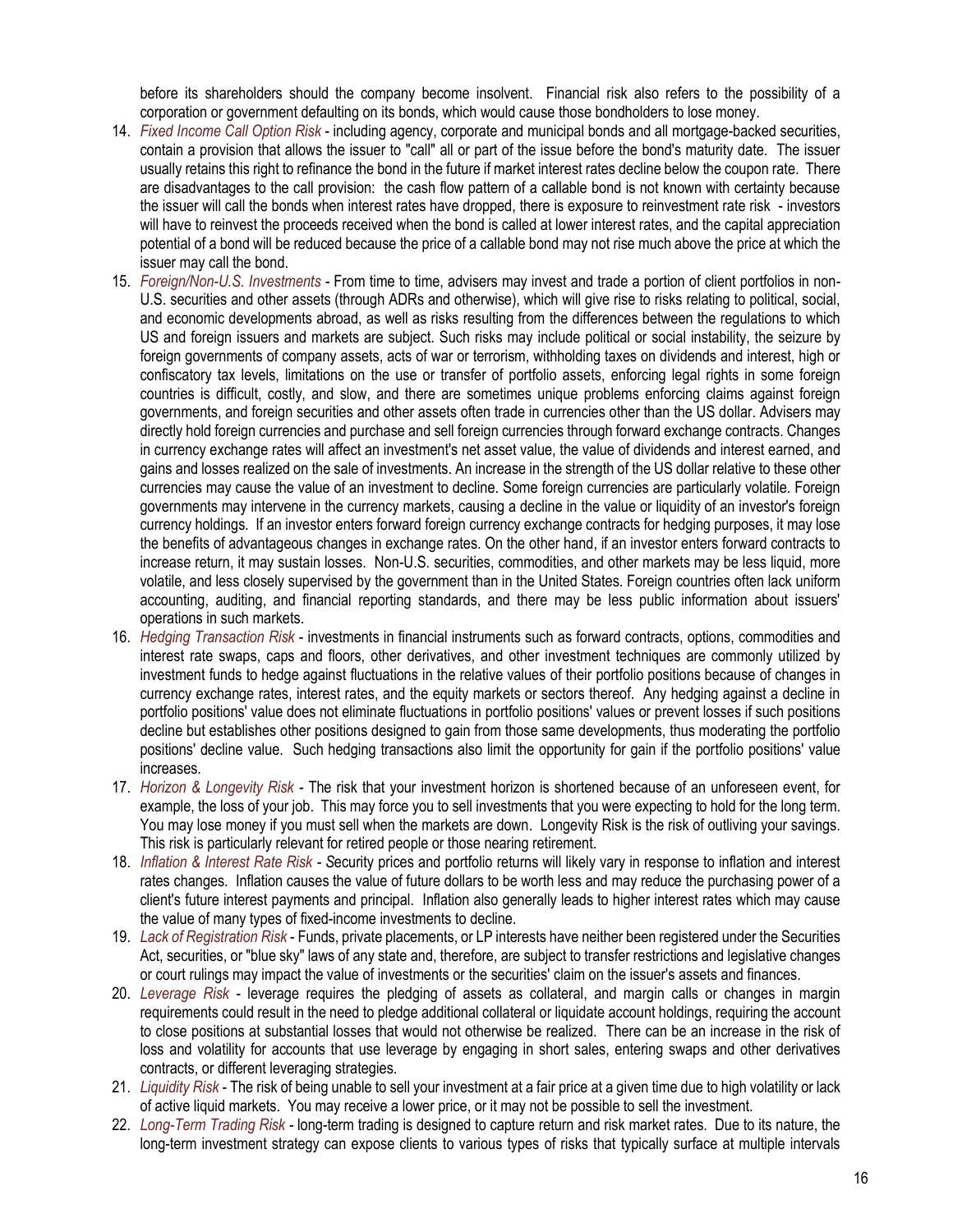when they own the investments. These risks include but are not limited to inflation (purchasing power) risk, interestrate risk, economic risk, market risk, and political/regulatory risk.

- 23. *Managed Futures Funds Risk* a managed futures mutual fund invests in other funds. The underlying funds will typically employ various actively managed futures strategies that will trade various derivative instruments, including (i) options, (ii) futures, (iii) forwards, or (iv) spot contracts, each of which may be tied to (i) commodities, (ii) financial indices and instruments, (iii) foreign currencies, or (iv) equity indices. Managed futures strategies involve substantial risks that differ from traditional mutual funds. Each underlying fund is subject to specific risks, depending on the fund's nature. These risks could include liquidity, sector, foreign currency, fixed-income securities, commodities, and other derivatives. Investing in underlying funds could affect the timing, amount, and character of distributions to you and, therefore, increase the amount of taxes you pay. Each underlying fund is subject to investment advisory and other expenses, including potential performance fees. An investor's cost of investing in a managed futures fund will be higher than the cost of investing directly in underlying funds and may be higher than other mutual funds that invest directly in stocks and bonds. Investors will indirectly bear fees and expenses charged by the underlying funds in addition to the fund's direct fees and expenses. Each underlying fund will operate independently and pay management and performancebased fees to each manager. The underlying funds will pay various management fees from assets and performance fees of each underlying fund's returns. There could be periods when fees are paid to one or more underlying fund managers even though the fund has lost the period.
- 24. *Margin Risk* securities purchased on margin in a client's account are a firm's collateral for a client's loan. If the account securities decline in value, so does the value of the collateral supporting loan, and, as a result, the firm can act by issuing a margin call or selling securities or other assets in any of the accounts the investor may hold with the member, to maintain the required equity in the account. It is essential to understand the risks involved in trading securities on margin fully. These risks include but are not limited to losing more funds than deposited in the margin account, the firm forcing the sale of securities or other assets in the account(s) or selling securities or other assets without contacting the investor, or the investor not being entitled to choose which securities or other assets in their account(s) can be liquidated or sold to meet a margin call. Further, a firm can increase its "house" maintenance margin requirements without the necessity of providing an advance written notice, without entitlement to an extension of time on the margin call.
- 25. *Market Risk -* market risk involves the possibility that an investment's current market value will fall because of a general market decline, reducing the investment value regardless of the issuer's operational success or financial condition. The price of a security, option, bond, or mutual fund can drop due to tangible and intangible events and situations. External factors cause this risk, independent of a security's underlying circumstances. The adviser cannot guarantee that it will accurately predict market, price, or interest rate movements or risks.
- 26. *Material Non-Public Information Risk* because of their responsibilities in connection with other adviser activities, individual advisory Associates may, upon occasion, acquire confidential or material non-public information or be restricted from initiating transactions in specific securities. The adviser will not be free to act upon any such information. Due to these restrictions, the Adviser may not be able to initiate a transaction that it otherwise might have started and may not be able to sell an investment that it otherwise might have sold.
- 27. *Money Market Funds* **-** a money market fund is technically a security. The fund managers attempt to keep the share price constant at \$1/share. However, there is no guarantee that the share price will stay at \$1/share. If the share price goes down, you can lose some or all of your principal. The U.S. Securities and Exchange Commission ("SEC") notes that "While investor losses in money market funds have been rare, they are possible." In return for this risk, you should earn a greater return on your cash than you would expect from a Federal Deposit Insurance Corporation ("FDIC") insured savings account (money market funds are not FDIC insured). Next, money market fund rates are variable. In other words, you do not know how much you will earn on your investment next month. The rate could go up or go down. If it goes up, that may result in a positive outcome. However, if it goes down and you earn less than expected, you may need more cash. A final risk you are taking with money market funds is inflation. Because money market funds are considered safer than other investments like stocks, long-term average returns on money market funds tend to be less than long-term average returns on riskier investments. Over long periods, inflation can eat away at your returns.
- 28. *Mutual Funds & Exchange Traded Funds - m*utual funds and exchange-traded funds ("ETF") are professionally managed collective investment systems that pool money from many investors and invest in stocks, bonds, short-term money market instruments, other mutual funds, other securities, or any combination thereof. The fund will have a manager that trades the fund's investments in accordance with the fund's investment objective. While mutual funds and ETFs generally provide diversification, risks can be significantly increased if the fund is concentrated in a particular sector of the market, primarily invests in small-cap or speculative companies, uses leverage (i.e., borrows money) to a significant degree, or concentrates in a particular type of security (i.e., equities) rather than balancing the fund with different types of securities. ETFs differ from mutual funds since they can be bought and sold throughout the day like stock, and their price can fluctuate throughout the day. The returns on mutual funds and ETFs can be reduced by the costs to manage the funds. Also, while some mutual funds are "no-load" and charge no fee to buy into, or sell out of,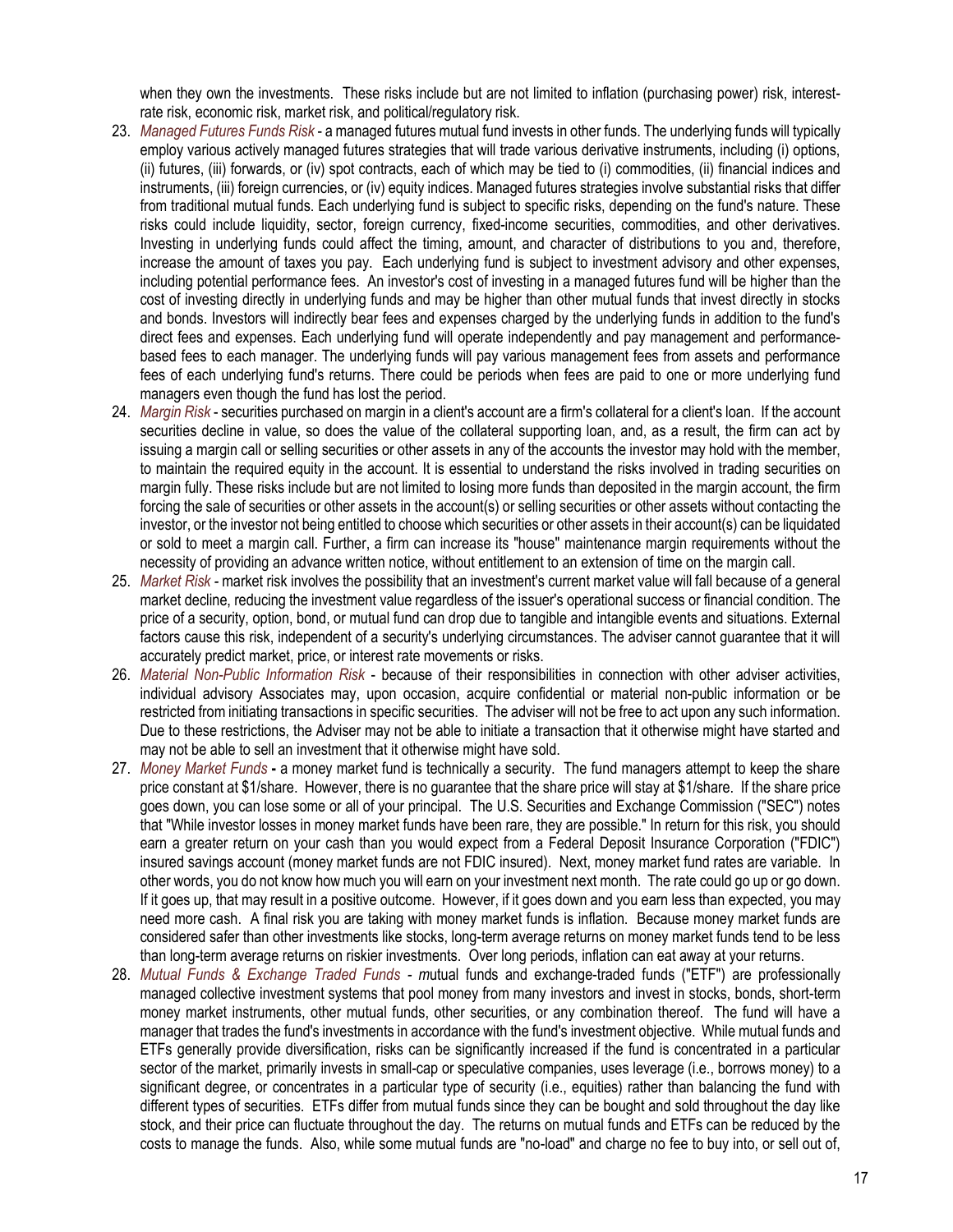the fund, other mutual funds do charge such fees, which can also reduce returns. Mutual funds can also be "closedend" or "open-end." So-called "open-end" mutual funds continue to allow in new investors indefinitely, whereas "closedend" funds have a fixed number of shares to sell, limiting their availability to new investors. ETFs may have tracking error risks. For example, the ETF investment adviser may not be able to cause the ETF's performance to match that of its Underlying Index or another benchmark, which may negatively affect the ETF's performance. In addition, for leveraged and inverse ETFs that seek to track the performance of their Underlying Indices or benchmarks daily, mathematical compounding may prevent the ETF from correlating with performance of its benchmark. In addition, an ETF may not have investment exposure to all of the securities included in its Underlying Index, or its weighting of investment exposure to such securities may vary from that of the Underlying Index. Some ETFs may invest in securities or financial instruments that are not included in the Underlying Index but are expected to yield similar performance.

- 29. *Municipal Securities Risk* municipal securities are backed by either the full faith and credit of the issuer or by revenue generated by a specific project - like a toll road or parking garage for which the securities were issued. The latter type of securities could quickly lose value or become virtually worthless if the expected project revenue does not meet expectations.
- 30. *Non-U.S.Investment Risk -* investment in non-U.S. issuers or securities principally traded outside the United States may involve certain unique risks due to economic, political, and legal developments, including but not limited to favorable or unfavorable changes in currency exchange rates, exchange control regulations, expropriation of assets or nationalization, risks relating to political, social and economic developments abroad, as well as risks resulting from the differences between the regulations to which U.S. and foreign issuers and markets are subject and the imposition of withholding taxes on dividend or interest payments.
- 31. *Political & Legislative Risk*  companies face a complex set of laws and circumstances in each country in which they operate. The political and legal environment can change rapidly and without warning, with significant impact, especially for companies operating outside of the U.S. or those that conduct a substantial amount of their business outside of the U.S.
- 32. *Portfolio Turnover Risk*  an account's investment strategy may require active portfolio trading. As a result, turnover and brokerage commission expenses may significantly exceed those of other investment entities of comparable size.
- 33. *Private Investment Risk* investments in private funds, including debt or equity investments in operating and holding companies, investment funds, joint ventures, royalty streams, commodities, physical assets, and other similar types of investments, are highly illiquid and long-term. A portfolio's ability to transfer or dispose of private investments is expected to be highly restricted. The ability to withdraw funds from LP interests is usually restricted following the withdrawal provisions contained in an Offering Memorandum. In addition, substantial withdrawals by investors within a short period could require a fund to liquidate securities positions and other investments more rapidly than would otherwise be desirable, possibly reducing the value of the fund's assets or disrupting the fund's investment strategy.
- 34. *Public Information Accuracy Risk*  an adviser can select investments, in part, based on information and data filed by issuers with various government regulators or other sources. Even if they evaluate all such information and data or seek independent corroboration when it's considered appropriate and reasonably available, the Adviser is not in a position to confirm the completeness, genuineness, or accuracy of such information and data. In some cases, complete and accurate information is not available.
- 35. *Real Estate Risk -* real estate funds face several risks inherent in this market sector. Liquidity risk, market risk, and interest-rate risk can influence the gain or loss passed on to the investor. Liquidity and market risk significantly affect more growth-oriented funds, as the sale of appreciated properties depends upon market demand. Conversely, interest rate risk impacts the dividend income that income-oriented funds pay. Clients considering private placement real estate products should review complete risk disclosures, as reflected within any recommended product offering documents.
- 36. *Reinvestment Risk*  is the risk that future proceeds from investments must be reinvested at a potentially lower return rate. Reinvestment Risk primarily relates to fixed income securities.
- 37. *REITs -* REITs have specific risks, including valuation due to cash flows, dividends paid in stock rather than cash, and debt payment resulting in dilution of shares.
- 38. *Reliance on Management & Key Personnel Risk -* occurs when investors have no right or power to participate in a firm's management. Investors must be willing to entrust all management aspects to a company's management and key personnel. The investment performance of individual portfolios depends mainly on the skill of key personnel of a firm and including its sub-advisors, as applicable. If key staff were to leave the firm, the firm might not find equally desirable replacements, and the accounts' performance could be adversely affected.
- 39. *Securities FuturesContracts* (on tangibles and intangibles) a futures contract is a standardized, transferable, exchangetraded contract requiring delivery of a commodity, bond, currency, or stock index specified price on a selected specified price future date. Unlike options, which the holder may or may not choose to exercise, futures contracts convey an obligation to purchase the underlying asset at a set future date. The holder of a futures contract must have sold it by that date or be prepared to pay for and take delivery of the underlying asset. Material risks can include but are not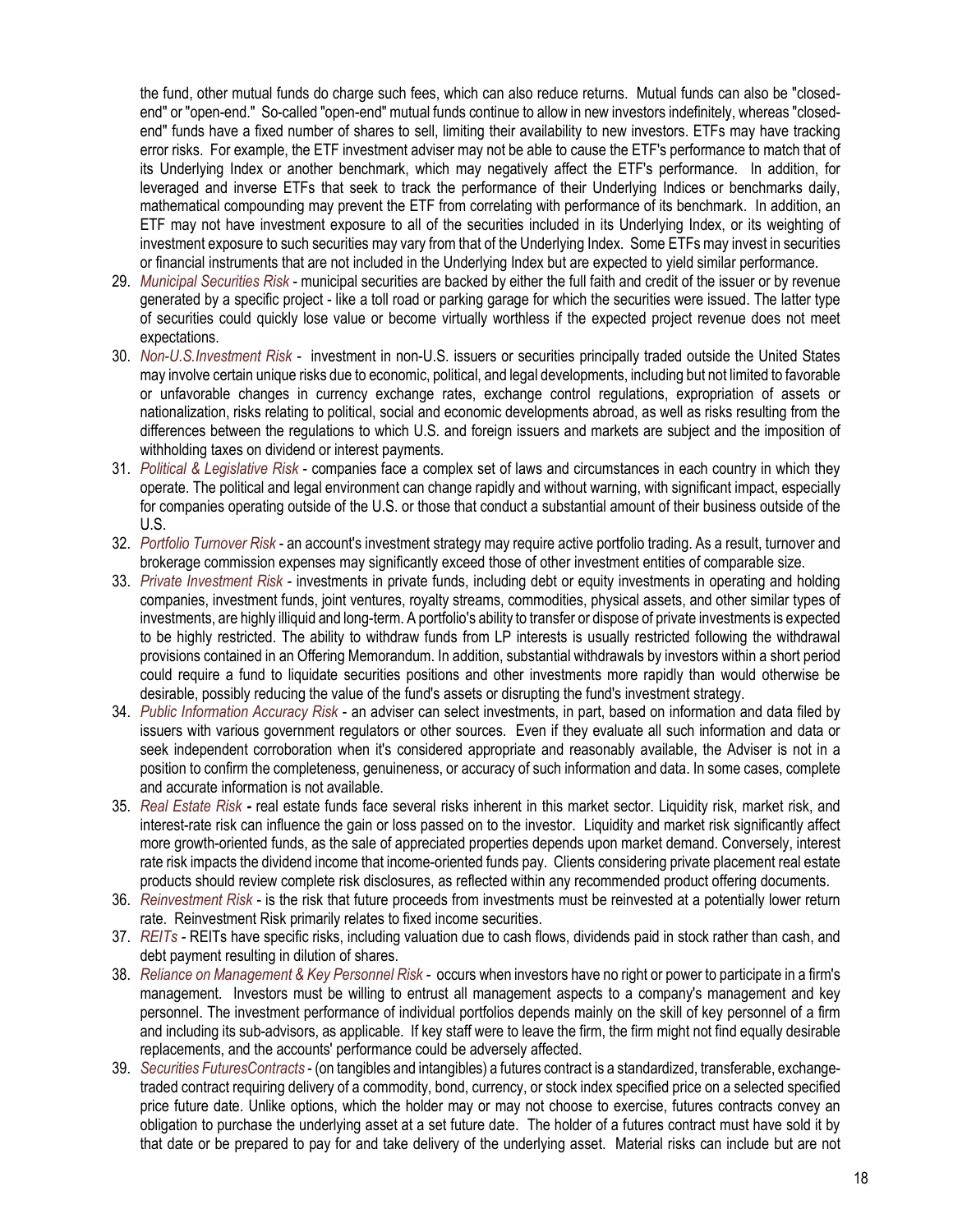limited to futures contracts that have a margin requirement that must be settled daily, there is a risk that the market for a particular futures contract may become illiquid, and the market price for a particular commodity or underlying asset might move against the investor requiring that the investor sell futures contracts at a loss.

- 40. *Short-Sales Risk*  short sales can, in certain circumstances, increase the impact of adverse price movements on the portfolios. A short sale involves the risk of a theoretically unlimited increase in the market price of the particular investment sold short, resulting in an inability to cover the short position and a theoretically unlimited loss. There can be no assurance that securities necessary to cover a short position will be available for purchase.
- 41. *Small & Medium Cap Company Risk -* securities of companies with small and medium market capitalizations are often more volatile and less liquid than larger companies' investments. Small and medium cap companies may face a higher risk of business failure, increasing the client's portfolio's volatility. While smaller companies generally have the potential for rapid growth, they often involve higher risks because they may lack the management experience, financial resources, product diversification, and competitive strength of larger companies. In addition, in many instances, trading frequency and volume may be substantially less than is typical of larger companies. As a result, the securities of smaller companies may be subject to broader price fluctuations.
- 42. *Stocks* There are numerous ways of measuring the risk of equity securities, also known simply as "equities" or "stock." In very broad terms, the value of a stock depends on the company's financial health issuing it. However, stock prices can be affected by many other factors including but not limited to the class of stock such as preferred or common, the health of the market sector of the issuing company, and the overall health of the economy. In general, larger, betterestablished companies ("large-cap") tend to be safer than smaller start-up companies ("small cap") are, but the sheer size of an issuer is not, by itself, an indicator of the safety of the investment.
- 43. *Stock Funds* although a stock fund's value can rise and fall quickly (and dramatically) over the short term, stocks have performed better over the long term than other types of investments—including corporate bonds, government bonds, and treasury securities. Overall, "market risk" poses the most significant potential danger for investors in stock funds. Stock prices can fluctuate for various reasons, such as the economy's overall strength of demand for products or services.
- 44. *Stock Market Risk*  the market value of stocks will fluctuate with market conditions. While stocks have historically outperformed other asset classes over the long term, they tend to fluctuate over the short term because of factors affecting the individual companies, industries, or the securities market. The past performance of investments is no guarantee of future results.
- 45. *Strategy Restrictions Risk*  individual institutions may be restricted from directly utilizing some investment strategies the Adviser may engage. Such institutions, including entities subject to ERISA, should consult their advisors, counsel, and accountants to determine what restrictions apply and whether certain investments are appropriate.
- 46. *Strategy Risk -* an adviser's investment strategies and techniques may not work as intended.
- 47. *Supervision of Trading Operations Risk* an adviser, with assistance from its brokerage and clearing firms, intends to supervise and monitor trading activity in the portfolio accounts to ensure compliance with firm and client objectives. However, despite their efforts, there is a risk that unauthorized or otherwise inappropriate trading activity may occur in portfolio accounts. Depending on the nature of the investment management service selected by a client and the securities used to implement the investment strategy, clients can be exposed to risks specific to the securities in their respective investment portfolios.
- 48. *Systematic Risks*  these are risks related to a broad universe of investments. These risks are also known as nondiversifiable risks, as diversification within the system will not reduce risk if the entire system loses value.
- 49. *Trading Limitation Risk -* for all securities, instruments, or assets listed on an exchange, including options listed on a public exchange, the exchange has the right to suspend or limit trading under certain circumstances. Such suspensions or limits could render specific strategies challenging to complete or continue and subject the Adviser to loss. Such a suspension could make it impossible for an adviser to liquidate positions and expose the Adviser to potential losses.
- 50. *Turnover Risk -* at times, the strategy may have a higher portfolio turnover rate than other strategies. A high portfolio turnover would result in correspondingly greater brokerage commission expenses and may result in the distribution of additional capital gains for tax purposes. These factors may negatively affect an account's performance.
- 51. *Undervalued Securities Risk* identifying investment opportunities in undervalued securities is complex, and there are no assurances that such opportunities will be successfully recognized or acquired. While investments in undervalued securities can sometimes offer above-average capital appreciation opportunities, these investments involve a high degree of financial risk and can result in substantial losses. Returns generated may not compensate for the business and financial risks assumed.
- 52. *Unsystematic Risks* these are risks uniquely related to a specific investment. Also known as "diversifiable risks," theoretically, unsystematic risks may be reduced significantly by diversifying different investments.
- 53. *Withdrawal of Capital Risks -* an Offering Memorandum's withdrawal provisions usually restrict the ability to withdraw funds from the funds, private placement, or LP interests. Investors' substantial withdrawals within a short period could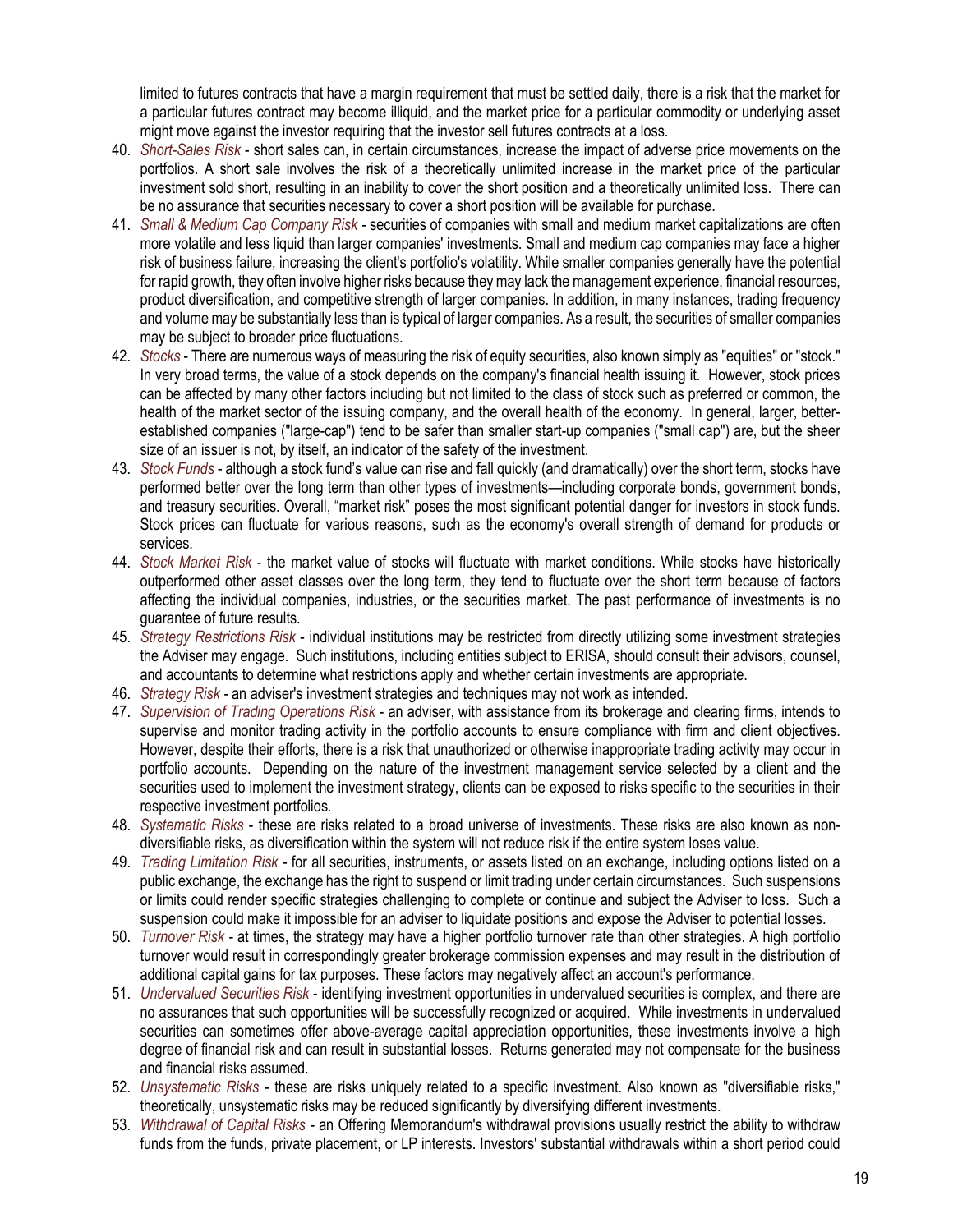require a fund to liquidate securities positions and other investments more rapidly than would otherwise be desirable, reducing the value of the fund's assets and disrupting the funds' investment strategy.

# Risks of Specific Securities Utilized

While WWA seeks investment strategies that do not involve significant or unusual risk beyond the general domestic and international equity markets, in some instances, methods may be utilized which hold a higher risk of capital loss. While all investing involves risk, using such strategies is a material risk of loss. Investing also risks missing more favorable returns that could be achieved by investing in alternate securities or commodities. Any of the above investment strategies may lead to a loss of investments, especially if the markets move against the client. Clients are advised that investing in securities involves the risk of losing the entire principal amount invested, including any gains - they should not invest unless they can bear these losses.

WWA does not represent or guarantee that either the services provided or any analysis methods provided can or will predict future results, successfully identify market tops or bottoms, or insulate investors from losses due to market corrections or declines. There is no guarantee of client account future performance or any level of performance, the success of any investment decision or strategy used, overall account management, or that any investment mix or projected or actual performance shown will lead to expected results or perform in any predictable manner. Past performance is not indicative of future results. The investment decisions made for client accounts are subject to various market, currency, economic, political, business risks (including many of those indicated above) and will not always be profitable. The outcome(s) described and any strategies or investments discussed may not be suitable for all investors. Further, there can be no assurance that advisory services will result in any particular result, tax, or legal consequence.

*An investment could lose money over short or even long periods. Clients should expect their account value and returns to fluctuate within a wide range, like the fluctuations of the overall stock and bond markets.*

Before acting on WWA's analysis, advice, or recommendation, clients should consult with their legal counsel, tax, other financial investment professionals, as necessary, to aid in due diligence as proper for their situation and decide the suitability of the risk associated with any investment. Clients are also encouraged to direct any questions regarding risks, fees, and costs to their applicable Advisor Representative.

# <span id="page-19-0"></span>**Item 9: Disciplinary Information**

Registered investment advisers such as WWA are required to disclose all material facts regarding any legal or disciplinary events that would be material to a client's or prospective client's evaluation of the investment adviser or the integrity of its management. WWA has no disciplinary or legal proceedings to disclose. WWA encourages clients to perform their due diligence on the topic. Visit *[www.investor.gov](http://www.investor.gov/)* for a free and simple search tool to research WWA and its financial professionals.

 $\Box$  . The contribution of the contribution of the contribution of the contribution of the contribution of the contribution of the contribution of the contribution of the contribution of the contribution of the contributi

# <span id="page-19-1"></span>**Item 10: Other Financial Industry Activities & Affiliations**

\_\_\_\_\_\_\_\_\_\_\_\_\_\_\_\_\_\_\_\_\_\_\_\_\_\_\_\_\_\_\_\_\_\_\_\_\_\_\_\_\_\_\_\_\_\_\_\_\_\_\_\_\_\_\_\_\_\_\_\_\_\_\_\_\_\_\_\_\_\_\_\_\_\_\_\_\_\_\_\_\_\_\_\_\_\_\_\_\_\_\_\_\_\_\_\_\_\_\_\_\_\_\_\_\_\_\_\_\_\_\_\_\_\_\_\_\_\_\_\_\_\_\_\_\_\_\_\_\_\_\_\_\_\_\_\_\_\_ WWA is an independent registered investment adviser. The firm offers no other services except those described herein. It does not have any relationship or arrangement material to our advisory business or our clients regarding any of the following entities:

- broker-dealer, municipal securities dealer, government securities dealer or broker,
- investment company or other pooled investment vehicle *(including a mutual fund, closed-end investment company, unit investment trust, private investment company or "hedge fund," and offshore fund)*,
- futures commission merchant, commodity pool operator, or commodity trading adviser,
- banking or thrift institution,
- accountant or accounting firm,
- lawyer or law firm,
- insurance company or agency,
- pension consultant,
- real estate broker or dealer, and/or
- sponsor or syndicator of limited partnerships.

#### Other Investment Adviser or Financial Planner *Dimensional Fund Advisors*

WWA participates in the institutional customer program offered by Dimensional Fund Advisors ("DFA" or "Dimensional"). DFA primarily manages securities and other assets for institutional investors, high-net-worth individuals and clients of independent financial advisors. Dimensional is an investment adviser providing portfolio management services to several SEC-registered investment companies,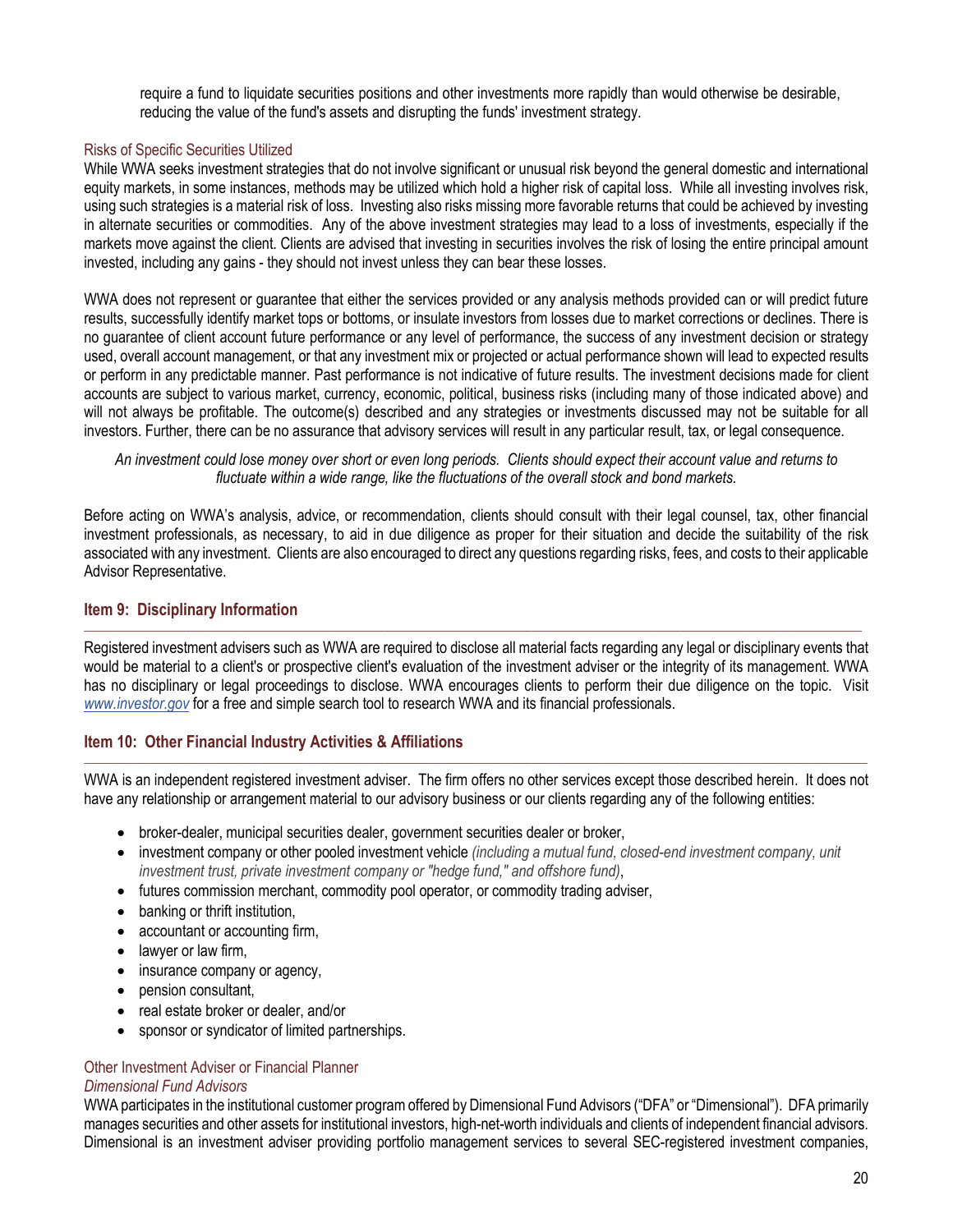representing numerous separate funds in aggregate, including mutual funds and exchange-traded funds (together, "U.S. Dimensional Funds"). The firm (formerly Dimensional Fund Advisors Inc.), which has been in business since 1981, also provides industry-related software, research, meetings, and conferences to Advisers such as WWA.

# Professional Associations

WWA is a member of The National Association of Personal Financial Advisors [\("NAPFA"\)](https://www.napfa.org/about-us), a professional association for fee-only financial advisors. As indicated on its website, neither Members nor Affiliates may receive commissions, rebates, awards, finder's fees, bonuses or other forms of compensation from others due to a client's implementation of the individual's planning recommendations. Fee offset arrangements, 12b-1 fees, insurance rebates or renewals and wrap fee arrangements are transactionbased examples of compensation arrangements that do not meet the NAPFA definition of "fee-only" practice. NAPFA has developed high standards in the field, and compliance with NAPFA standards and industry regulations include a provision that members:

- must abide by the NAPFA Code of Ethics, Standards of Membership and Affiliation, Bylaws, resolutions adopted by the Board and all rules set forth in the NAPFA Policies and Procedures Manual.
- agree to comply with all federal and state statutes, rules, regulations, administrative and judicial rulings, and other authorities applicable to the provision of financial planning or advisory related services.
- agree that they will make all appropriate filings, amendments and renewals as appropriate to required filings with regulatory authorities. This shall include but is not limited to Form ADV. As a condition of NAPFA membership, any and all Form ADV filings may be reviewed by the Membership Task Force.

Each advisor member must also agree to sign and renew a yearl[y Fiduciary Oath](https://www.napfa.org/mission-and-fiduciary-oath) and subscribe to NAPFA's [Code of Ethics.](https://www.napfa.org/mission-and-fiduciary-oath)

## Other Business Relationships

WWA uses third-party resources to help run its business and provide services to its clients, mostly back-office related. WWA sources these professionals acting in a client's best interest with fiduciary responsibility while focusing on finding the highest value-add providers to service clients. While the Adviser has developed a network of professionals - accountants, lawyers, and otherwise, and the firm can receive gifts of a de minimus nature such as lunches or dinner, golf, or entertainment, from time to time from referral sources or de minimus gifts may be given to related professionals who may be potential referral sources, neither WWA nor its Associates receive compensation in return for such use or referrals. Outside of the relationships indicated herein, neither WWA nor its management persons have any other material relationships or conflicts of interest with other financial industry participants to disclose. *(Please refer to Registered Associate Form ADV 2B Brochure Supplements for details on any approved, outside business activities.)*

# <span id="page-20-0"></span>**Item 11: Code of Ethics, Participation, or Interest in Client Transactions & Personal Trading**

#### Description of Our Code of Ethics

WWA strives to comply with applicable laws and regulations governing our practices. Therefore, our Code of Ethics includes guidelines for Associate professional standards of conduct. We strive always to protect our client's interests and demonstrate our commitment to our fiduciary duties of honesty, good faith, and fair dealing with you. WWA's goal is to be seen as a standard-bearer for "fiduciary responsibility" within our industry.

\_\_\_\_\_\_\_\_\_\_\_\_\_\_\_\_\_\_\_\_\_\_\_\_\_\_\_\_\_\_\_\_\_\_\_\_\_\_\_\_\_\_\_\_\_\_\_\_\_\_\_\_\_\_\_\_\_\_\_\_\_\_\_\_\_\_\_\_\_\_\_\_\_\_\_\_\_\_\_\_\_\_\_\_\_\_\_\_\_\_\_\_\_\_\_\_\_\_\_\_\_\_\_\_\_\_\_\_\_\_\_\_\_\_\_\_\_\_\_\_\_\_\_\_\_\_\_\_\_\_\_\_\_\_\_\_\_

While no set of rules can anticipate or relieve all potential conflicts of interest, the firm and all Associates have adopted the following eight principles to guide our advisory activities:

- 1. *Objectivity* to strive to be as unbiased as possible when providing advice to clients every situation will be examined without prejudice or personal agenda.
- 2. *Confidentiality* to value and maintain client privacy unless release is authorized by the client or as required by law.
- 3. *Competence* to maintain a high level of knowledge and professional competence. WWA and its associated Advisor Representatives will only provide advice in areas in which they have knowledge and capability.
- 4. *Fairness & Suitability* all dealings and client recommendations will be in the client's best interests. Care is to be exercised before making any product recommendations.
- 5. *Integrity & Honesty* endeavor to avoid misunderstandings in regular interpersonal communications. The firm's policy is to keep interactions with clients and other professionals at a level whereby there is no doubt or misinterpreting of intentions.
- 6. *Regulatory Compliance* to strive to maintain conformity with legal regulations.
- 7. *Full Disclosure* to fully describe methods of compensation and actual or potential conflicts of interest before a client engages our services or as soon as they become known.
- 8. *Professionalism* to behave and conduct oneself in a manner that is always a credit to WWA.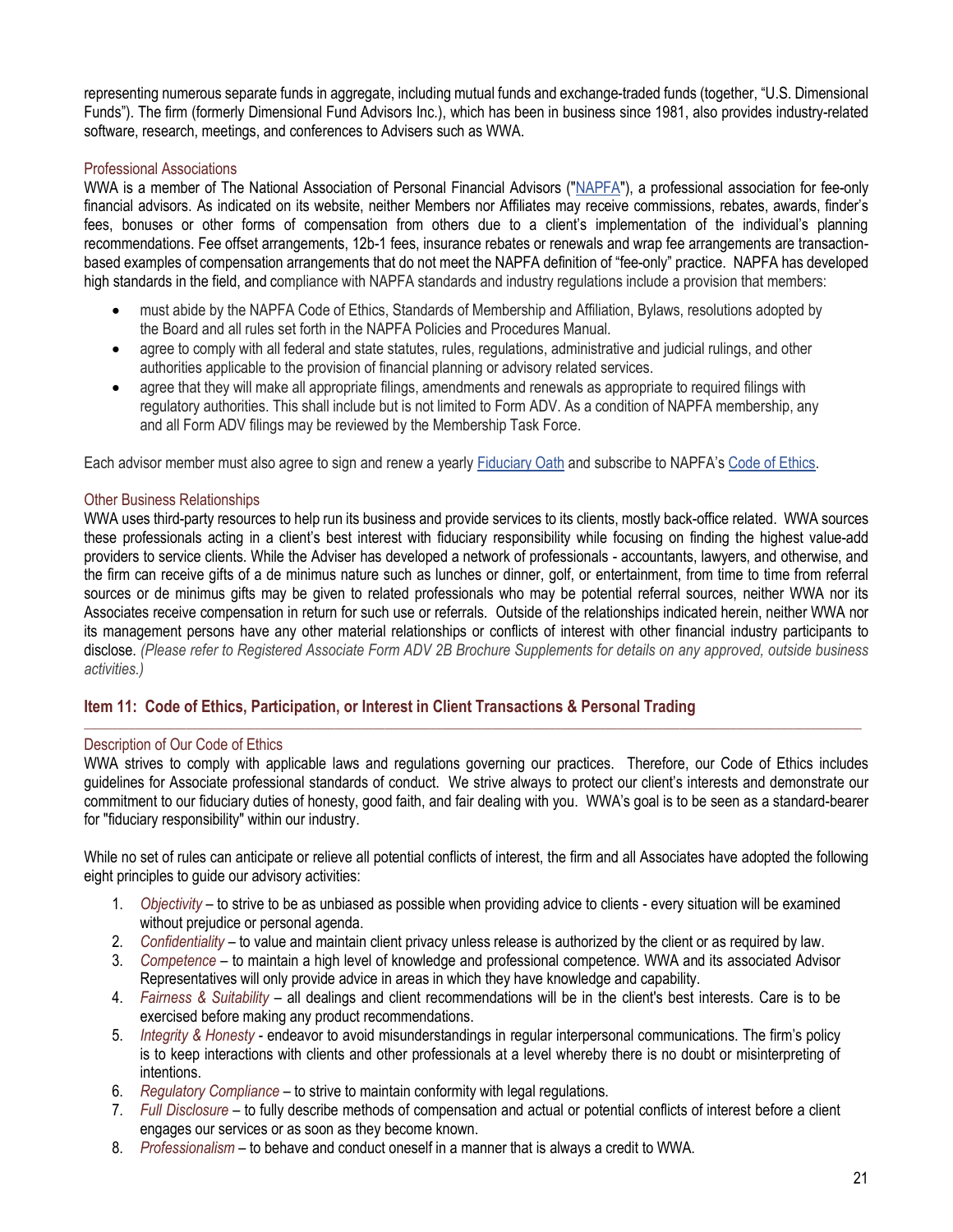All firm Associates are expected to adhere strictly to these guidelines, always. Persons associated with our firm are also required to report any violations of our Code to the CCO.

## Recommending Securities with Material Financial Interest

WWA and its managers, members, officers, and Associates do not recommend, buy, or sell for client accounts securities in which the Adviser or a related person has a material financial interest.

## Participation or Interest in Client Transactions

WWA's managers, members, officers, and Associates may invest personally in, hold, buy, or sell positions in securities of the same classes purchased for clients or own securities of issuers whose securities are subsequently purchased for clients. The firm's policy is that no person employed by WWA may buy or sell any security before a transaction is implemented for an advisory account, thus preventing such employees from benefiting from transactions placed on behalf of advisory accounts. The rule does not apply to mutual fund transactions since mutual fund trades will execute at the closing price at the end of the trading day. WWA and its managers, members, officers, and Associates may also buy or sell specific securities for their accounts based on personal investment considerations, which are not deemed appropriate to buy or sell for clients.

#### Conflicts of Interest

WWAs policy prohibits the firm, its Associates, and any related person from participating in trading that may be detrimental to any advisory client or in conflict with the Adviser's written supervisory compliance policies and procedures, Code of Ethics, or any applicable rules of state and federal securities laws, including prohibitions on personal and insider trading. Associates are required to disclose, pre-clear, and report specific trades and maintain compliance with the firm's policies and procedures, including the maintenance of transaction records, to safeguard no Associate receives preferential treatment over advisory clients or affects the markets. WWA performs an Access Person trade review quarterly, annually, and as needed to verify Associate compliance with the firm's trading policies and procedures and confirm no conflicts have occurred. Questions regarding the firm's written supervisory policies and procedures or Code may be addressed directly with WWA's Chief Compliance Officer. Additional details of how WWA mitigates conflicts of interest can be found in the firm's comprehensive written compliance supervisory policies and procedures and Code of Ethics. WWA's Code is available for review free of charge upon request to any client or prospective client by contacting us at 812-379-1120.

# <span id="page-21-0"></span>**Item 12: Brokerage Practices**

#### Preferred Custodians & Brokers-Dealers

WWA does not maintain custody of the assets we manage on your behalf. Client assets must be held in an account at a "qualified" custodian," generally a broker-dealer or bank. WWA recommends the brokerage and custodial services of T.D. Ameritrade (our "preferred custodian"). However, we will also use the services of ADP (Automatic Data Processing) for certain client retirement accounts. WWA's preferred custodian will hold our clients' assets in a brokerage account and buy and sell securities upon our instructions, as indicated within each client's written Agreement and the documents they execute to establish their custodial account. Clients will enter into an account agreement directly with their chosen custodian; WWA does not open custodial accounts on their behalf.

 $\Box$  . The contribution of the contribution of the contribution of the contribution of the contribution of the contribution of the contribution of the contribution of the contribution of the contribution of the contributi

In recognition of the value of the custodian's services, clients may pay higher commissions and/or trading costs than those available elsewhere. Our selection of custodians is based on many factors, including the level of services provided, the custodian's financial stability, and the cost of services offered to our clients, including the yield on cash sweep choices, commissions, custody fees, and other costs fees or expenses. We seek to recommend a custodian/broker that will hold client assets and execute transactions on terms that are, overall, the most favorable compared to other available providers and their services. WWA reviews broker selection annually at a minimum and, in making its preferred custodian selection, will consider various factors, including but not limited to:

- the capability to buy and sell securities for your account itself or to facilitate such services,
- the likelihood that your trades will be executed,
- the availability of investment research and tools,
- the overall quality of services,
- price competitiveness,
- reputation, financial strength, stability, and
- the existing relationship with our firm and our other clients.

## Research & Other Soft Dollar Benefits

WWA does not have any soft dollar arrangements.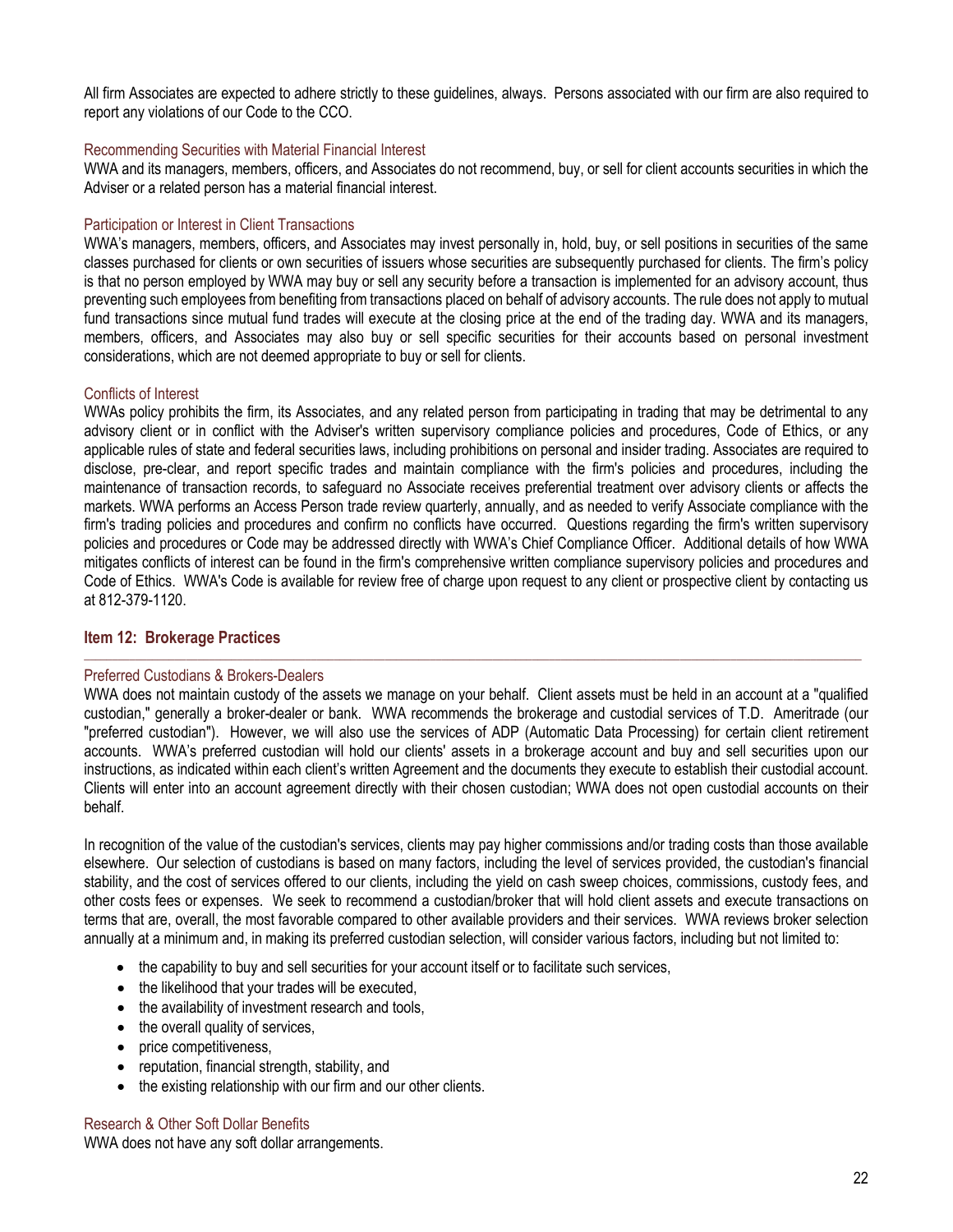## Economic Benefits

As a registered investment adviser, WWA has access to the institutional platform of the account custodian. We will also have access to research products and services from the account custodian and/or another brokerage firm. These products may include financial publications, information about companies and industries, research software, and other products or services that provide lawful and appropriate assistance to our firm to perform our investment decision-making responsibilities. Such research products and services are provided to all investment advisers that utilize the institutional services platforms of these firms and are not considered to be paid for with soft dollars. However, clients should be aware that the commissions charged by a particular broker for a specific transaction or set of transactions may be greater than the amounts another broker who did not provide research services or products might charge.

### Brokerage for Client Referrals

WWA does not receive client referrals from broker-dealers for cash or other compensation, such as brokerage services or research.

#### Directed Brokerage

WWA routinely requires that clients direct our firm to execute transactions through T.D. Ameritrade. As such, we may be unable to achieve the most favorable execution of client transactions, and clients may pay higher brokerage commissions than they might otherwise pay through another broker-dealer that offers the same types of services. Not all advisers require their clients to direct brokerage.

## Aggregated Trades

WWA will combine multiple orders for shares of the same securities purchased for discretionary advisory accounts we manage (this practice is commonly referred to as "aggregated trading"). We will then distribute a portion of the shares to participating accounts fairly and equitably. Generally, participating accounts will pay a fixed transaction cost regardless of the number of shares transacted. In some instances, each participating account pays an average price per share for all transactions and pays a proportionate share of all transaction costs on any given day. If an order is only partially filled, the shares will be allocated to participating accounts fairly and equitably, typically in proportion to the size of each client's order. Accounts owned by our firm or persons associated with our firm may participate in aggregated trading with your accounts; however, they will not be given preferential treatment.

We do not aggregate trades for non-discretionary accounts. Accordingly, non-discretionary accounts may pay different costs than discretionary accounts pay. If clients enter non-discretionary arrangements with our firm, we may not be able to buy and sell the same quantities of securities for you, and you may pay higher commissions, fees, or transaction costs than clients who enter into discretionary arrangements with our firm.

# Trade Errors

If a trading error occurs in your account, our policy is to restore our client's account to the position it should have been in had the trading error not occurred. Depending on the circumstances, corrective actions may include canceling the trade, adjusting an allocation, and/or reimbursing the account.

 $\Box$  . The contribution of the contribution of the contribution of the contribution of the contribution of the contribution of the contribution of the contribution of the contribution of the contribution of the contributi

# <span id="page-22-0"></span>**Item 13: Review of Accounts**

#### Financial Planning Services

The client's Advisor Representative will review financial plans as needed. Additional reviews will be conducted upon client request. We recommend clients contact us for reviews, at a minimum, based on changes in their circumstances. Changed circumstances may include, but are not limited to, marriage, divorce, birth, death, inheritance, lawsuit, retirement, job loss or disability, among others. We will recommend meeting with clients more frequently as they approach a job transition or retirement to review and update their plan if needed. \Written updates to the financial plan may be provided in conjunction with the review. Updates to a financial plan may be subject to our then-current hourly rate, which the client must approve in writing in advance of the update. If clients implement financial planning advice, they will receive trade confirmations and monthly or quarterly statements from their relevant custodians.

#### Ongoing Financial Planning & Portfolio Management Services

WWA will monitor ongoing financial planning and portfolio management services clients' accounts periodically and at least annually to ensure the advisory services provided to clients are consistent with investment needs and objectives. Such a review and report include addressing the following questions:

- How did the portfolio perform on a nominal and relative basis over the last period?
- Did the portfolio meet its benchmark?
- Did the portfolio meet its objective?
- What parts of the portfolio did well? Poorly?
- As updated, is the current portfolio allocation aligned with the target allocation outlined in the Investment Policy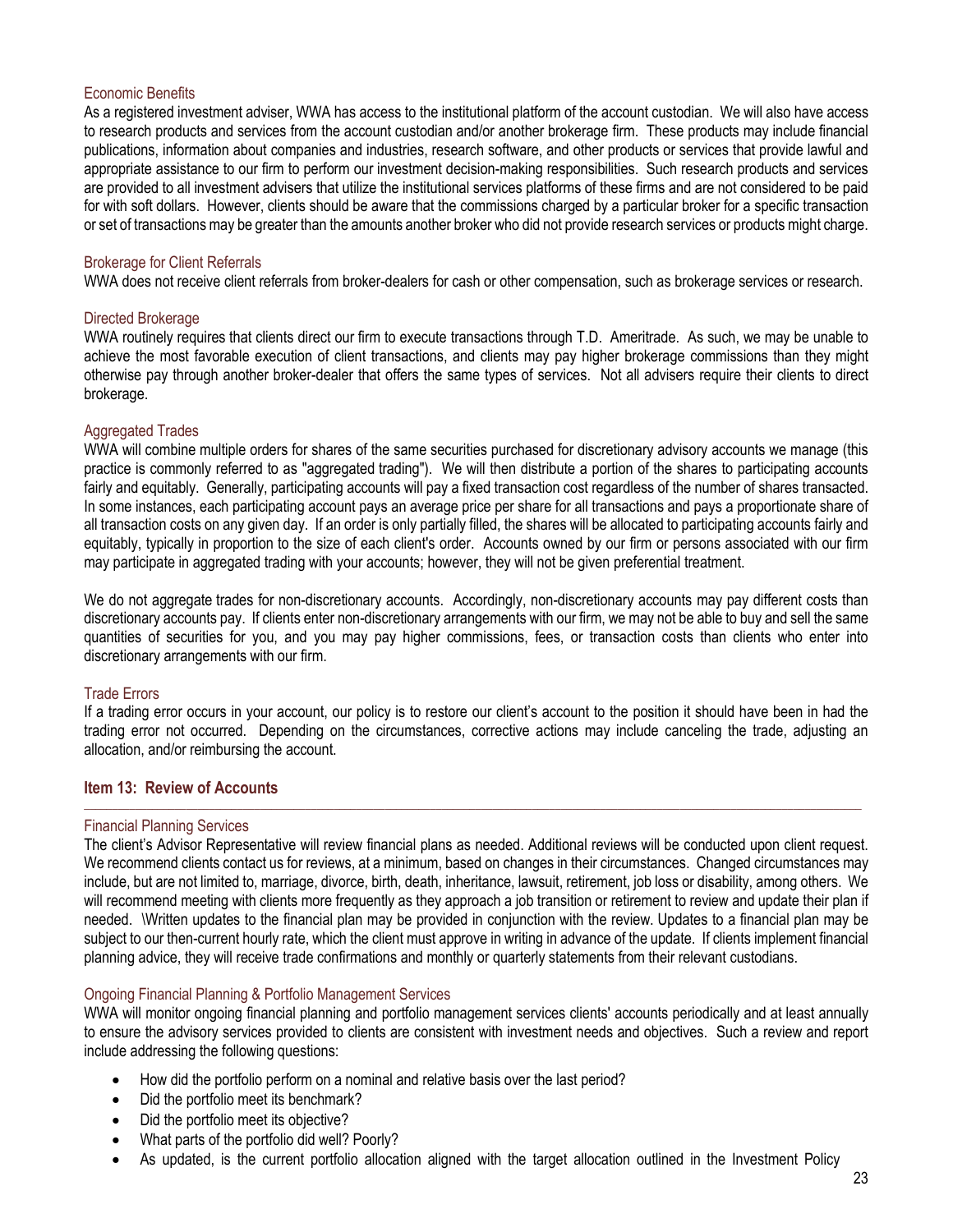Statement? If not, what changes are needed?

- Does the target portfolio continue to make sense? Has a change in personal circumstances or the broader world occurred that suggests a need to change the target allocation?
- Have any investments in the portfolio performed poorly over a reasonable time, or has some other change occurred to suggest an investment change be made at this time?

Additional reviews may be conducted based on various circumstances, including, but not limited to:

- contributions and withdrawals,
- year-end tax planning,
- market-moving events,
- security-specific events, and
- changes in your risk/return objectives.

Accounts may also be reviewed upon other triggering events such as:

- receipt of new money to be invested,
- the request to liquidate and disburse a significant portion of the portfolio,
- a substantial change in the financial circumstances of the client, and
- a significant difference in the status of the financial markets.

Jalene Hahn, WWA's Owner, Chief Compliance Officer and CCO, provides the final review of all such reports and recommendations. Other Associates may prepare some or all the analyses and/or recommendations under her direction or other advisors with primary responsibility for the respective client relationship.

Client communications will occur at several levels:

- market commentaries, articles and newsletters on investment and financial planning topics may be provided to all clients throughout the year,
- client meetings will generally be held annually to review the client's account and the appropriateness of its holdings, and
- meetings, telephone calls, emails, and letters will also provide information from time to time as circumstances warrant.

Outside of any reports required under Rule 206(4)-2 of the Adviser's Act, WWA does not provide client's regular written reports. Clients will receive these items directly from their qualified custodians.

# Custodial Account Statements

At the time of account inception, clients will direct their custodian to send them statements at least quarterly, (1) reflecting all account transactions that occurred during the previous reporting period, the funds, securities, and other property in the account at the end of the period, and (2) provide WWA duplicate copies of all periodic statements and other reports for the account the custodian sends to the client.

The client's custodians will then provide regular account statements quarterly describing all activity in the account during the preceding quarter, including holdings, account transactions, contributions, withdrawals, fees and expenses, and the account value at the period beginning and end. Statements may also include performance, other pertinent, appropriate information, and documents necessary for tax preparation. Clients may also receive trade confirmation documents for all transactions by their custodian for each buy or sell transaction within their account. Client statements will be sent to the address provided by the client to the Adviser or such other address to which the client may request in writing they be sent.

*WWA urges clients to promptly review any statements they receive directly from their custodian upon receipt to ensure account transaction accuracy. Clients should also compare their account(s) ' investment performance against the appropriate blended benchmark as applicable to the type of investments held in the account and any periodic report or information received from us. The information obtained from WWA may vary from custodial statements based on accounting procedures, reporting dates, or valuation methodology of particular securities.*

WWA encourages clients to raise any questions with us about the custody, safety, or security of their assets or any statements received. If a client believes there are any inaccuracies or discrepancies in any reports received, or if they do not understand the information reflected in any document received, they should promptly, and in all cases before the next statement cycle, report their concerns to WWA. Unless the client indicates otherwise, by promptly notifying us in writing of concerns regarding statements received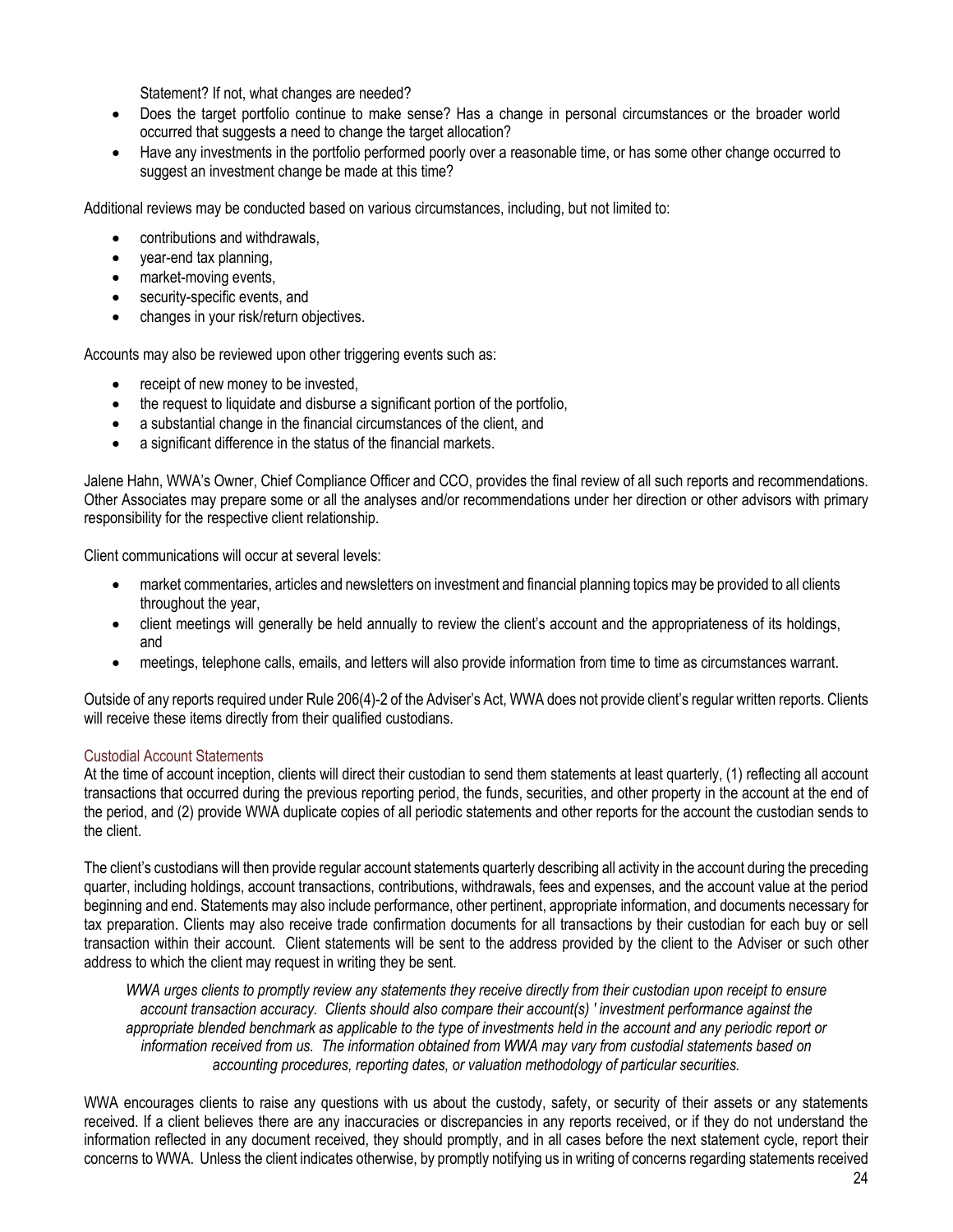or specific investment restrictions on the account(s), investments made in line with the client's stated investment objectives WWA recommends or makes on behalf of a client shall be deemed to conform with the client's investment objectives.

# <span id="page-24-0"></span>**Item 14: Client Referrals & Other Compensation**

WWA does not compensate any individual or firm for client referrals or receive any compensation from any third party to provide investment advice to you*. (See Item 12: Brokerage Practices for disclosures on research and other benefits we may receive from our relationship with your account custodian.)*

\_\_\_\_\_\_\_\_\_\_\_\_\_\_\_\_\_\_\_\_\_\_\_\_\_\_\_\_\_\_\_\_\_\_\_\_\_\_\_\_\_\_\_\_\_\_\_\_\_\_\_\_\_\_\_\_\_\_\_\_\_\_\_\_\_\_\_\_\_\_\_\_\_\_\_\_\_\_\_\_\_\_\_\_\_\_\_\_\_\_\_\_\_\_\_\_\_\_\_\_\_\_\_\_\_\_\_\_\_\_\_\_\_\_\_\_\_\_\_\_\_\_\_\_\_\_\_\_\_\_\_\_\_\_\_\_\_

# <span id="page-24-1"></span>**Item 15: Custody**

WWA does not have physical custody of client funds or securities other than the standard business practice of deducting management fees from client accounts. The adviser prohibits the firm or its Associates from obtaining, accepting, or maintaining custody of client funds, securities, or assets in any manner. Clients will keep all account cash, securities and other assets with a qualified custodian governed by a separate written brokerage and custodial account agreement between the qualified custodian and client. Account checks, funds, wire transfers, and securities will be delivered between the client and the custodian of the record. WWA is not authorized to withdraw any money, securities, or other property from any client custodial account either in the client's name or otherwise.

\_\_\_\_\_\_\_\_\_\_\_\_\_\_\_\_\_\_\_\_\_\_\_\_\_\_\_\_\_\_\_\_\_\_\_\_\_\_\_\_\_\_\_\_\_\_\_\_\_\_\_\_\_\_\_\_\_\_\_\_\_\_\_\_\_\_\_\_\_\_\_\_\_\_\_\_\_\_\_\_\_\_\_\_\_\_\_\_\_\_\_\_\_\_\_\_\_\_\_\_\_\_\_\_\_\_\_\_\_\_\_\_\_\_\_\_\_\_\_\_\_\_\_\_\_\_\_\_\_\_\_\_\_\_\_\_\_

The client's independent custodian will directly debit the client's account(s) to pay WWA's advisory fees. To authorize this, the client will provide written limited authorization instructions directly to their custodian and request the custodian provide a "transfer of funds" notice to them at their address of record after each advisory fee payment transfer occurs. The client will provide these instructions either on the qualified custodian's form or separately.

The ability to deduct advisory fees from client accounts causes our firm to exercise limited custody over client funds or securities. Clients will receive account statements from the qualified custodian(s) holding their funds and securities at least quarterly to their email or postal mailing address of record, which the client provided to the custodian. And will receive at least quarterly reports from their custodian reflecting all disbursements for the account, including the amounts of any assessed advisory fees. The account statements from the custodian(s) will indicate the amount of our advisory fees deducted from their account(s) each billing period. Clients should review statements provided by their custodian promptly upon receipt.

*WWA urges clients to compare the statements they receive directly from their custodian with the information outlined in any reports or periodic portfolio statements received from the adviser to ensure the accuracy of all account transactions.*

Our reports may vary from custodial statements based on accounting procedures, reporting dates, or valuation methodologies of particular securities. WWA encourages our clients to promptly raise any questions with us about the custody, safety, or security of their assets. Clients should carefully review account statements for accuracy. We will also provide statements to clients reflecting the amount of the advisory fee deducted from their accounts. Clients should compare our statements with their account custodian(s) statements to reconcile the information reflected on each report.

If you have a question regarding your account statement or did not receive a statement from your custodian, please contact us immediately at 812.379.1120.

#### Wire Transfers, Check-Writing Authority & Standing Letters of Authorization

WWA or persons associated with our firm may affect wire transfers from client accounts to one or more third parties designated, in writing, by the client without obtaining written client consent for each separate, individual transaction, or we may have signatory and check-writing authority for client accounts if the client has provided us with written authorization to do so. Such written authorization is known as a "standing letter of authorization" (or "SLOA"). An adviser with authority to conduct such third-party wire transfers or sign checks on a client's behalf has access to the client's assets and therefore has custody of the client's assets in any related accounts. However, WWA is not required to obtain a surprise annual audit, as otherwise would be necessary by reason of having custody, as long as we meet the following criteria:

- 1. the client provides a written, signed instruction to the qualified custodian that includes the third party's name and address or account number at a custodian,
- 2. the client authorizes us in writing to direct transfers to the third party either on a specified schedule or from time to time,
- 3. the qualified custodian verifies the client's authorization (e.g., signature review) and promptly provides a funds transfer notice to the client after each transfer,
- 4. the client can terminate or change the instruction,
- 5. WWA has no authority or ability to designate or change the identity of the third party, the address, or any other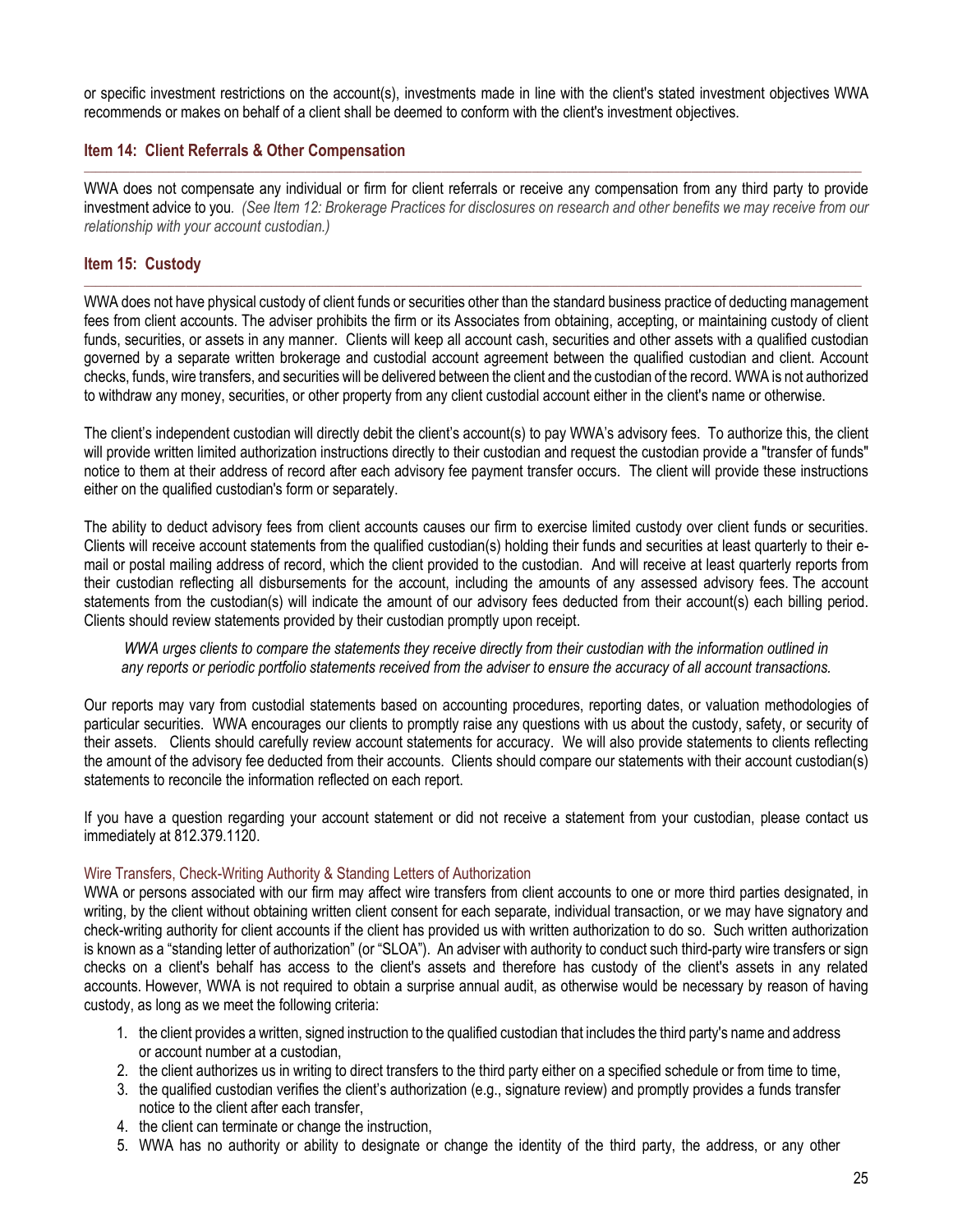information about the third party,

- 6. we maintain records showing that the third party is not a related party to us or located at the same address, and
- 7. the client's qualified custodian sends them, in writing, an initial notice confirming the instruction and an annual notice reconfirming the instruction.

We hereby confirm that we meet the above criteria.

## <span id="page-25-0"></span>**Item 16: Investment Discretion**

### Account Management Style

WWA advisory services are offered either on a discretionary or non-discretionary basis. Details of the relationship are disclosed fully before any advisory relationship commences, and complete information for account management style is reflected in each client's executed Agreement.

 $\Box$  . The contribution of the contribution of the contribution of the contribution of the contribution of the contribution of the contribution of the contribution of the contribution of the contribution of the contributi

## *Discretionary Authority*

Under discretionary account management authority, WWA will execute securities transactions for clients without obtaining specific client consent before each transaction. Discretionary authority includes the ability to do the following without contacting the client:

- determine the security to buy or sell,
- determine the amount of security to buy or sell, and
- determine the timing of when to buy or sell.

In their Agreement, clients will provide discretionary management style authority via written authorization granting WWA full and exclusive discretion to manage all investments, reinvestments, and other transactions for their account as WWA deems appropriate in furtherance of their Investment Risk Profile and IPS, with such changes as the client and their Advisor Representative may agree to from time to time (collectively, the "Investment Guidelines"). Discretionary authority is limited to investments within a client's managed accounts, and clients may impose restrictions on investing in particular securities or types of securities. Clients may limit this authority by giving written instructions. They may also amend/change such limitations by once again providing written instructions. Clients will sign a "Limited Power of Attorney" as a stand-alone document or as part of the account opening paperwork through their custodian, and WWA will only be required to maintain or solicit clients' consent for trades made on positions explicitly discussed during the introductory interview, such as inherited stock that the client would like to hold on to for sentimental reasons or as otherwise specified. The discretionary authority will remain in full force and effect, notwithstanding the incompetence or disability of the client, until terminated in a written notice to the Adviser.

# *Non-Discretionary Authority*

*Non-discretionary* account management authority requires clients to initiate or pre-approve investment transactions in their accounts before they occur. Clients may decide not to invest in securities or types of securities and may refuse to approve securities transactions. Under this management style, WWA will recommend and direct the investment and reinvestment of securities, cash, and financial instruments held in the client's accounts as deemed appropriate in furtherance of the client's Investment Risk Profile and IPS, with such changes as the client and their Advisor Representative may agree to from time to time (collectively, the "Investment Guidelines"). Clients will execute all documents required by WWA or custodian to establish the account and trading authorization. The non-discretionary authority will remain in full force and effect, notwithstanding the incompetence or disability of the client, until terminated in a written notice to the Adviser.

For both account management styles, if clients object to any investment decision, a mutually agreed-upon decision will be made and documented if necessary. It is always preferred that the client and WWA engage in discussions to resolve any potential opinion differences. However, if the client repeatedly acts inconsistent with the jointly agreed upon investment objectives, WWA reserves the right to cancel the client's Agreement after providing written notice. Similarly, the client reserves the right to cancel their Agreement with the Adviser at any time according to the Agreement provisions if they so desire.

#### <span id="page-25-1"></span>**Item 17: Voting Client Securities** \_\_\_\_\_\_\_\_\_\_\_\_\_\_\_\_\_\_\_\_\_\_\_\_\_\_\_\_\_\_\_\_\_\_\_\_\_\_\_\_\_\_\_\_\_\_\_\_\_\_\_\_\_\_\_\_\_\_\_\_\_\_\_\_\_\_\_\_\_\_\_\_\_\_\_\_\_\_\_\_\_\_\_\_\_\_\_\_\_\_\_\_\_\_\_\_\_\_\_\_\_\_\_\_\_\_\_\_\_\_\_\_\_\_\_\_\_\_\_\_\_\_\_\_\_\_\_\_\_\_\_\_\_\_\_\_\_

#### Proxy Voting

WWA will not ask for or accept voting authority for client securities. Clients will receive proxy material directly from the security issuer or custodian and are responsible for exercising their right to vote proxies. For accounts subject to the Employee Retirement Income Security Act of 1974 ("ERISA"), the plan fiduciary holds plan account proxy voting authority and responsibility. Proxy voting for plans governed by ERISA must conform to the plan document. If the investment manager is listed as the fiduciary responsible for voting proxies, the obligation will be designated to another fiduciary and reflected in the plan document.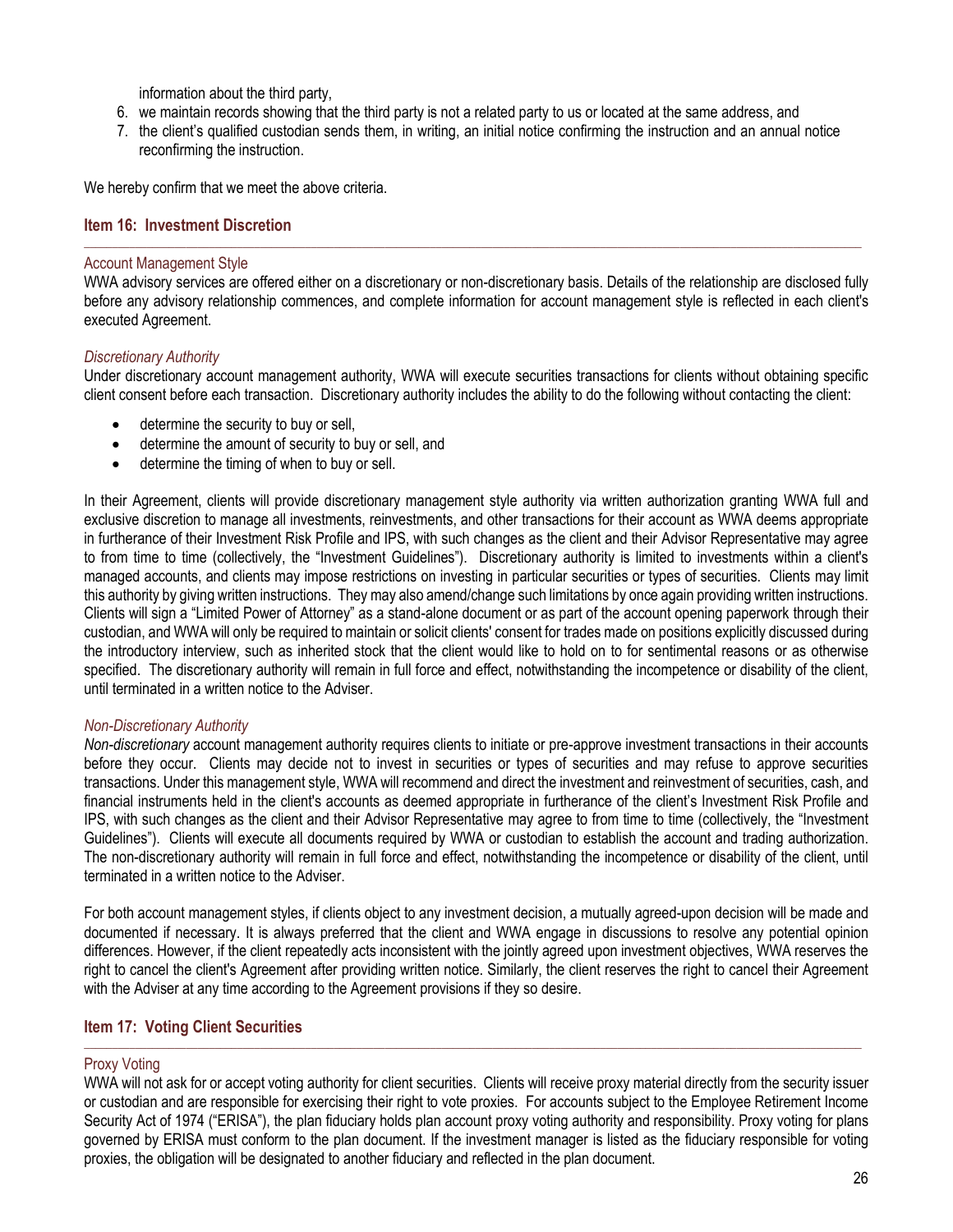While WWA may assist a client with their proxy questions, it shall not be deemed to have proxy voting authority solely because of providing client information about a particular proxy vote in either of the above situations; it is the client's responsibility to vote their proxy. Clients should contact the security issuer before making their final proxy voting decisions.

## Class Action Suits, Claims, Bankruptcies & Other Legal Actions & Proceedings

A class action is a procedural device used in litigation to determine the rights of and remedies for large numbers of people whose cases involve common questions of law and fact. Class action suits often arise against companies that publicly issue securities, including those recommended by investment advisors to clients. The client is responsible for class action suits, claims, bankruptcies, and other legal actions/proceedings involving securities purchased or held in their account. WWA will not advise or act for the client in these types of legal proceedings involving securities held or previously held by the account or the issuers of these securities.

WWA does not provide legal advice or engage in any activity that might be deemed to constitute the practice of law or accountancy and is not obligated to forward copies of class action notices received to clients or their agents.

## <span id="page-26-0"></span>**Item 18: Financial Information**

#### Balance Sheet

WWA does not require nor solicit prepayment of more than \$500 in fees per client, six months or more in advance, and therefore does not need to include a balance sheet with this brochure.

 $\Box$  . The contribution of the contribution of the contribution of the contribution of the contribution of the contribution of the contribution of the contribution of the contribution of the contribution of the contributi

## Financial Conditions Reasonably Likely to Impair Ability to Meet Contractual Commitments to Clients

Neither the Adviser nor its management has any financial conditions that are likely to impair its ability to meet contractual commitments to investors. WWA has no additional financial circumstances to report.

#### Bankruptcy Petitions in Previous Ten Years

WWA has not been the subject of a bankruptcy petition.

# <span id="page-26-1"></span>**Item 19: Requirements for State-Registered Advisers**

Refer to Part(s) 2B for background information about our principal executive officers, management personnel and those giving advice on behalf of our firm. Neither our firm nor any persons associated with our firm are compensated for advisory services with performance-based fees, have any reportable arbitration claims, civil, self-regulatory organization proceedings, or administrative proceedings or have a material relationship or arrangement with any issuer of securities.

# <span id="page-26-2"></span>**Item 20: Additional Information**

#### Business Continuity Plan

Securities industry regulations require that investment advisers inform their clients of their plans to address the possibility of significant business disruption ("SBD") from unexpected events such as power outages, natural disasters, or other such occurrence. Firms must be able to provide continuous and uninterrupted services to their clients, and critical systems must function during such incidents so that the firm can resume operations as quickly as possible, given the SBD's scope and severity. In addition, they must meet their obligations to clients, counterparties, and others during any emergency or SBD.

 $\_$  , and the state of the state of the state of the state of the state of the state of the state of the state of the state of the state of the state of the state of the state of the state of the state of the state of the

Since the timing and impact of disasters and disruptions are unpredictable, firms must be flexible in acting. Well thought out, advanced preparations and effective procedures can significantly minimize downtime in the face of a disaster or outage. To satisfy this requirement, WWA has developed a comprehensive Business Continuity Plan ("BCP" or "Plan") to detail how it will react when faced with such conditions. While no contingency plan can eliminate all service interruption risks, WWA's BCP strives to set forth the firm's policies and practices under various SBD situations and mitigate all credible threats while keeping up with changes to the Adviser's business, structure, operations, and location.

WWA's guiding principle is that protecting clients, employees, and family members always takes precedence over preserving business assets. Accordingly, WWA's policy is to respond to an SBD by first safeguarding the lives of its clients, employees, family members, and others, and then firm property, making a quick financial and operational assessment, protecting and preserving all advisory books and records, and promptly recovering and resuming operations to allow clients to continue to transact business as rapidly as possible.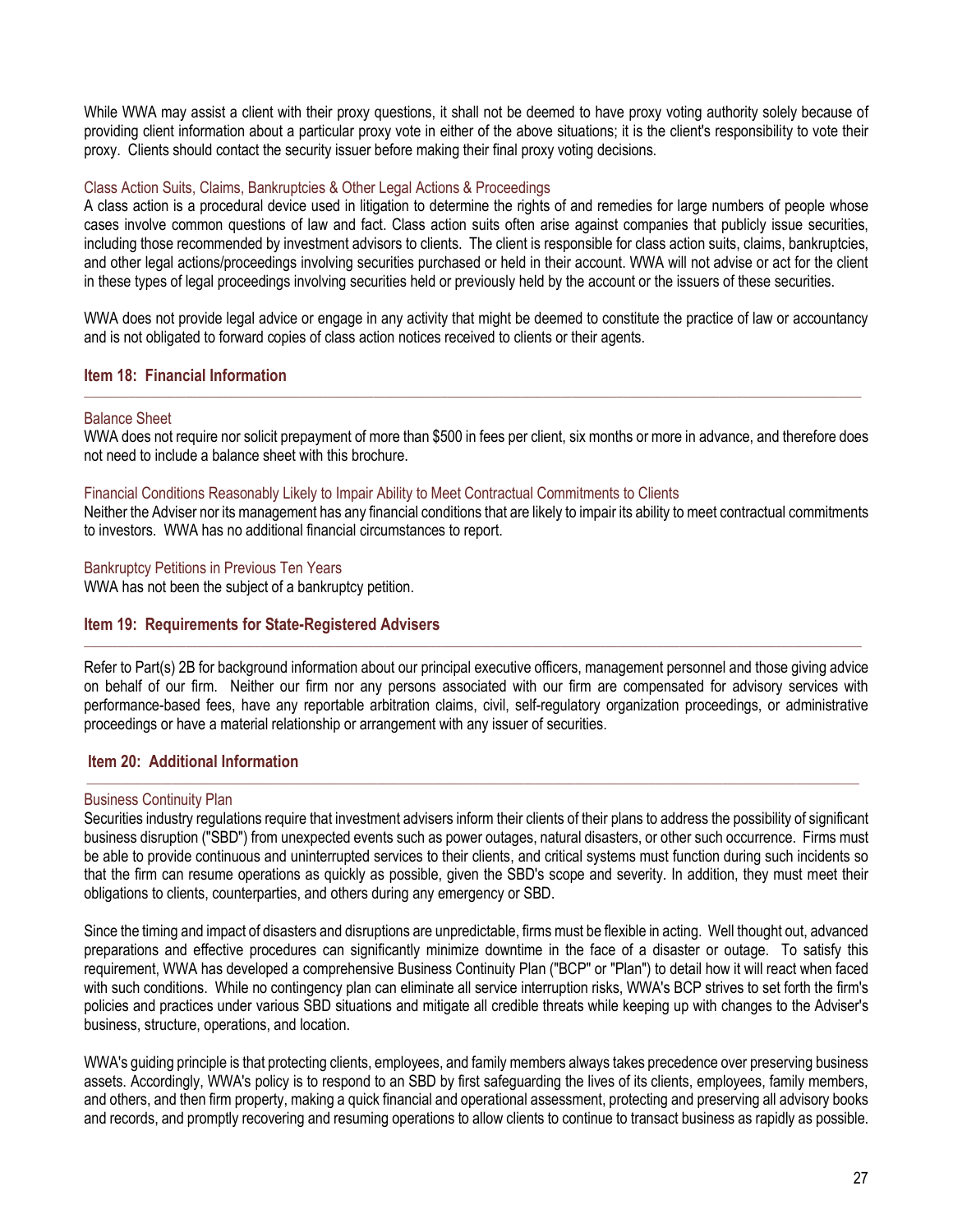## *Recovery times may vary depending on the nature and severity of the disruption; however, the objective of restoring mission-critical operations is 0-72 hours.*

WWA does not maintain custody of client funds or securities; clients maintain all account assets at an independent qualified custodian with whom they can always communicate and access assets directly, with or without the Adviser's intervention. In the event of an SBD, WWA will help facilitate client access to these external accounts by resolving their questions, providing status updates, and offering up-to-date contact information to assist them in reaching their custodians. If a client's custodian is also impacted by an SBD or cannot otherwise be reached, WWA will generate a bulk email via the firm's then-current Internet-based communications platform to inform the situation and safeguard clients' awareness of developments. WWA will also relay communications to custodians on the client's behalf.

# *BCP Summary*

WWA's BCP - which is reviewed, tested regularly, and updated no less than annually, anticipates two kinds of SBDs, internal and external. Internal SBDs affect only the firm's ability to communicate and do business, such as a fire in the building. External SBDs prevent the operation of the securities markets for several firms and may include terrorist attacks, floods, or wide-scale regional disruptions.

WWA's Plan addresses all mission-critical systems, office closing and relocation procedures, and employee alternative physical locations. In addition, regulatory reporting and alternate communications between the Adviser and its clients, employees, critical business constituents, banks, counterparties, regulators, and others are detailed to preserve uninterrupted communication. The Plan also defines data backup and recovery procedures (hard copy and electronic) and succession planning in the event of key personnel absence. Further, WWA requires its primary internal and external vendor systems providers to periodically verify and test their backup capabilities to promptly provide the necessary information and applications to continue or resume business in an emergency or SBD situation.

WWA carries out its BCP under the direction of the Disaster Recovery Executive Coordinator ("DREC"), Jalene Hahn, its Owner, Chief Compliance Officer and Lead Advisor. The DREC is responsible for making an immediate preliminary assessment of the nature and extent of any disruption and communicating the firm's BCP to employees, clients, critical business constituents, and regulators. When an internal or external event, either minor or significant, occurs or appears to be developing, WWA's DREC will be notified. Upon notification or becoming aware of an SBD event, the DREC will implement BCP emergency procedures, secure the headquarters as much as possible, and advise all employees to call the firm's emergency call line directly at 812-379-1120. WWA will transfer its operations to a local worksite if a business disruption affects only WWA or a specific area within the firm. If a disruption affects the firm's business district, city, or region, operations will be transferred to an alternate worksite outside the affected area. Telephone service will continue, and regular work processes will resume at its alternate location(s). WWA will continue conducting business in either situation and notify its clients on maintaining contact through a message recorded on its main phone number and website posting.

If an SBD is so severe that it prevents the firm from conducting advisory business, WWA will promptly update its voice message and website. If it is determined that the firm cannot continue its advisory business, clients will be assured swift access to their funds, securities, and any prepaid fees, by direct contact with their respective custodians.

WWA's BCP is designed to allow the firm to continue to provide the quality service its clients have come to expect. Please contact us directly with any questions about the firm's practices or to request a complete copy of our Plan.

# Information Security Program

WWA maintains an Information Security Program to reduce the risk of clients' personal and confidential information breaches. Please contact us directly at 812-379-1120 *w*ith any questions regarding the Program.

# Privacy Practices

Financial planners and investment advisors, like all providers of personal financial services, are now required by law to inform their clients of their policies regarding the privacy of client information. We have been, and continue to be, bound by professional standards of confidentiality that are at least as stringent as those required by law. Before we were required to, we have protected our clients' right to privacy. WWA is committed to maintaining the confidentiality, integrity and security of the personal information entrusted to us.

The categories of nonpublic information that we collect from you may include information about your personal finances, your health to the extent that it is needed for the financial planning process, transactions between you and third parties, and information to help you meet your needs personal financial goals.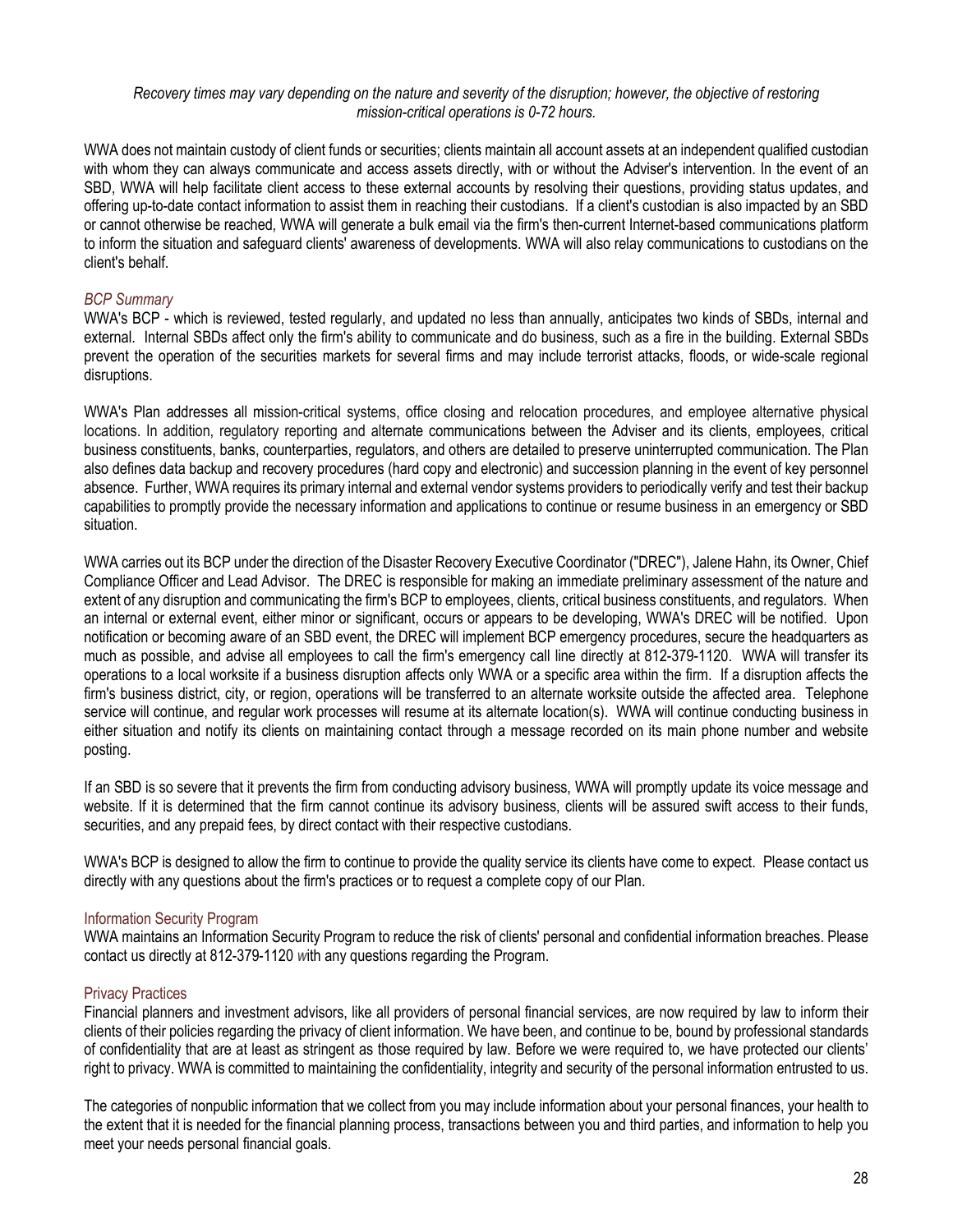With your permission, we disclose limited information to attorneys, accountants, insurance agents and mortgage lenders with whom you have established a relationship. You may opt-out from our sharing information with these unaffiliated third parties by notifying us at any time by telephone, mail, fax, email, or in person.

With your permission, we share a limited amount of information about you with your investment advisor(s) or brokerage firm(s). We maintain a secure office to ensure that your information is not placed at unreasonable risk.

We do not provide your personal information to mailing list vendors or solicitors. We require strict confidentially in our agreements with unaffiliated third parties that require access to your personal information, including financial service companies, consultants and auditors. Federal and state securities regulators may review our Company records and your personal records as permitted by law. Personally identifiable information about you will be maintained while you are a client and for the crucial period as required by federal and state securities laws. After that time, data may be destroyed.

We will notify you if our privacy policy is expected to change.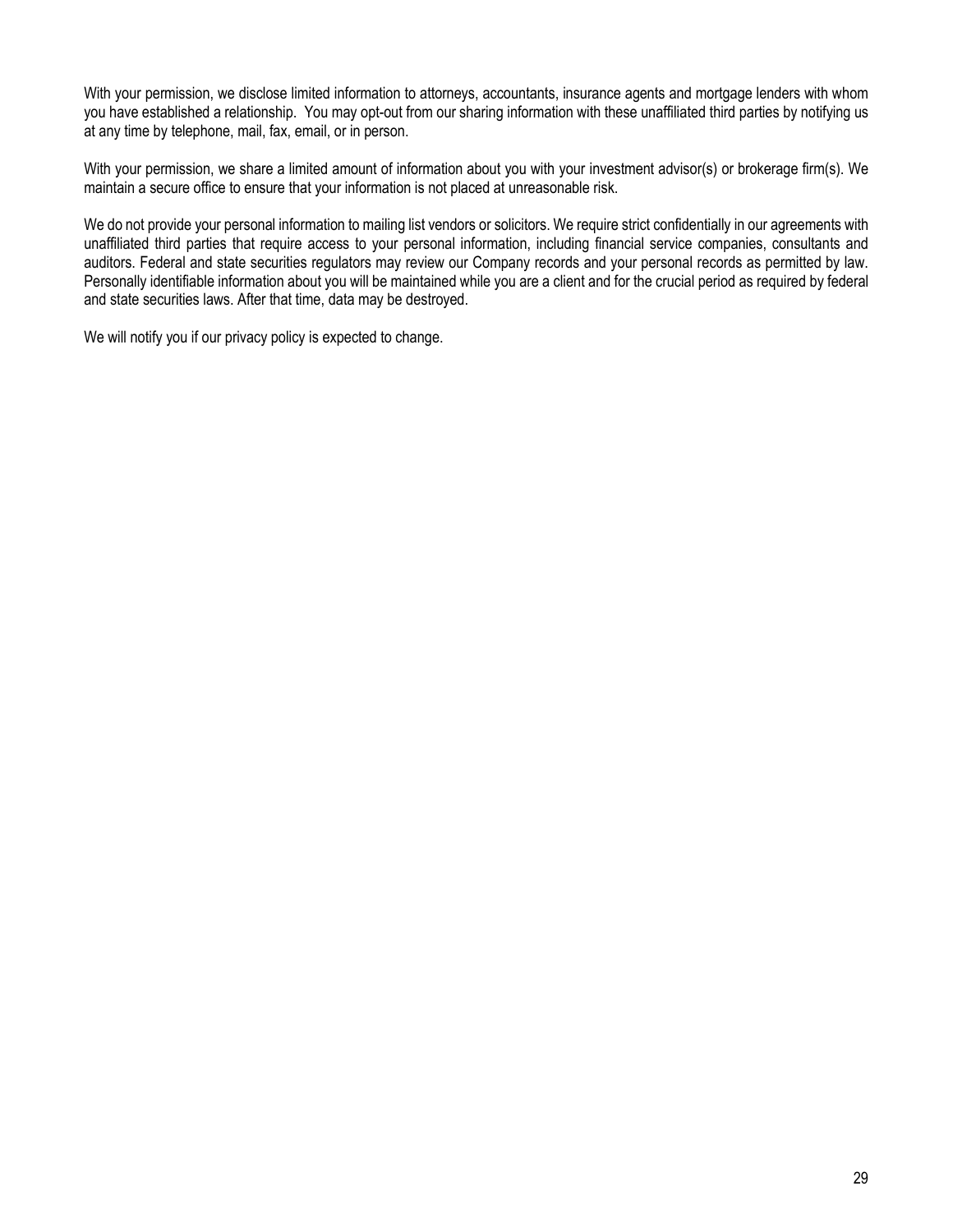

 $\_$  ,  $\_$  ,  $\_$  ,  $\_$  ,  $\_$  ,  $\_$  ,  $\_$  ,  $\_$  ,  $\_$  ,  $\_$  ,  $\_$  ,  $\_$  ,  $\_$  ,  $\_$  ,  $\_$  ,  $\_$  ,  $\_$  ,  $\_$  ,  $\_$  ,  $\_$  ,  $\_$  ,  $\_$  ,  $\_$  ,  $\_$  ,  $\_$  ,  $\_$  ,  $\_$  ,  $\_$  ,  $\_$  ,  $\_$  ,  $\_$  ,  $\_$  ,  $\_$  ,  $\_$  ,  $\_$  ,  $\_$  ,  $\_$  ,

# **WWA PLANNING & INVESTMENTS**

Form ADV Part 2B - Brochure Supplement

For

Investment Advisor Representative

### **JALENE THOMPSON HAHN, CFP®**

(Individual CRD# 4914113)

*427 Washington Street Columbus, Indiana 47201 Telephone: 812.379.1120 E-mail: [jalene@wwafp.com](mailto:jalene@wwafp.com)*

*[www.WWAfp.com](http://www.wwafp.com/) [www.facebook.com/WWAplanning](http://www.facebook.com/wwaplanning) [www.linkedin.com/company/WWAfp](http://www.linkedin.com/company/wwafp)*

March 1, 2022

This brochure supplement provides information about Jalene T. Hahn, CFP®, that supplements the Wisdom Wealth Abundance, LLC d/b/a WWA Planning & Investments Form ADV Part 2A Brochure. You should have received a copy of that Brochure. Please contact WWA Planning & Investments directly at 812.379.1120 if you did not receive the investment adviser's firm Brochure or have any questions about this supplement's contents. Additional information about Jalene T. Hahn, CFP®, is available on the United States Securities and Exchange Commission's ("SEC") website at *[www.adviserinfo.sec.gov](http://www.adviserinfo.sec.gov/)*. *(Click on the link, select "Individual," and type in CRD # 4914113.)*

This brochure supplement's information and contents have not been approved, verified, or provided as an endorsement or recommendation by the SEC or any state securities authorities in any jurisdiction within the United States. Investments involve risk, including the possible loss of principal - nothing in this document is to be construed as an offer of securities. Any reference to or using the terms "registered investment adviser" or "registered" does not imply that the investment adviser or any person associated with the adviser has achieved a certain level of skill or training. An adviser's written and oral communications provide you with information to determine whether to retain their services. This brochure supplement is on file with the appropriate regulatory authorities as federal and state regulations require.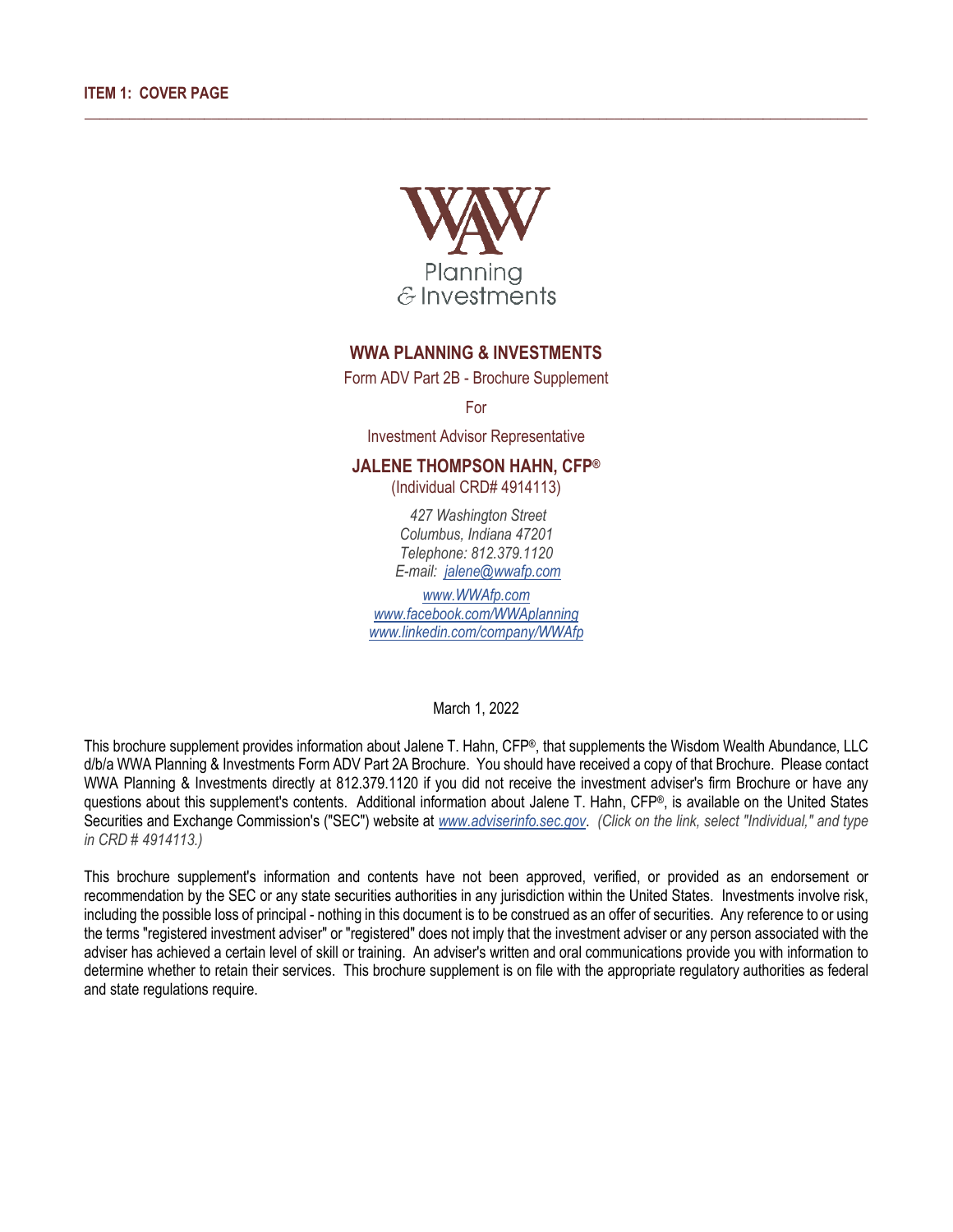### **JALENE T. HAHN, CFP®**

#### Item 2: Educational Background & Business Experience

Jalene T. Hahn was born in 1962. She received her BS in Finance from Indiana University, Bloomington, IN, in 1984 and her MBA in Management Information Systems in 1991. Ms. Hahn has fulfilled WWA Planning & Investments' requirement that its Investment Advisor Representatives ("Advisor Representatives") hold either a bachelor's degree and further coursework (i.e., an MBA, a DFP, a CFA, a CFP®, a ChFC®, JD, CTFA, EA or CPA®) or possess relevant work experience demonstrating their knowledge of and aptitude for, investment management principles.

 $\_$  ,  $\_$  ,  $\_$  ,  $\_$  ,  $\_$  ,  $\_$  ,  $\_$  ,  $\_$  ,  $\_$  ,  $\_$  ,  $\_$  ,  $\_$  ,  $\_$  ,  $\_$  ,  $\_$  ,  $\_$  ,  $\_$  ,  $\_$  ,  $\_$  ,  $\_$  ,  $\_$  ,  $\_$  ,  $\_$  ,  $\_$  ,  $\_$  ,  $\_$  ,  $\_$  ,  $\_$  ,  $\_$  ,  $\_$  ,  $\_$  ,  $\_$  ,  $\_$  ,  $\_$  ,  $\_$  ,  $\_$  ,  $\_$  ,

| 10/2015 - Present | WWA Planning & Investments, Columbus, IN<br>President, Investment Advisor Representative & Financial Planner |
|-------------------|--------------------------------------------------------------------------------------------------------------|
| 02/2005 - 03/2016 | Warren Ward Associates, Columbus, IN<br><b>Financial Planner</b>                                             |

#### Professional Designations, Licensing & Exams *Certified Financial Planner*

Ms. Hahn received her CERTIFIED FINANCIAL PLANNER™ designation from the Certified Financial Planner Board of Standards, Inc. ("CFP Board") in 2008. The CERTIFIED FINANCIAL PLANNER™, CFP®, and registered CFP® (with flame design) marks (collectively, the "CFP® marks") are professional certification marks granted in the United States by the Certified Financial Planner Board of Standards, Inc. ("CFP Board"). The CFP® certification is voluntary; no federal or state law or regulation requires financial planners to hold a CFP® certificate. The CFP® is recognized in the United States and several other countries for its:

- 1. high standard of professional education,
- 2. stringent code of conduct and standards of practice, and
- 3. ethical requirements that govern professional engagements with clients.

To earn the credential, each CFP® candidate must satisfactorily complete an advanced college-level course of study addressing the financial planning subject areas that the CFP Board's studies have determined necessary for the competent and professional delivery of financial planning services. CFP® candidates CFP® Board's financial planning subject areas include insurance planning and risk management, employee benefits planning, investment planning, income tax planning, retirement planning, and estate planning. Candidates must attain a Bachelor's Degree from a regionally accredited United States college or university (or its equivalent from a foreign university) and have completed at least three years of full-time financial planning-related experience (or the equivalent, measured as 2,000 hours per year). Candidates must pass the comprehensive CFP® Certification Examination or hold an accepted designation, degree, or license. Every two years, CFP® certificate holders must complete a minimum of 30 hours of continuing education. *(Additional information regarding the CFP® is available at [www.cfp.net/default.asp](http://www.cfp.net/default.asp)*.*)*

#### Item 3: Disciplinary Information

WWA Planning & Investments ("WWA") is required to disclose all material facts regarding any legal or disciplinary event material to your evaluation of Ms. Hahn providing advice to you. Ms. Hahn does not have any disciplinary history. There are no legal or disciplinary events material to a client's or prospective client's evaluation of this advisory business. Please visit the United States Securities and Exchange Commission's ("SEC") website at *[www.adviserinfo.sec.gov](http://www.adviserinfo.sec.gov/)* for a free and simple search tool to research WWA and its financial professionals in consideration of your evaluation.

#### Item 4: Other Business Activities

Ms. Hahn is an Advisor Representative of WWA who dedicates 100% of her time to this activity during trading hours. Outside of her role with WWA, she is engaged in the following other investment-related business activities and/or volunteer work:

#### *Volunteer Work*

Name of outside business or organization: HAVA, LLC Address: 427 Washington Street, Columbus, IN 47201 Title: Agent Description of business or organization: Serve as Registration Agent for dormant LLC Description of duties or responsibilities: Filing Indiana entity registrations & updating as necessary. Start Date: 03-04-2019 Hours devoted to OBA monthly: 0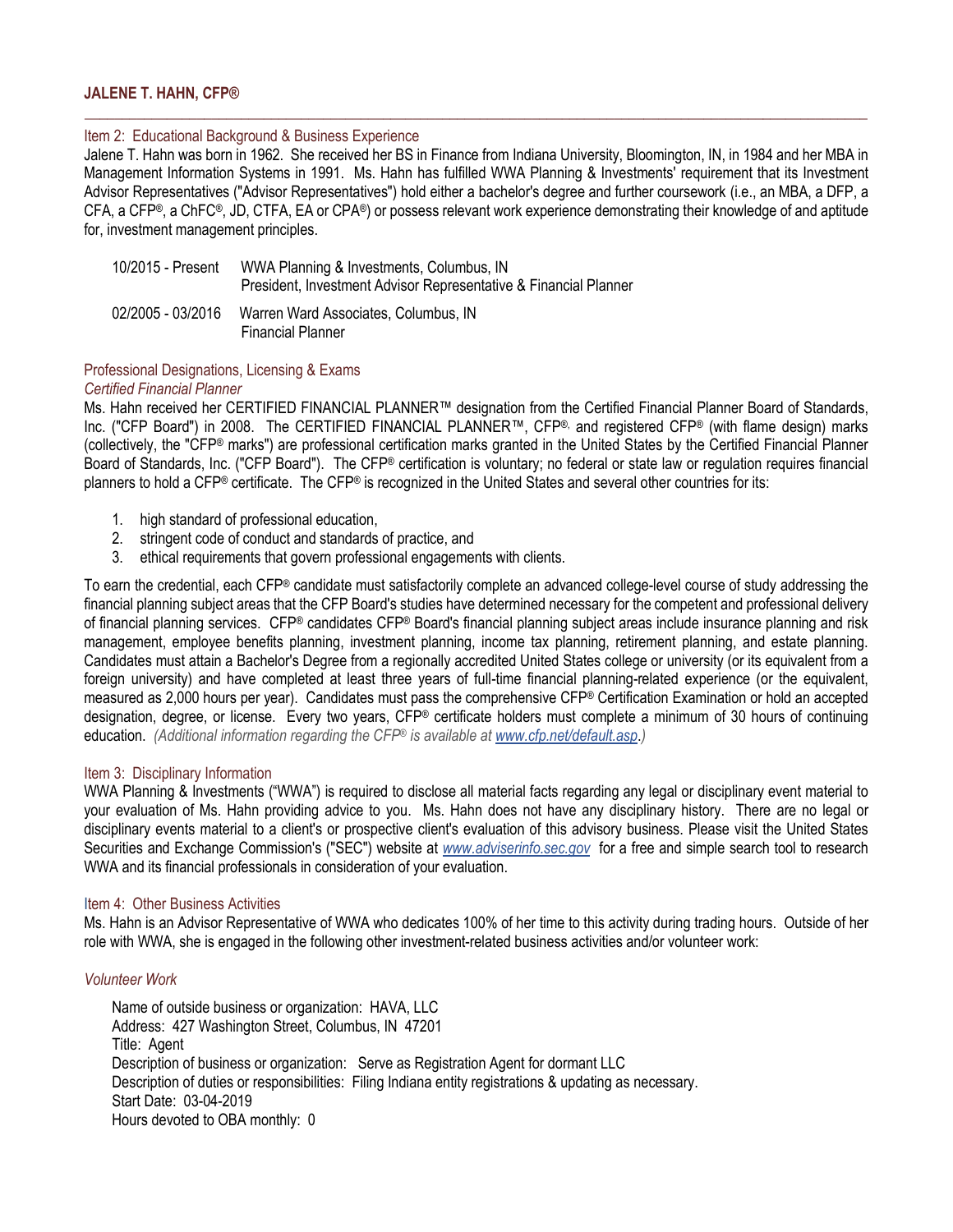#### Item 5: Additional Compensation

Ms. Hahn does not receive any additional economic benefit from any person, company, or organization in exchange for providing clients advisory services through WWA.

#### Item 6: Supervision

WWA takes its compliance and regulatory obligations seriously. Jalene T. Hahn is the firm's Chief Compliance Officer (T:812-657- 0135), accountable for creating and establishing the firm's Compliance Program. Ms. Hahn oversees, administers, and directs WWA's Compliance Program and directly supervises all Associate trading activities. Associate workflow is monitored through frequent and direct office interactions and the Adviser's client relationship management system. As President, Ms. Hahn is self-supervising.

WWA's policy strives to conduct its affairs in strict compliance with the letter and spirit of the law and adhere to the highest principles of business ethics. Covered Persons ("Associates") are required to abide fully by all applicable federal and state regulations and the firm's guiding principles as outlined in its written supervisory Policies & Procedures Manual and Code of Ethics ("COE" or the "Code"), including any updates to them. WWA's Code requires all Associates to exercise a fiduciary duty to clients by acting in each client's best interest and placing client interests first and foremost. Accordingly, all Associates must avoid activities that conflict or give the appearance of conflicting with these principles and the firm's interests. Associates are required to attest no less than annually to their compliance with and understanding of the above matters, including confirmation and acknowledgment by every Advisor Representative, of the firm's expectations regarding their conduct, given the duties, responsibilities, and principles required.

Ms. Hahn adheres to all required regulations regarding the activities of a WWA Associate.

#### Item 7: Requirements for State Registered Advisers

The following is provided for your use in evaluating this individual's suitability.

- A. Ms. Hahn has not been involved in any of the events listed below.
	- 1. An award or otherwise being found liable in an arbitration claim alleging damages in excess of \$2,500, involving any of the following:
		- a. an investment or an investment-related business or activity,
		- b. fraud, false statement(s), or omissions,
		- c. theft, embezzlement, or other wrongful taking of property,
		- d. bribery, forgery, counterfeiting, extortion, or
		- e. dishonest, unfair, or unethical practices.
	- 2. An award or otherwise being found liable in a civil, self-regulatory organization, or administrative proceeding involving any of the following:
		- a. an investment or an investment-related business or activity,
		- b. fraud, false statement(s), or omissions,
		- c. theft, embezzlement, or other wrongful taking of property,
		- d. bribery, forgery, counterfeiting, extortion, or
		- e. dishonest, unfair, or unethical practices.
- B. Ms. Hahn has not been the subject of a bankruptcy petition.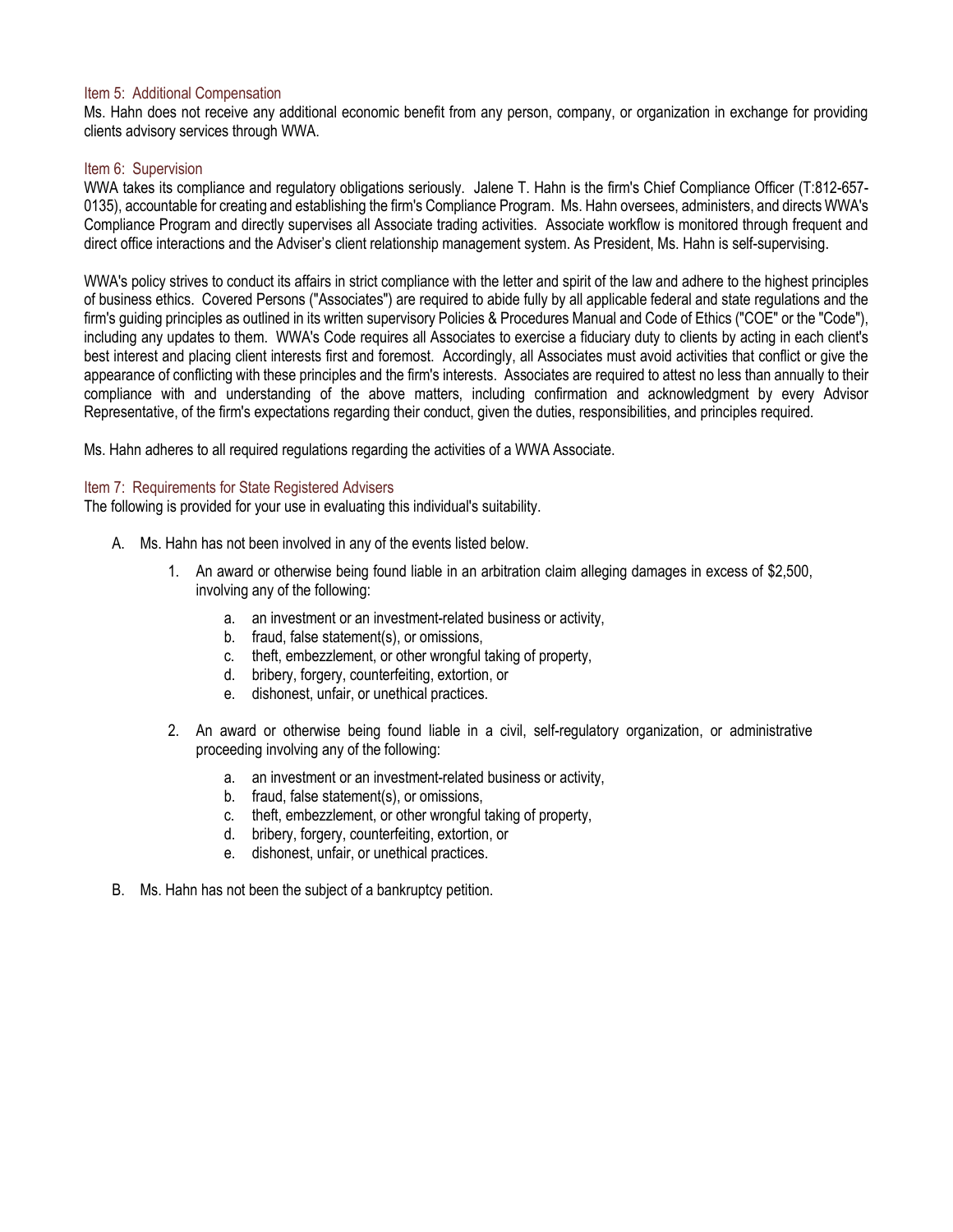

\_\_\_\_\_\_\_\_\_\_\_\_\_\_\_\_\_\_\_\_\_\_\_\_\_\_\_\_\_\_\_\_\_\_\_\_\_\_\_\_\_\_\_\_\_\_\_\_\_\_\_\_\_\_\_\_\_\_\_\_\_\_\_\_\_\_\_\_\_\_\_\_\_\_\_\_\_\_\_\_\_\_\_\_\_\_\_\_\_\_\_\_\_\_\_\_\_\_\_\_\_\_\_\_\_

# **WWA PLANNING & INVESTMENTS**

Form ADV Part 2B - Brochure Supplement

For

Investment Advisor Representative

# **WARREN A. WARD, CFP®**

(Individual CRD# 2161447)

*427 Washington Street Columbus, Indiana 47201 Telephone: 812.379.1120 E-mail: [warren@wwafp.com](mailto:warren@wwafp.com) [www.WWAfp.com](http://www.wwafp.com/) [www.facebook.com/WWAplanning](http://www.facebook.com/wwaplanning) [www.linkedin.com/company/WWAfp](http://www.linkedin.com/company/wwafp)*

March 1, 2022

This brochure supplement provides information about Warren A. Ward, CFP®, that supplements the Wisdom Wealth Abundance, LLC d/b/a WWA Planning & Investments Form ADV Part 2A Brochure. You should have received a copy of that Brochure. Please contact WWA Planning & Investments directly at 812.379.1120 if you did not receive the investment adviser's firm Brochure or have questions about this brochure supplement's contents. Additional information about Warren A. Ward,  $CFP^{\circledast}$ , is available on the United States Securities and Exchange Commission's ("SEC") website at *[www.adviserinfo.sec.gov](http://www.adviserinfo.sec.gov/)*. *(Click on the link, select "Individual," and type in CRD # 2161447.)*

This brochure supplement's information and contents have not been approved, verified, or provided as an endorsement or recommendation by the SEC or any state securities authorities in any jurisdiction within the United States. Investments involve risk, including the possible loss of principal - nothing in this document is to be construed as an offer of securities. Any reference to or using the terms "registered investment adviser" or "registered" does not imply that the investment adviser or any person associated with the adviser has achieved a certain level of skill or training. An adviser's written and oral communications provide you with information to determine whether to retain their services. This brochure supplement is on file with the appropriate regulatory authorities as federal and state regulations require.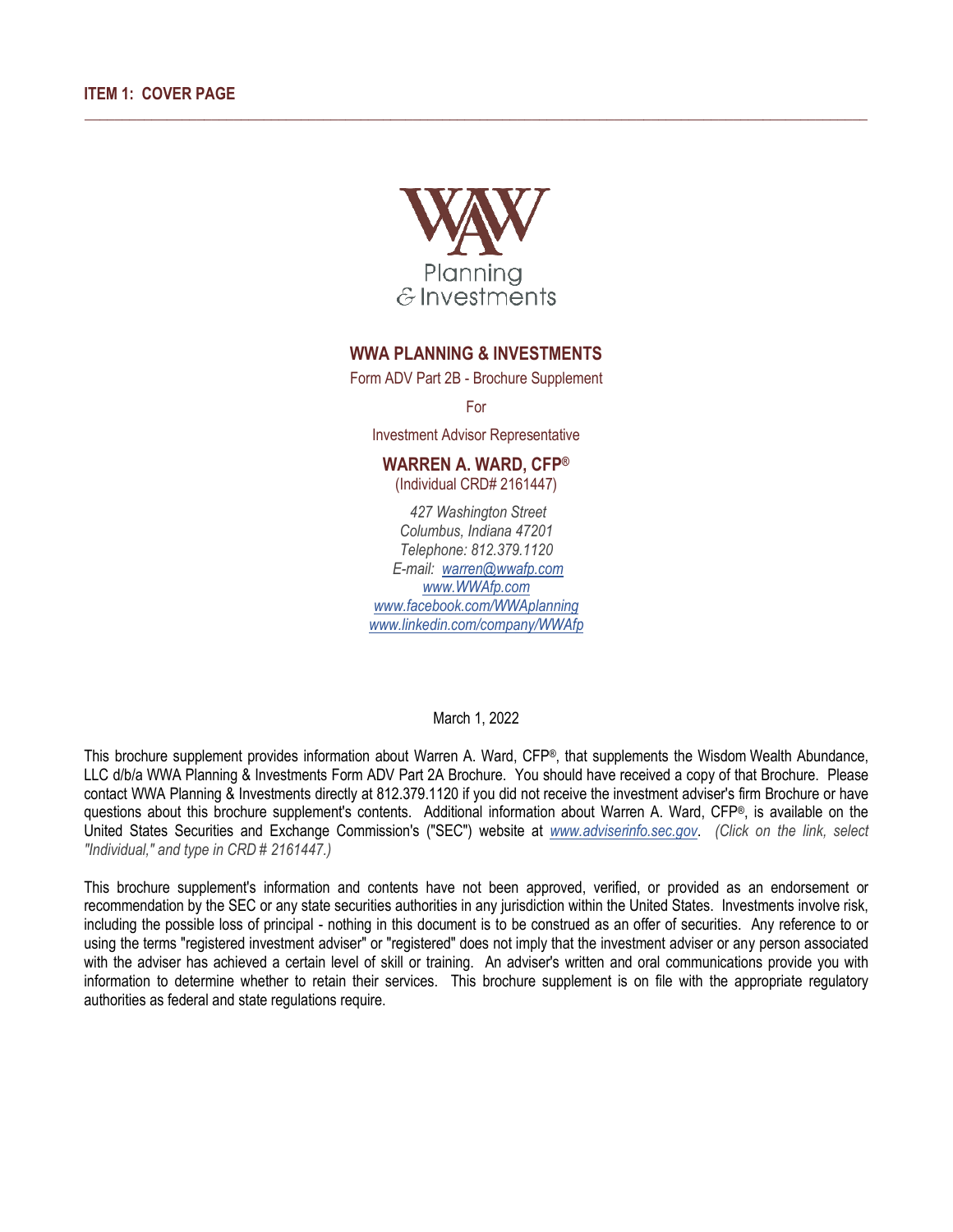# **WARREN A. WARD, CFP®**

#### Item 2: Educational Background & Business Experience

Warren A. Ward was born in 1946. He attended college for three years until 1967, when he founded Commercial Flocking, a manufacturing business. Mr. Ward has fulfilled WWA Planning & Investments' requirement that its Investment Advisor Representatives ("Advisor Representatives") hold either a bachelor's degree and further coursework (i.e., an MBA, a DFP, a CFA, a CFP®, a ChFC®, JD, CTFA, EA or CPA®) or possess relevant work experience demonstrating their knowledge of and aptitude for, investment management principles.

\_\_\_\_\_\_\_\_\_\_\_\_\_\_\_\_\_\_\_\_\_\_\_\_\_\_\_\_\_\_\_\_\_\_\_\_\_\_\_\_\_\_\_\_\_\_\_\_\_\_\_\_\_\_\_\_\_\_\_\_\_\_\_\_\_\_\_\_\_\_\_\_\_\_\_\_\_\_\_\_\_\_\_\_\_\_\_\_\_\_\_\_\_\_\_\_\_\_\_\_\_\_\_\_\_

| 10/2015 - Present | WWA Planning & Investments, Columbus, IN<br><b>Investment Advisor Representative &amp; Financial Planner</b>             |
|-------------------|--------------------------------------------------------------------------------------------------------------------------|
| 09/2005 - 03/2016 | Warren Ward Associates, Financial Planning, Columbus, IN<br>Owner, Investment Advisor Representative & Financial Planner |
| 02/2000 - 06/2005 | Linsco/Private Ledger Corporation, Columbus, IN<br>Registered Representative - Owner/President Warren Ward               |
| 11/1998 - 10/2004 | Wire Connections, LLC Greenwood, IN<br>Part Owner In Electric Parts                                                      |
| 10/1996 - 02/1999 | Wedgewood Partners Inc., St Louis, MO<br>Registered Representative                                                       |
| 10/1996 - 01/1999 | Wedgewood Partners, Inc., Columbus IN<br>Registered Representative                                                       |
| 07/1991 - 10/1996 | Natcity Investments, Indianapolis, IN<br>Registered Representative                                                       |
| 07/1995 - 09/1996 | Natcity Investments, Inc., Cleveland, OH<br>Registered Representative                                                    |
| 04/1996 - 09/1996 | Independent Financial Securities, Inc., Indianapolis, IN<br>Registered Representative                                    |
| 07/1991 - 07/1995 | Raffensperger, Hughes & Co., Inc., Indianapolis, IN<br>Registered Representative                                         |
| 12/1989 - 07/1991 | EIS Fiber Coating, Logansport, IN<br><b>Technician Director</b>                                                          |
| 10/1980 - 12/1989 | Commercial Flocking of Carolina, Valdese, NC<br>President                                                                |
| 04/1978 - 12/1989 | Commercial Flocking of Carolina, Valdese, NC<br>President                                                                |
|                   |                                                                                                                          |

#### Professional Designations, Licensing & Exams *Certified Financial Planner*

Mr. Ward received his CERTIFIED FINANCIAL PLANNER™ designation from the Certified Financial Planner Board of Standards, Inc. ("CFP Board") in June 2001. The CERTIFIED FINANCIAL PLANNER™, CFP® and registered CFP® (with flame design) marks (collectively, the "CFP® marks") are professional certification marks granted in the United States by the Certified Financial Planner Board of Standards, Inc. ("CFP Board"). The CFP® certification is voluntary; no federal or state law or regulation requires financial planners to hold a CFP® certificate. The CFP® is recognized in the United States and several other countries for its:

- 1. high standard of professional education,
- 2. stringent code of conduct and standards of practice, and
- 3. ethical requirements that govern professional engagements with clients.

To earn the credential, each CFP® candidate must satisfactorily complete an advanced college-level course of study addressing the financial planning subject areas that the CFP Board's studies have determined necessary for the competent and professional delivery of financial planning services. CFP® candidates CFP® Board's financial planning subject areas include insurance planning and risk management, employee benefits planning, investment planning, income tax planning, retirement planning, and estate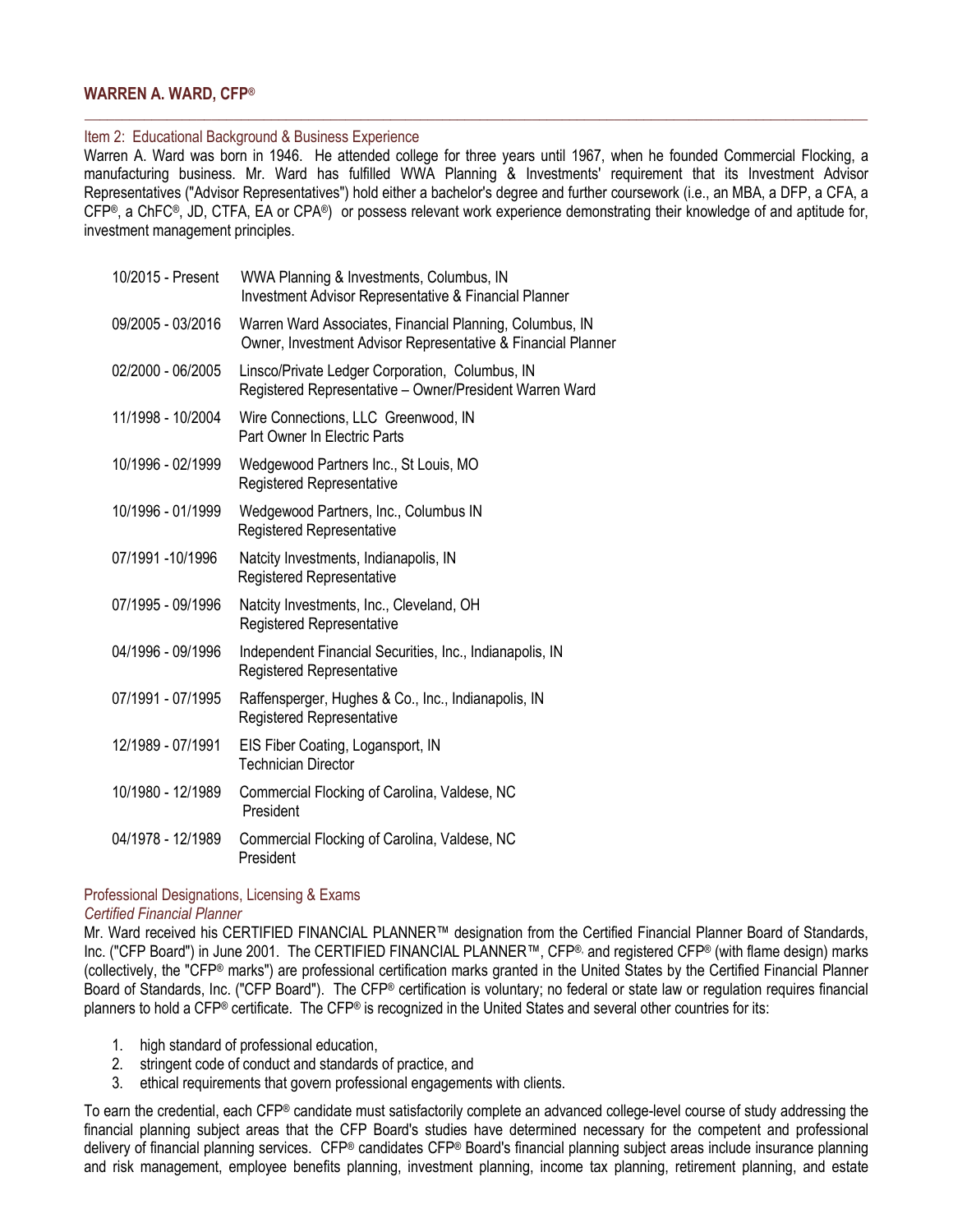planning. Candidates must attain a Bachelor's Degree from a regionally accredited United States college or university (or its equivalent from a foreign university) and have completed at least three years of full-time financial planning-related experience (or the equivalent, measured as 2,000 hours per year). Candidates must pass the comprehensive CFP® Certification Examination or hold an accepted designation, degree, or license. Every two years, CFP® certificate holders must complete a minimum of 30 hours of continuing education. *(Additional information regarding the CFP® is available at <http://www.cfp.net/default.asp>*.*)*

### Item 3: Disciplinary Information

WWA Planning & Investments ("WWA") is required to disclose all material facts regarding any legal or disciplinary event material to your evaluation of Mr. Ward providing advice to you. Mr. Ward does not have any disciplinary history. There are no legal or disciplinary events material to a client's or prospective client's evaluation of this advisory business. Please visit the United States Securities and Exchange Commission's ("SEC") website at *[www.adviserinfo.sec.gov](http://www.adviserinfo.sec.gov/)* for a free and simple search tool to research WWA and its financial professionals in consideration of your evaluation.

## Item 4: Other Business Activities

Mr. Ward is an Advisor Representative of WWA who dedicates 90% of his time to this activity during trading hours. Outside of his role with WWA, he is engaged in the following other investment-related business activities and/or volunteer work:

# *Volunteer Work*

Name of outside business or organization: First Presbyterian Church Address: 512 7<sup>th</sup> Street, Columbus, IN 47201 Title: Elder Description of business or organization: Religious Organization Description of duties or responsibilities: Provide guidance and oversight Start Date: 01/2022 - present Hours devoted to OBA monthly: 1 during trading hrs. / 5 during non-trading hrs.

## Item 5: Additional Compensation

Mr. Ward does not receive any additional economic benefit from any person, company, or organization in exchange for providing clients advisory services through the Adviser.

#### Item 6: Supervision

WWA takes its compliance and regulatory obligations seriously. Jalene T. Hahn is the firm's Chief Compliance Officer (T: 812.379.1120) and is accountable for creating and establishing the firm's Compliance Program. Ms. Hahn oversees, administers, and directs WWA's Compliance Program and directly supervises all Associate trading activities. Associate workflow is monitored through frequent and direct office interactions and the Adviser's client relationship management system.

WWA's policy strives to conduct its affairs in strict compliance with the letter and spirit of the law and adhere to the highest principles of business ethics. Covered Persons ("Associates") are required to abide fully by all applicable federal and state regulations and the firm's guiding principles as outlined in its written supervisory Policies & Procedures Manual and Code of Ethics ("COE" or the "Code"), including any updates to them. WWA's Code requires all Associates to exercise a fiduciary duty to clients by acting in each client's best interest and placing client interests first and foremost. Accordingly, all Associates must avoid activities that conflict or give the appearance of conflicting with these principles and the firm's interests. Associates are required to attest no less than annually to their compliance with and understanding of the above matters, including confirmation and acknowledgment by every Advisor Representative, of the firm's expectations regarding their conduct, given the duties, responsibilities, and principles required.

Mr. Ward adheres to all required regulations regarding the activities of a WWA Associate.

#### Item 7: Requirements for State Registered Advisers

The following is provided for your use in evaluating this individual's suitability.

- A. Mr. Ward has not been involved in any of the events listed below.
	- 1. An award or otherwise being found liable in an arbitration claim alleging damages in excess of \$2,500, involving any of the following:
		- a. an investment or an investment-related business or activity,
		- b. fraud, false statement(s), or omissions,
		- c. theft, embezzlement, or other wrongful taking of property,
		- d. bribery, forgery, counterfeiting, extortion, or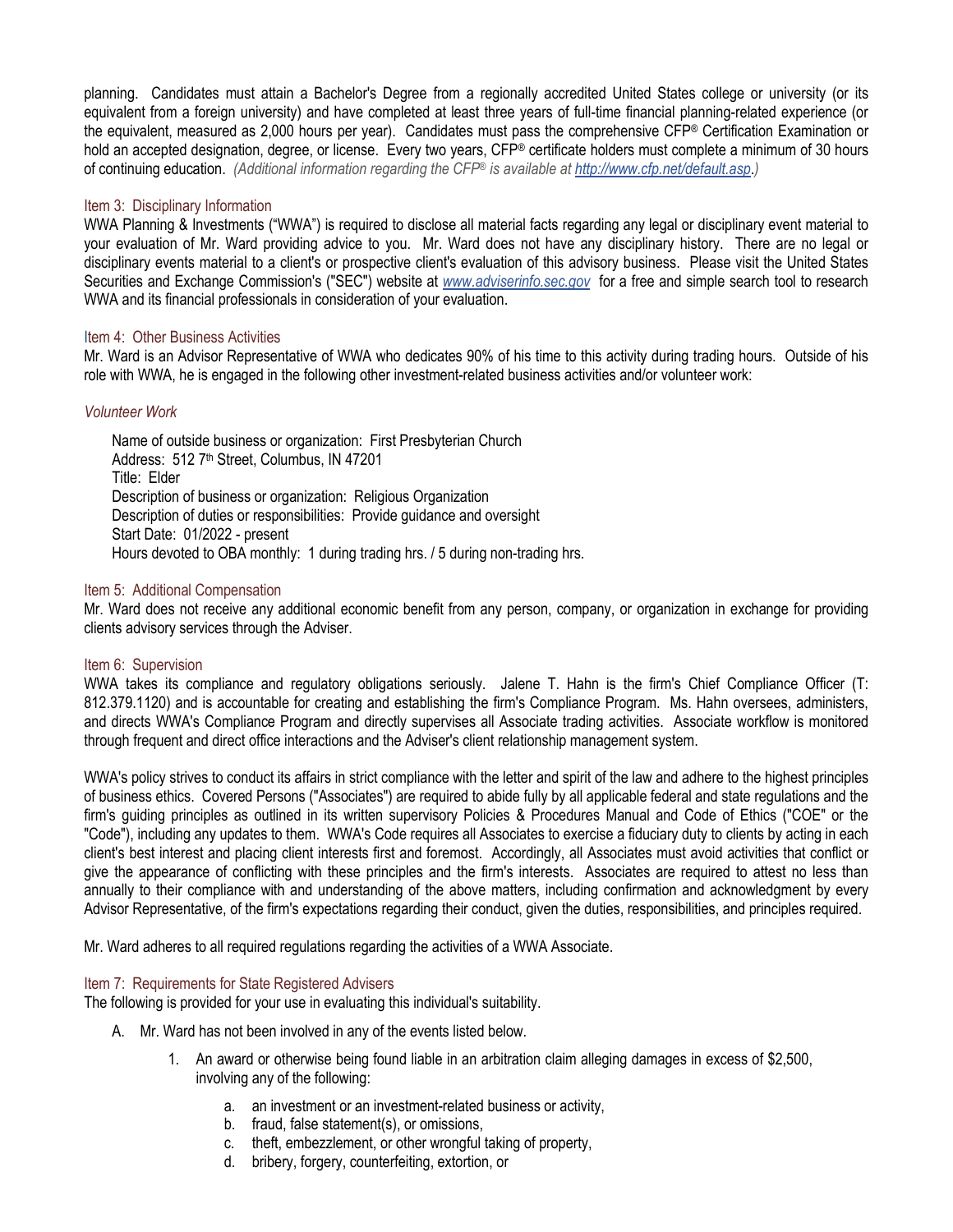- e. dishonest, unfair, or unethical practices.
- 2. An award or otherwise being found liable in a civil, self-regulatory organization, or administrative proceeding involving any of the following:
	- a. an investment or an investment-related business or activity,
	- b. fraud, false statement(s), or omissions,
	- c. theft, embezzlement, or other wrongful taking of property,
	- d. bribery, forgery, counterfeiting, extortion, or
	- e. dishonest, unfair, or unethical practices.
- B. Mr. Ward has been the subject of a bankruptcy petition. Additional details can be viewed on the United States Securities and Exchange Commission's ("SEC") website at *[www.adviserinfo.sec.gov](http://www.adviserinfo.sec.gov/)*. *(Click on the link, select "Individual," and type in CRD # 2161447.)*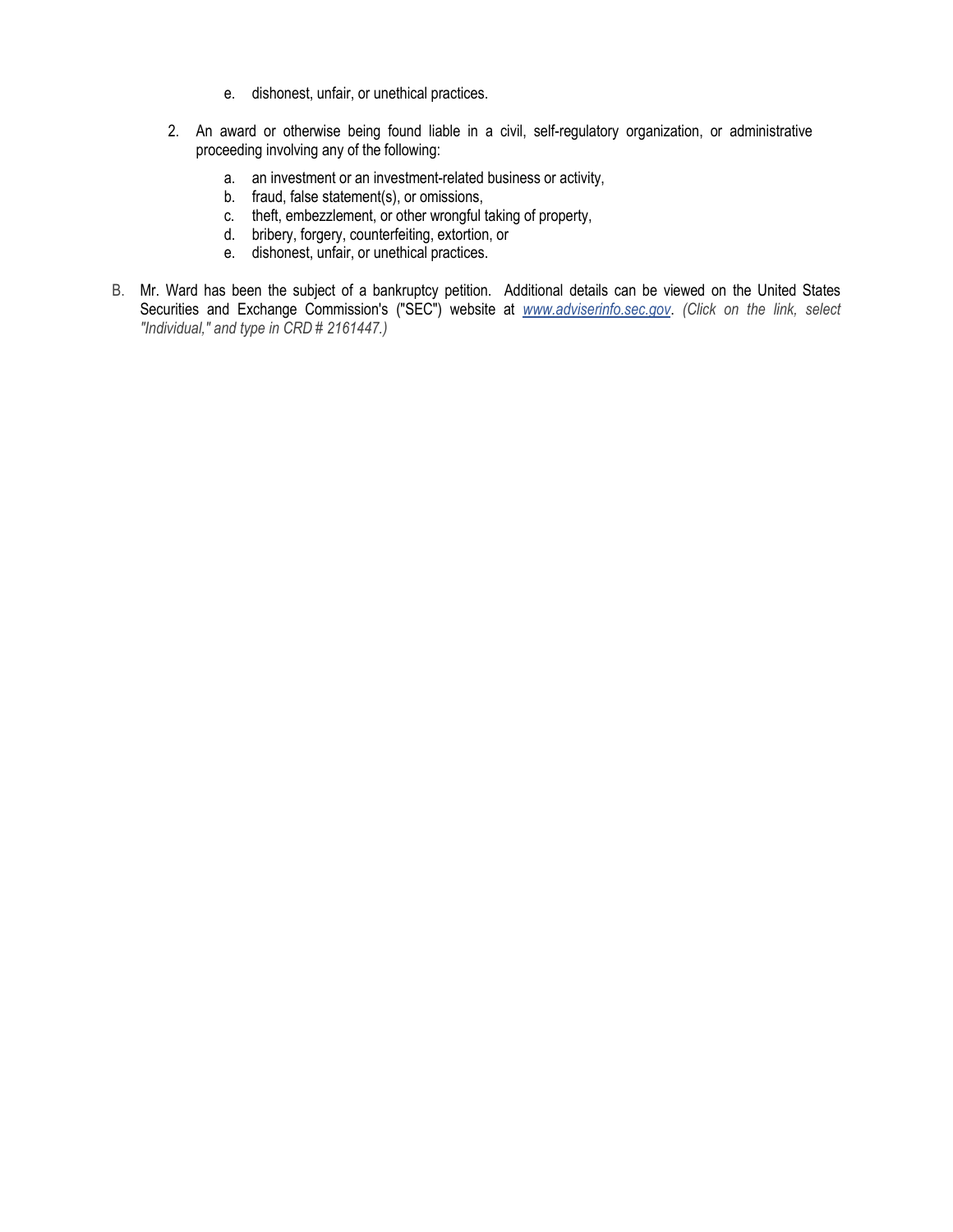

 $\_$  ,  $\_$  ,  $\_$  ,  $\_$  ,  $\_$  ,  $\_$  ,  $\_$  ,  $\_$  ,  $\_$  ,  $\_$  ,  $\_$  ,  $\_$  ,  $\_$  ,  $\_$  ,  $\_$  ,  $\_$  ,  $\_$  ,  $\_$  ,  $\_$  ,  $\_$  ,  $\_$  ,  $\_$  ,  $\_$  ,  $\_$  ,  $\_$  ,  $\_$  ,  $\_$  ,  $\_$  ,  $\_$  ,  $\_$  ,  $\_$  ,  $\_$  ,  $\_$  ,  $\_$  ,  $\_$  ,  $\_$  ,  $\_$  ,

# **WWA PLANNING & INVESTMENTS**

Form ADV Part 2B - Brochure Supplement

For

Investment Advisor Representative

# **PATRICK ANDREWS**

(Individual CRD # 281159)

*427 Washington Street Columbus, Indiana 47201 Telephone: 812.379.1120 E-mail: patric[k@wwafp.com](mailto:_____@wwafp.com) [www.WWAfp.com](http://www.wwafp.com/) [www.facebook.com/WWAplanning](http://www.facebook.com/wwaplanning) [www.linkedin.com/company/WWAfp](http://www.linkedin.com/company/wwafp)*

March 1, 2022

This brochure supplement provides information about Patrick Andrews, which supplements the Wisdom Wealth Abundance, LLC d/b/a WWA Planning & Investments Form ADV Part 2A Brochure. You should have received a copy of that Brochure. Please contact WWA Planning & Investments directly at 812.379.1120 if you did not receive the investment adviser's firm Brochure or have questions about this brochure supplement's contents. Additional information about Patrick Andrews is available on the United States Securities and Exchange Commission's ("SEC") website at *[www.adviserinfo.sec.gov](http://www.adviserinfo.sec.gov/)*. *(Click on the link, select "Individual," and type in CRD # 7347070.)*

This brochure supplement's information and contents have not been approved, verified, or provided as an endorsement or recommendation by the SEC or any state securities authorities in any jurisdiction within the United States. Investments involve risk, including the possible loss of principal - nothing in this document is to be construed as an offer of securities. Any reference to or using the terms "registered investment adviser" or "registered" does not imply that the investment adviser or any person associated with the adviser has achieved a certain level of skill or training. An adviser's written and oral communications provide you with information to determine whether to retain their services. This brochure supplement is on file with the appropriate regulatory authorities as federal and state regulations require.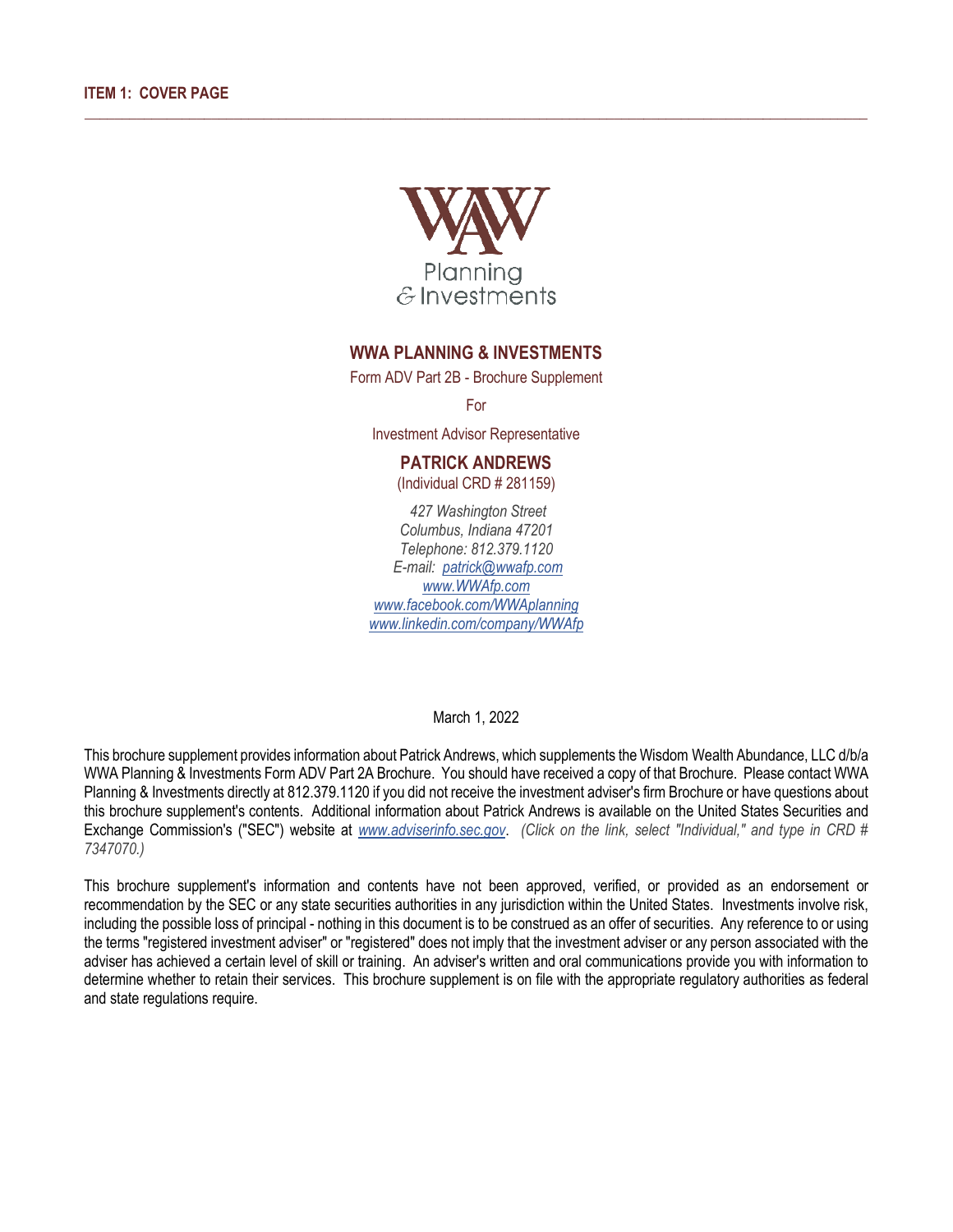# **PATRICK ANDREWS**

### Item 2: Educational Background & Business Experience

Patrick Andrews was born in 1989. Mr. Andrews earned a bachelor's degree in Arts Management through the School of Public and Environmental Affairs at Indiana University in December of 2012. Mr. Andrews has fulfilled WWA Planning & Investments' requirement that its Investment Advisor Representatives ("Advisor Representatives") hold either a bachelor's degree and further coursework (i.e., an MBA, a DFP, a CFA, a CFP®, a ChFC®, JD, CTFA, EA or CPA®) or possess relevant work experience demonstrating their knowledge of and aptitude for, investment management principles.

\_\_\_\_\_\_\_\_\_\_\_\_\_\_\_\_\_\_\_\_\_\_\_\_\_\_\_\_\_\_\_\_\_\_\_\_\_\_\_\_\_\_\_\_\_\_\_\_\_\_\_\_\_\_\_\_\_\_\_\_\_\_\_\_\_\_\_\_\_\_\_\_\_\_\_\_\_\_\_\_\_\_\_\_\_\_\_\_\_\_\_\_\_\_\_\_\_\_\_\_\_\_\_\_\_

| 08/2021 - Present | WWA Planning & Investments, Columbus, IN<br>Investment Advisor Representative & Associate Planner |
|-------------------|---------------------------------------------------------------------------------------------------|
| 04/2021 - 08/2021 | WWA Planning & Investments, Columbus, IN<br>Associate Planner                                     |
| 05/2012 - 04/2021 | Cummins, Inc., Columbus, IN<br><b>Account Manager</b>                                             |

#### Professional Designations, Licensing & Exams

Mr. Andrews has no additional professional designations, licensing or exams to disclose.

#### Item 3: Disciplinary Information

WWA Planning & Investments ("WWA") is required to disclose all material facts regarding any legal or disciplinary event material to your evaluation of Mr. Andrews providing advice to you. Mr. Andrews does not have any disciplinary history. There are no legal or disciplinary events material to a client's or prospective client's evaluation of this advisory business. Please visit the United States Securities and Exchange Commission's ("SEC") website at *[www.adviserinfo.sec.gov](http://www.adviserinfo.sec.gov/)* for a free and simple search tool to research WWA and its financial professionals in consideration of your evaluation.

#### Item 4: Other Business Activities

Mr. Andrews is an Advisor Representative of WWA who dedicates 100% of his time to this activity during trading hours. Outside of his role with WWA, he is engaged in the following other investment-related business activities and volunteer work:

#### *Investment-Related Business Activities*

Name of outside business or organization: Columbus City Utilities Address: 1111 McClure Rd, Columbus, IN 47201 Title: Utility Service Board Member Description of business or organization: Provide quality water service to Columbus City Utility customers. Description of duties or responsibilities: Managing the organization and agents to meet the organizational mission requirements. Start Date: 09/2020 Hours devoted to OBA monthly: 2 during trading hrs. / 0 during non-trading hrs.

#### *Volunteer Work*

Name of outside business or organization: Columbus Pro-Musica DBA Columbus Indiana Philharmonic Address: 315 Franklin St, Columbus, IN 47201 Title: Member, Board of Directors Description of business or organization: Producing and presenting high-quality music in Columbus, Indiana. Description of duties or responsibilities: Managing the organization and agents to meet the organizational mission requirements. Start Date: 08/2018 Hours devoted to OBA monthly: 2 during trading hrs. / 5 during non-trading hrs.

Name of outside business or organization: Bartholomew County Convention, Recreation & Visitor Promotion Commission Address: 315 Franklin St, Columbus, IN 47201 Title: Commission President Description of business or organization: Direct Inn Keepers Tax Dollar collections to make Bartholomew County an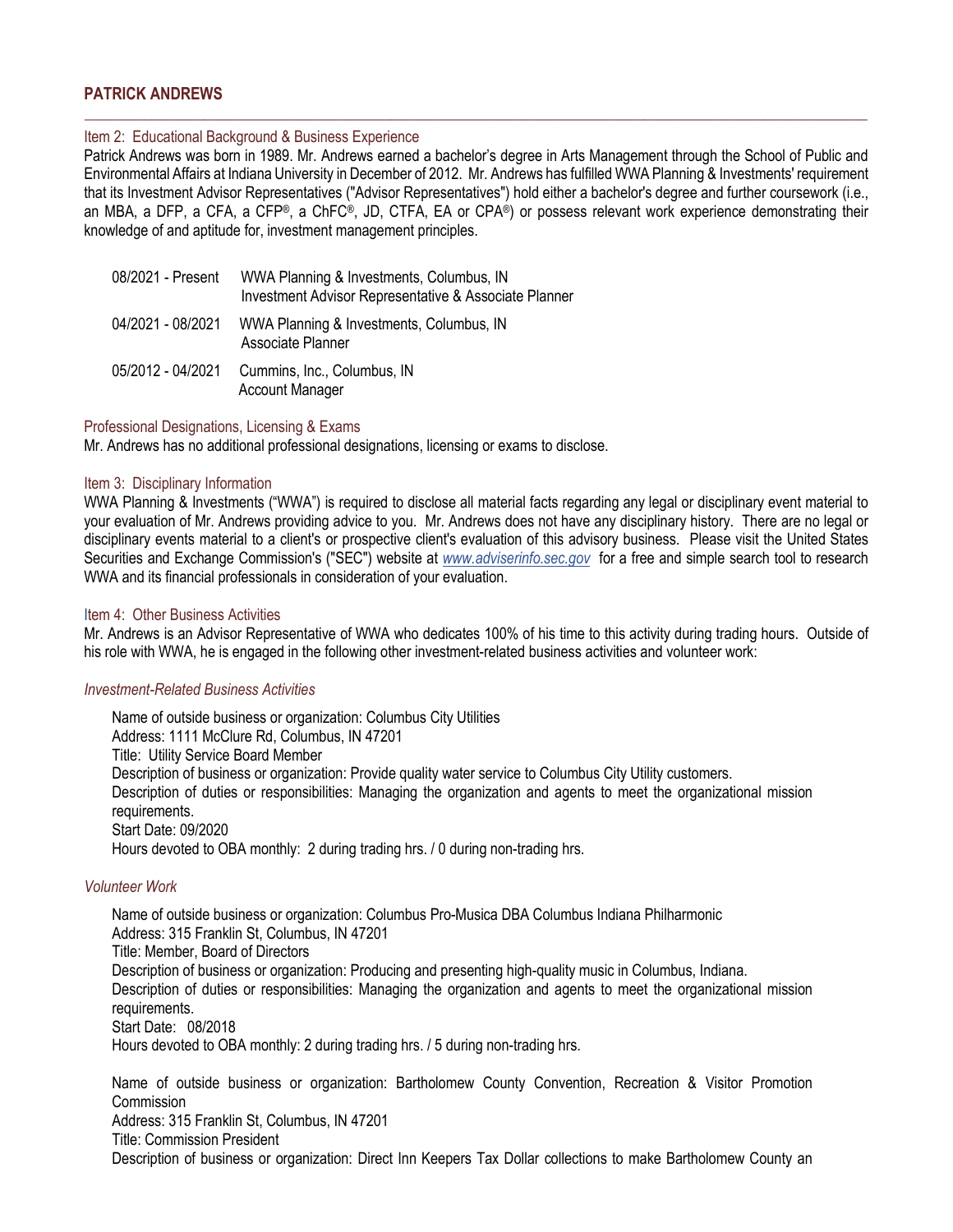attractive place for visitors.

Description of duties or responsibilities: Directing Inn Keepers tax collection dollars as mandated by the Bartholomew County law and the commission's mission. Start Date: 01/2018 Hours devoted to OBA monthly: 0.5 during trading hrs. / 1 during non-trading hrs.

# Item 5: Additional Compensation

Mr. Andrews does not receive any additional economic benefit from any person, company, or organization in exchange for providing clients advisory services through the Adviser.

## Item 6: Supervision

WWA takes its compliance and regulatory obligations seriously. Jalene T. Hahn is the firm's Chief Compliance Officer (T: 812.379.1120) and is accountable for creating and establishing the firm's Compliance Program. Ms. Hahn oversees, administers, and directs WWA's Compliance Program and directly supervises all Associate trading activities. Associate workflow is monitored through frequent and direct office interactions and the Adviser's client relationship management system.

WWA's policy strives to conduct its affairs in strict compliance with the letter and spirit of the law and adhere to the highest principles of business ethics. Covered Persons ("Associates") are required to abide fully by all applicable federal and state regulations and the firm's guiding principles as outlined in its written supervisory Policies & Procedures Manual and Code of Ethics ("COE" or the "Code"), including any updates to them. WWA's Code requires all Associates to exercise a fiduciary duty to clients by acting in each client's best interest and placing client interests first and foremost. Accordingly, all Associates must avoid activities that conflict or give the appearance of conflicting with these principles and the firm's interests. Associates are required to attest no less than annually to their compliance with and understanding of the above matters, including confirmation and acknowledgment by every Advisor Representative, of the firm's expectations regarding their conduct, given the duties, responsibilities, and principles required.

Mr. Andrews adheres to all required regulations regarding the activities of a WWA Associate.

## Item 7: Requirements for State Registered Advisers

The following is provided for your use in evaluating this individual's suitability.

- A. Mr. Andrews has not been involved in any of the events listed below.
	- 1. An award or otherwise being found liable in an arbitration claim alleging damages in excess of \$2,500, involving any of the following:
		- a. an investment or an investment-related business or activity,
		- b. fraud, false statement(s), or omissions,
		- c. theft, embezzlement, or other wrongful taking of property,
		- d. bribery, forgery, counterfeiting, extortion, or
		- e. dishonest, unfair, or unethical practices.
	- 2. An award or otherwise being found liable in a civil, self-regulatory organization, or administrative proceeding involving any of the following:
		- a. an investment or an investment-related business or activity,
		- b. fraud, false statement(s), or omissions,
		- c. theft, embezzlement, or other wrongful taking of property,
		- d. bribery, forgery, counterfeiting, extortion, or
		- e. dishonest, unfair, or unethical practices.
- B. Mr. Andrews has not been the subject of a bankruptcy petition.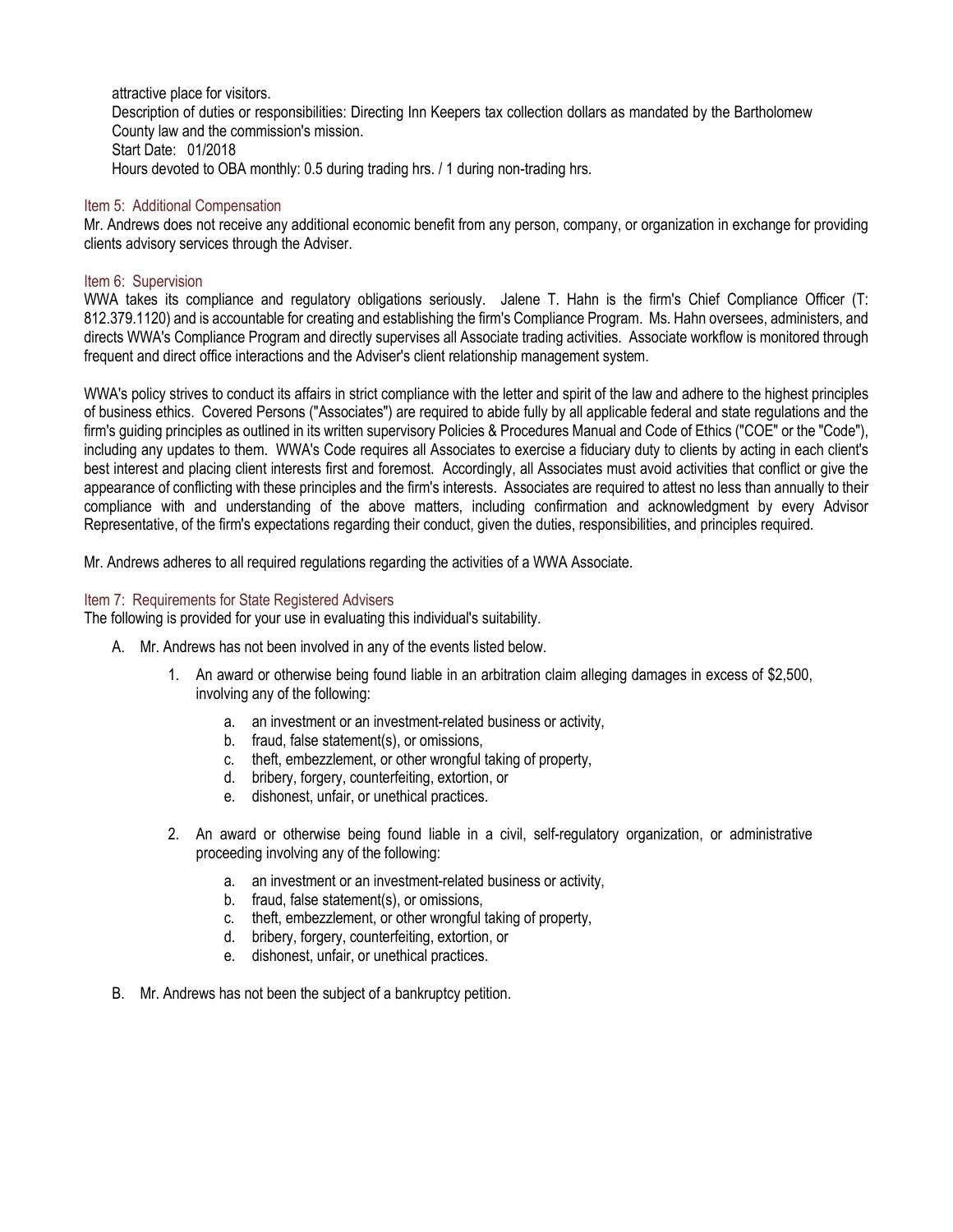

 $\_$  ,  $\_$  ,  $\_$  ,  $\_$  ,  $\_$  ,  $\_$  ,  $\_$  ,  $\_$  ,  $\_$  ,  $\_$  ,  $\_$  ,  $\_$  ,  $\_$  ,  $\_$  ,  $\_$  ,  $\_$  ,  $\_$  ,  $\_$  ,  $\_$  ,  $\_$  ,  $\_$  ,  $\_$  ,  $\_$  ,  $\_$  ,  $\_$  ,  $\_$  ,  $\_$  ,  $\_$  ,  $\_$  ,  $\_$  ,  $\_$  ,  $\_$  ,  $\_$  ,  $\_$  ,  $\_$  ,  $\_$  ,  $\_$  ,

# **WWA PLANNING & INVESTMENTS**

Form ADV Part 2B - Brochure Supplement

For

Investment Advisor Representative

# **ANDREW JOHN PAJAKOWSKI**

(Individual CRD # 7347070)

*427 Washington Street Columbus, Indiana 47201 Telephone: 812.379.1120 E-mail: [andy@wwafp.com](mailto:andy@wwafp.com)*

*[www.WWAfp.com](http://www.wwafp.com/) [www.facebook.com/WWAplanning](http://www.facebook.com/wwaplanning) [www.linkedin.com/company/WWAfp](http://www.linkedin.com/company/wwafp)*

March 1, 2022

This brochure supplement provides information about Andrew J. Pajakowski, which supplements the Wisdom Wealth Abundance, LLC d/b/a WWA Planning & Investments Form ADV Part 2A Brochure. You should have received a copy of that Brochure. Please contact WWA Planning & Investments directly at 812.379.1120 if you did not receive the investment adviser's firm Brochure or have questions about this brochure supplement's contents. Additional information about Andrew J. Pajakowsk is available on the United States Securities and Exchange Commission's ("SEC") website at *[www.adviserinfo.sec.gov](http://www.adviserinfo.sec.gov/)*. *(Click on the link, select "Individual," and type in CRD # 7347070.)*

This brochure supplement's information and contents have not been approved, verified, or provided as an endorsement or recommendation by the SEC or any state securities authorities in any jurisdiction within the United States. Investments involve risk, including the possible loss of principal - nothing in this document is to be construed as an offer of securities. Any reference to or using the terms "registered investment adviser" or "registered" does not imply that the investment adviser or any person associated with the adviser has achieved a certain level of skill or training. An adviser's written and oral communications provide you with information to determine whether to retain their services. This brochure supplement is on file with the appropriate regulatory authorities as federal and state regulations require.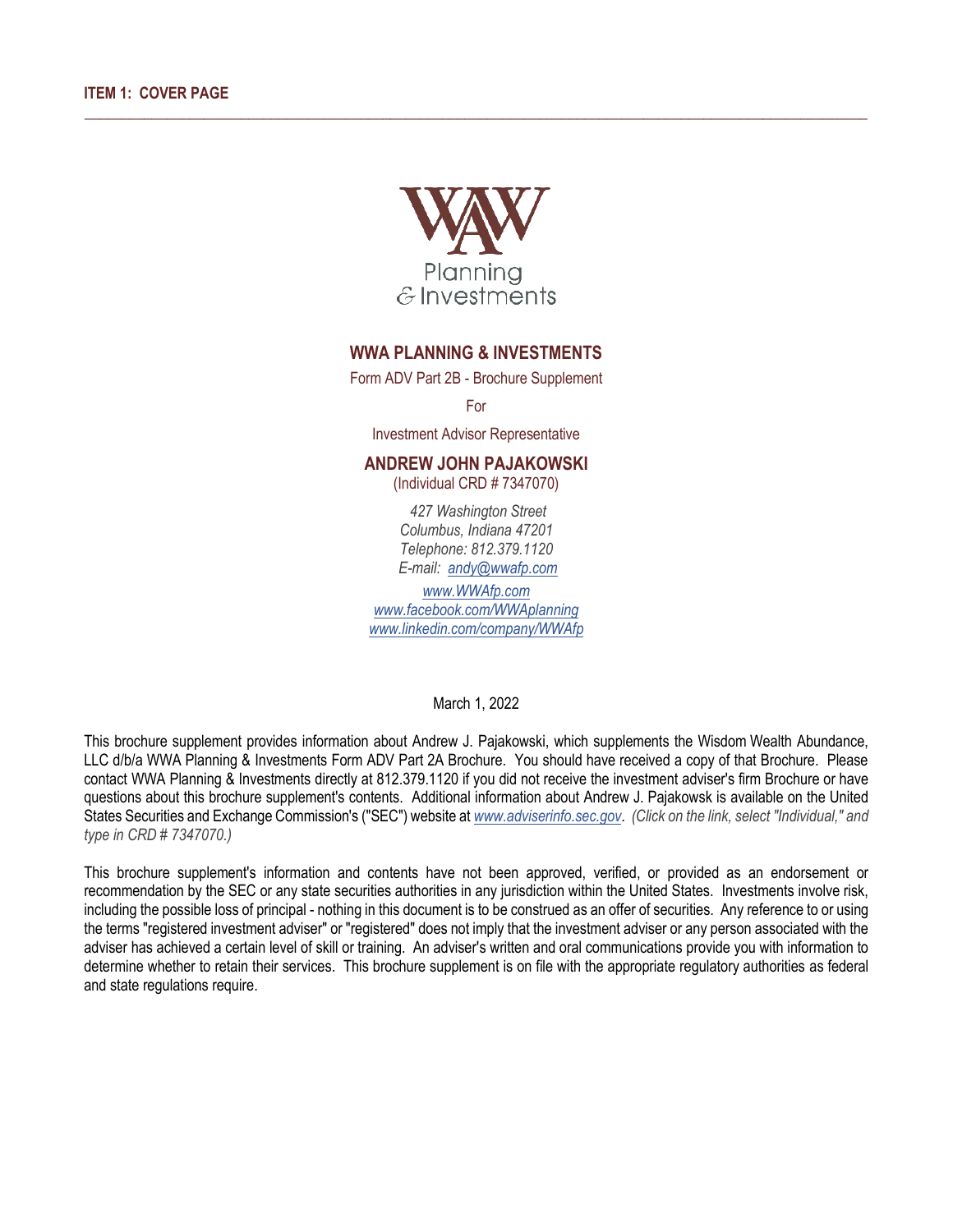# **ANDREW J. PAJAKOWSKI**

#### Item 2: Educational Background & Business Experience

Andrew J. Pajakowski was born in 1963. Mr. Pajakowski completed his bachelor's degree in Mechanical Engineering from Purdue University in 1986 and earned a master's degree in Mechanical Engineering from the University of Cincinnati in 1993. Mr. Pajakowski has fulfilled WWA Planning & Investments' requirement that its Investment Advisor Representatives ("Advisor Representatives") hold either a bachelor's degree and further coursework (i.e., an MBA, a DFP, a CFA, a CFP®, a ChFC®, JD, CTFA, EA or CPA®) or possess relevant work experience demonstrating their knowledge of and aptitude for, investment management principles.

\_\_\_\_\_\_\_\_\_\_\_\_\_\_\_\_\_\_\_\_\_\_\_\_\_\_\_\_\_\_\_\_\_\_\_\_\_\_\_\_\_\_\_\_\_\_\_\_\_\_\_\_\_\_\_\_\_\_\_\_\_\_\_\_\_\_\_\_\_\_\_\_\_\_\_\_\_\_\_\_\_\_\_\_\_\_\_\_\_\_\_\_\_\_\_\_\_\_\_\_\_\_\_\_\_

| 02/2000 - Present | WWA Planning & Investments, Columbus, IN<br><b>Investment Advisor Representative</b> |
|-------------------|--------------------------------------------------------------------------------------|
| 02/2000 - Present | WWA Planning & Investments, Columbus, IN<br><b>Investment Analyst</b>                |
| 08/1993 - 12/2019 | Cummins, Columbus, IN<br>Engineering/Sales                                           |
| 05/1986 - 07/1993 | General Electric, Cincinnati, OH<br>Engineering                                      |

#### Professional Designations, Licensing & Exams

Mr. Pajakowski has no additional professional designations, licensing or exams to disclose.

#### Item 3: Disciplinary Information

WWA Planning & Investments ("WWA") is required to disclose all material facts regarding any legal or disciplinary event material to your evaluation of Mr. Pajakowski providing advice to you. Mr. Pajakowski does not have any disciplinary history. There are no legal or disciplinary events material to a client's or prospective client's evaluation of this advisory business. Please visit the United States Securities and Exchange Commission's ("SEC") website at *[www.adviserinfo.sec.gov](http://www.adviserinfo.sec.gov/)* for a free and simple search tool to research WWA and its financial professionals in consideration of your evaluation.

#### Item 4: Other Business Activities

Mr. Pajakowski is an Advisor Representative of WWA who dedicates 50% of his time to this activity during trading hours. Outside of his role with WWA, he is engaged in the following other investment-related business activities and/or volunteer work:

#### *Volunteer Work*

Name of outside business or organization: Coles Cove Condo Association Address: 4441 Coles Drive, Columbus, IN 47201 Title: Board Member Description of business or organization: Manage maintenance & special projects. Description of duties or responsibilities: Deal with contractors on property improvements & special projects. Start Date: 10/2020 Hours devoted to OBA monthly: 0 during trading hrs. / 8 during non-trading hrs.

#### Item 5: Additional Compensation

Mr. Pajakowski does not receive any additional economic benefit from any person, company, or organization in exchange for providing clients advisory services through the Adviser.

#### Item 6: Supervision

WWA takes its compliance and regulatory obligations seriously. Jalene T. Hahn is the firm's Chief Compliance Officer (T: 812.379.1120) and is accountable for creating and establishing the firm's Compliance Program. Ms. Hahn oversees, administers, and directs WWA's Compliance Program and directly supervises all Associate trading activities. Associate workflow is monitored through frequent and direct office interactions and the Adviser's client relationship management system.

WWA's policy strives to conduct its affairs in strict compliance with the letter and spirit of the law and adhere to the highest principles of business ethics. Covered Persons ("Associates") are required to abide fully by all applicable federal and state regulations and the firm's guiding principles as outlined in its written supervisory Policies & Procedures Manual and Code of Ethics ("COE" or the "Code"), including any updates to them. WWA's Code requires all Associates to exercise a fiduciary duty to clients by acting in each client's